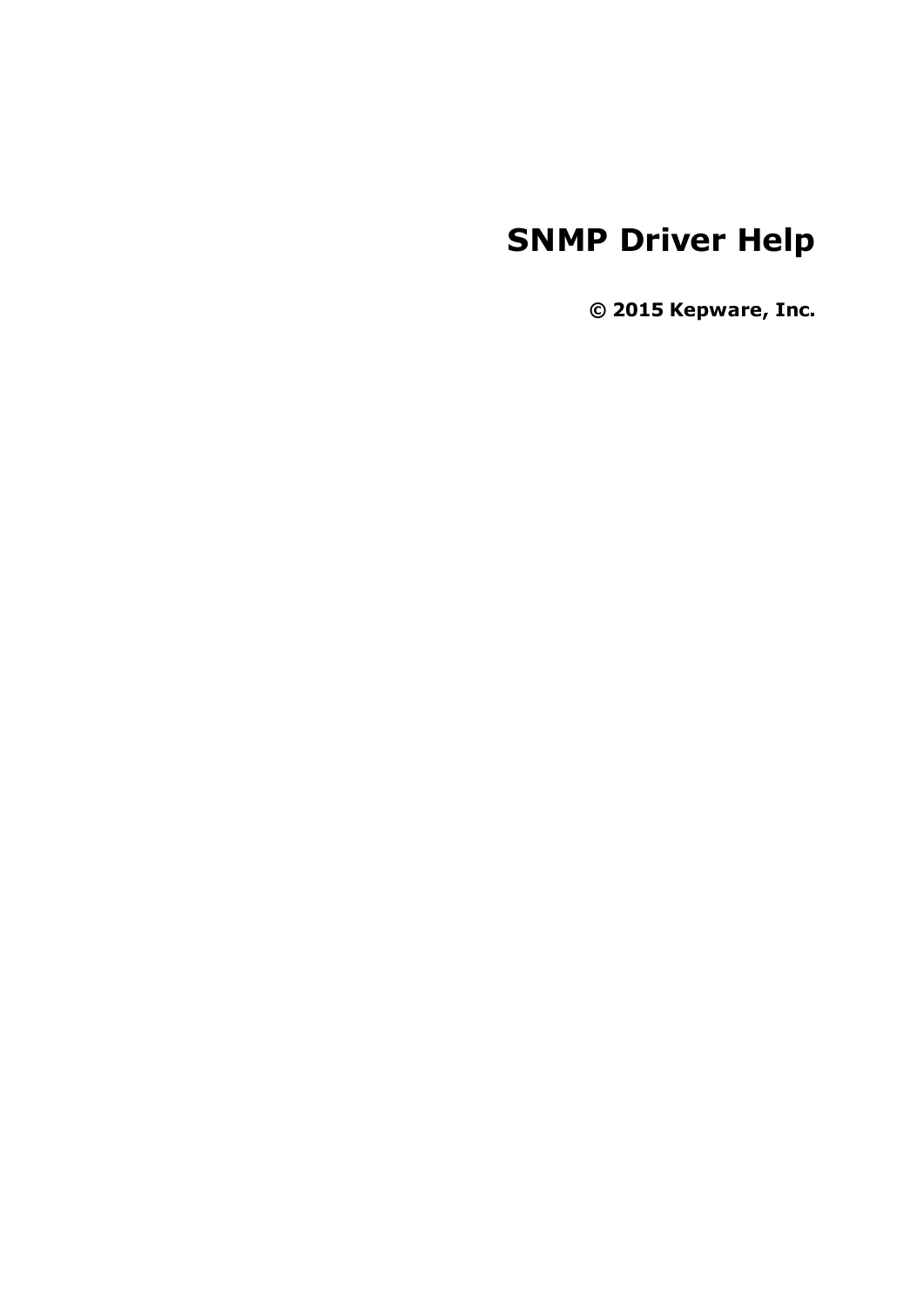# <span id="page-1-0"></span>**Table of Contents**

| Address <address> is out of range for the specified device or register. 30</address>                                              |  |
|-----------------------------------------------------------------------------------------------------------------------------------|--|
|                                                                                                                                   |  |
|                                                                                                                                   |  |
|                                                                                                                                   |  |
| The remote device reports that the requested name <oid> does not exist on <device name="">. 31</device></oid>                     |  |
|                                                                                                                                   |  |
| <channel name="">.<device name="">: unable to open a SNMP session to host <host> on port <port>,</port></host></device></channel> |  |
| <channel name="">.<device name="">: Unable to establish a trap listener on port <port>, using protocol</port></device></channel>  |  |
| Access to address <address> on <channel name="">.<device name=""> is not permitted. 32</device></channel></address>               |  |
|                                                                                                                                   |  |
| Address <address> on <channel name="">.<device name=""> is unavailable. 33</device></channel></address>                           |  |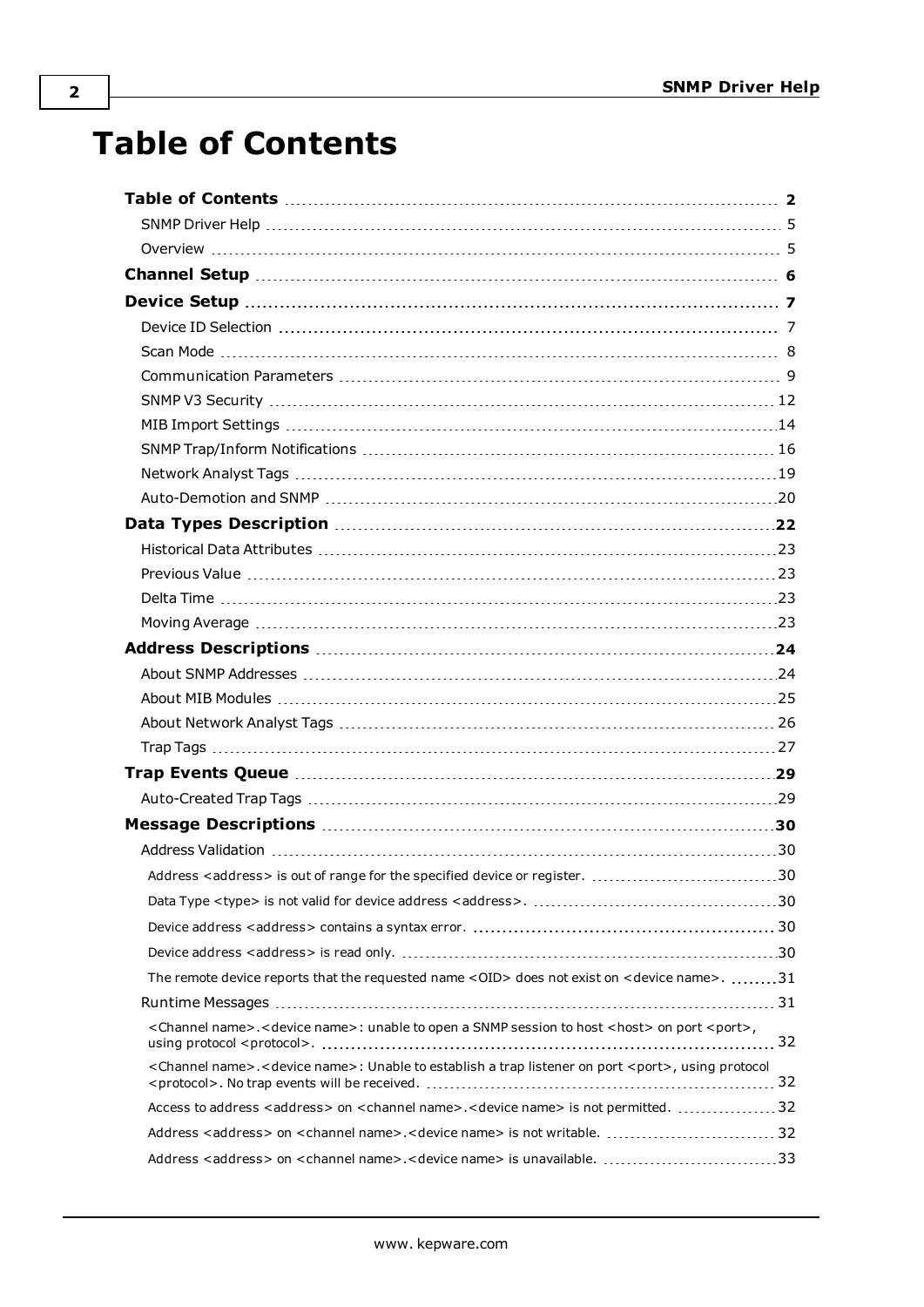| Device <device name=""> does not support the necessary information required to perform network</device>                                                                                          |
|--------------------------------------------------------------------------------------------------------------------------------------------------------------------------------------------------|
| Device <device name=""> does not support the number of ports currently configured in this application.</device>                                                                                  |
|                                                                                                                                                                                                  |
| Device Discovery has exceeded <max devices=""> maximum allowed devices. 34</max>                                                                                                                 |
| High-capacity counters for network analysis are not available for device < device name>. Attempting                                                                                              |
| The remote device reports that the requested name <name> does not exist on <channel< td=""></channel<></name>                                                                                    |
| The response message for the current transaction on <channel name="">.<device name=""> would have</device></channel>                                                                             |
| Unable to bind trap socket on binding address <address>, port <port>, and protocol <protocol> for</protocol></port></address>                                                                    |
| Unable to bind trap socket on binding address <ip address="">, port <port number=""> and protocol</port></ip>                                                                                    |
| Unable to create communications thread on trap socket for binding address <ip address="">, port <port< td=""></port<></ip>                                                                       |
| Unable to create listener on trap socket for binding address <ip address="">, port <port number=""> and</port></ip>                                                                              |
| Unable to create trap socket on binding address <ip address="">, port <port number=""> and protocol</port></ip>                                                                                  |
| Unable to load authentication and privacy passphrases for device < device name>. Please specify an<br>authentication and privacy passphrase in the SNMP V3 Security tab of Device Properties. 36 |
| Unable to load authentication passphrase for device <device name="">. Please specify an authentication</device>                                                                                  |
| Unable to load username for device < device name>. Please specify a username in the SNMP V3                                                                                                      |
| Unable to resolve host address <ip address=""> on device <device name=""> for trap processing.  37</device></ip>                                                                                 |
|                                                                                                                                                                                                  |
|                                                                                                                                                                                                  |
| Data for address <address> on <channel name="">.<device name=""> has an inconsistent value. 38</device></channel></address>                                                                      |
| Data for address <address>on <channel name="">. <device name=""> has the wrong encoding. 38</device></channel></address>                                                                         |
| Data for address <address>on <channel name="">.<device name=""> has the wrong length. 38</device></channel></address>                                                                            |
| Data for address <address>on <channel name="">. <device name=""> has the wrong value. 38</device></channel></address>                                                                            |
|                                                                                                                                                                                                  |
| Invalid XML document [Reason: The excluded port list is invalid for device < device name>]. 38                                                                                                   |
| Invalid XML document [Reason: Port Status 0 limit must be less than Port Status 1 limit for device                                                                                               |
|                                                                                                                                                                                                  |
| Unable to bind to adapter: <adapter address="">. Connect failed. Winsock Err # n. 39</adapter>                                                                                                   |
|                                                                                                                                                                                                  |
|                                                                                                                                                                                                  |
|                                                                                                                                                                                                  |
|                                                                                                                                                                                                  |
|                                                                                                                                                                                                  |
| The authentication passphrase fields do not match. Please retype the passphrase identically in both                                                                                              |

**3**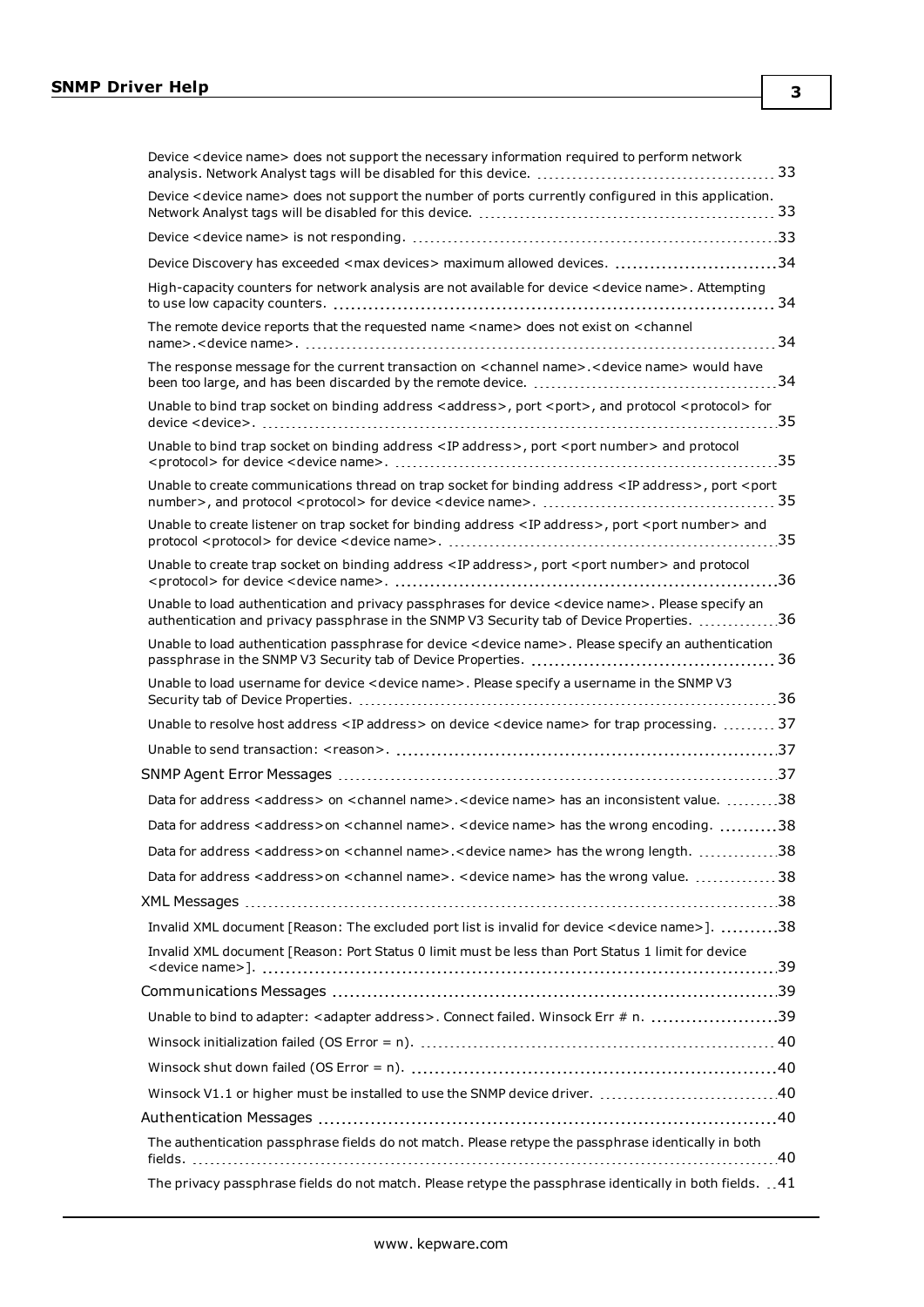| Could not add object: <object name="">; parent object: <parent name="" object=""> undefined.  42</parent></object>          |  |
|-----------------------------------------------------------------------------------------------------------------------------|--|
|                                                                                                                             |  |
|                                                                                                                             |  |
|                                                                                                                             |  |
|                                                                                                                             |  |
|                                                                                                                             |  |
|                                                                                                                             |  |
|                                                                                                                             |  |
|                                                                                                                             |  |
|                                                                                                                             |  |
|                                                                                                                             |  |
|                                                                                                                             |  |
|                                                                                                                             |  |
|                                                                                                                             |  |
|                                                                                                                             |  |
|                                                                                                                             |  |
|                                                                                                                             |  |
|                                                                                                                             |  |
|                                                                                                                             |  |
|                                                                                                                             |  |
|                                                                                                                             |  |
|                                                                                                                             |  |
|                                                                                                                             |  |
|                                                                                                                             |  |
|                                                                                                                             |  |
|                                                                                                                             |  |
|                                                                                                                             |  |
|                                                                                                                             |  |
| <channel name="">.<device name=""> reports a decryption error. Check the privacy passphrase. 47</device></channel>          |  |
| <channel name="">.<device name=""> reports the authentication digest is incorrect. Check the</device></channel>             |  |
| <channel name="">.<device name=""> reports the request was not within the time window. 48</device></channel>                |  |
| <channel name="">.<device name=""> reports the specified security level is not supported.  48</device></channel>            |  |
|                                                                                                                             |  |
| <channel name="">.<device name=""> responded to a request with a Report-PDU containing no valid data. 48</device></channel> |  |
|                                                                                                                             |  |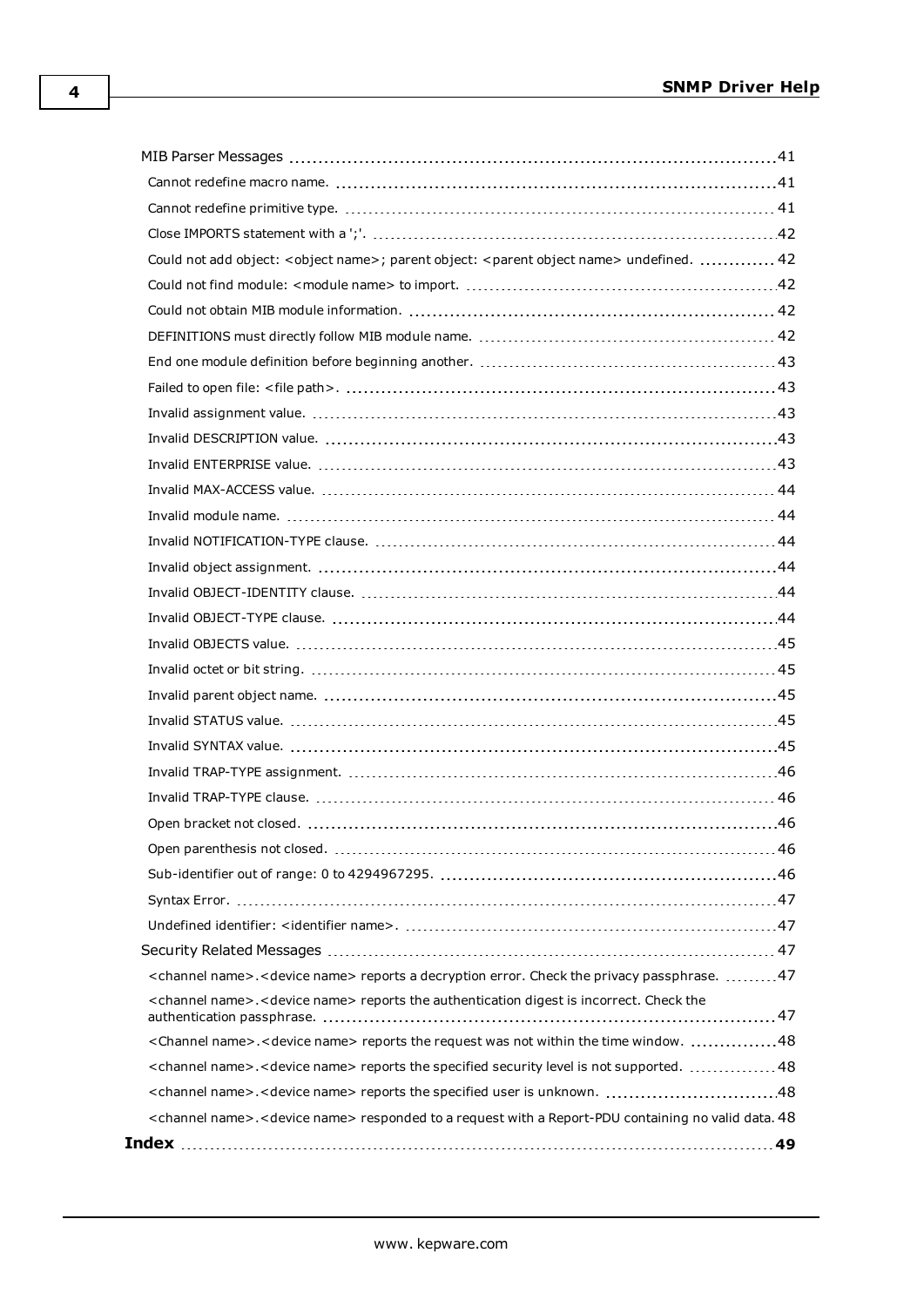### <span id="page-4-0"></span>**SNMP Driver Help**

Help version 1.065

### **CONTENTS**

**[Overview](#page-4-1)** What is the SNMP Driver?

#### **[Channel](#page-5-0) Setup**

How do I configure the driver to search for devices on the network?

**[Device](#page-6-0) Setup** How do I configure a device for use with this driver?

**Data Types [Description](#page-21-0)** What data types does the SNMP Driver support?

#### **Address [Descriptions](#page-23-0)**

How do I reference a data location in an SNMP device?

**Error [Descriptions](#page-29-0)** What error messages does the SNMP Driver produce?

## <span id="page-4-1"></span>**Overview**

The SNMP Driver provides an easy and reliable way to connect managed and unmanaged Ethernet network devices to OPC Client applications, including HMI, SCADA, Historian, MES, ERP and countless custom applications. It is intended to work with all devices supporting the SNMP protocol (versions 1, 2c, and 3).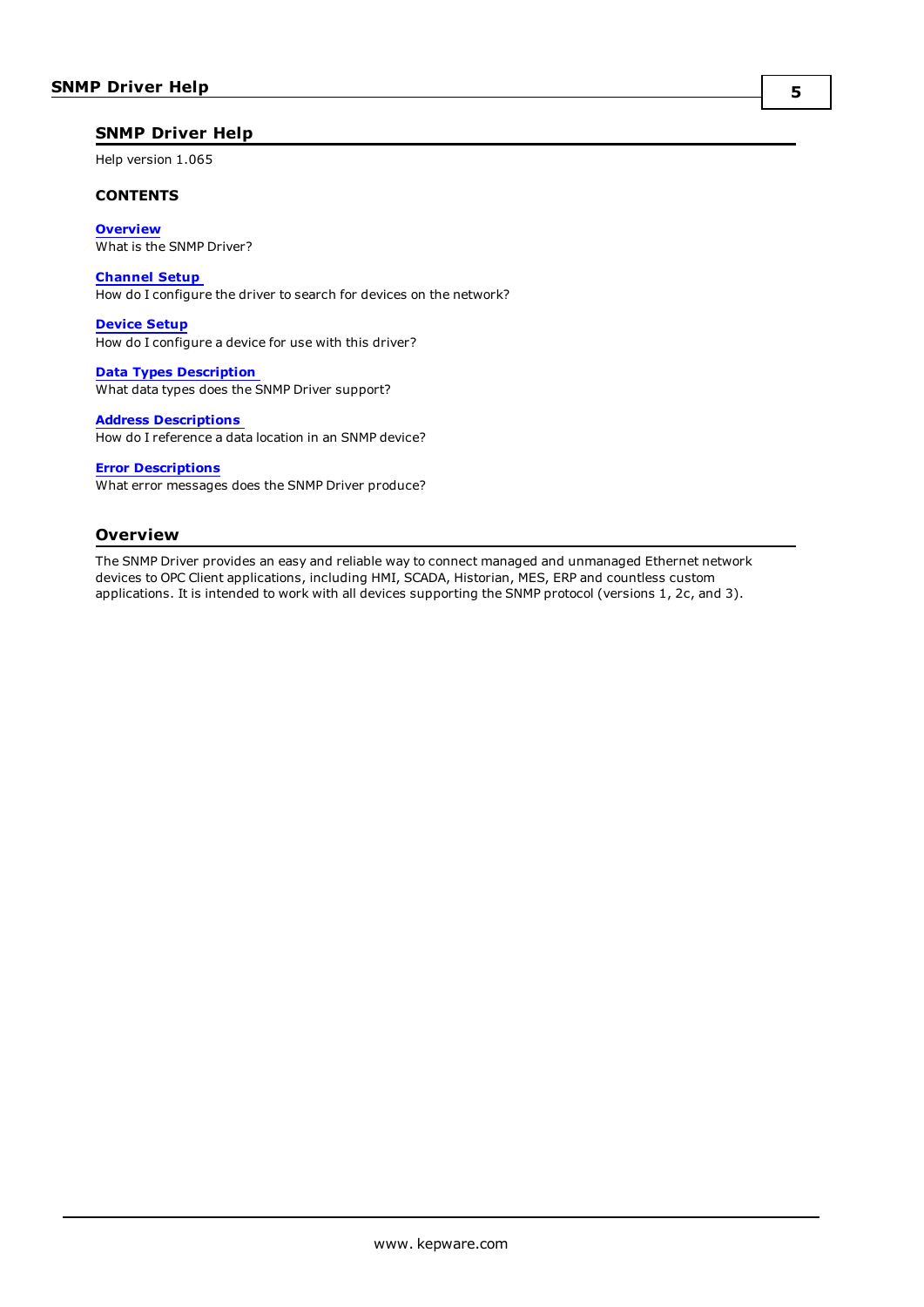## <span id="page-5-0"></span>**Channel Setup**

#### **Communication Serialization**

The SNMP Driver supports Communication Serialization, which specifies whether data transmissions should be limited to one channel at a time. For more information, refer to "Channel Properties - Advanced" in the server help file.

#### **Device Discovery**

This channel-level dialog is used to specify parameters for locating devices on the network. Once devices are found, they may be added to the channel. The maximum number of devices that can be discovered at once is 65535.

**Note:** An SNMP channel that is part of a virtual network will have control over communications for the duration of the Device Discovery process. For more information, refer to "Channel Properties - Advanced" in the server help documentation.

#### **Discovery Settings**

This dialog is used to specify the discovery parameters.

| <b>Discovery Settings</b> | x                                      |
|---------------------------|----------------------------------------|
|                           |                                        |
| Starting IP Address:      | 0.0.0.0.0                              |
| Ending IP Address:        | 0.0.0.0.0                              |
| Port:                     | 161                                    |
| Version Preference:       | Version 2c<br>۳                        |
| Protocol:                 | <b>UDP</b><br>$\vert \mathbf{v} \vert$ |
| Community:                | public<br>$\vert \cdot \vert$          |
| Timeout (msec):           | 싂<br>500                               |
| Number of Retries:        | ÷<br>1                                 |
|                           |                                        |
| OK                        | Cancel<br>Help                         |

Descriptions of the parameters are as follows:

- **Starting IP Address:** This parameter specifies the starting IP address. The default setting is 0.0.0.0.
- <sup>l</sup> **Ending IP Address:** This parameter specifies the ending IP address. The default setting is 0.0.0.0.
- <sup>l</sup> **Port:** This parameter specifies the port number. The valid range is 1 to 65535. The default setting is 161.
- **· Version Preference:** This parameter specifies the SNMP protocol version to use first during Device Discovery.

**Note:** If the specified version is not found, the other SNMP versions will be used in subsequent discovery attempts.

- **Protocol:** This parameter specifies the protocol. Options include UDP or TCP. The default setting is UDP.
- **Community:** This parameter specifies the community name, which can be defined by the user and depends entirely on the configuration of the remote device. Common options include "public" or "private". The default setting is "public".
- <sup>l</sup> **Timeout (msec):** This parameter specifies the time that the driver will wait for a connection to be made with a device, as well as the time that the driver will wait on a response from the device before giving up and going on to the next request. The default setting is 500 milliseconds.
- <sup>l</sup> **Number of Retries:** This parameter specifies the number of times the driver will retry a message before giving up and going on to the next message. The default setting is 1.

**See Also: [Communication](#page-8-0) Parameters**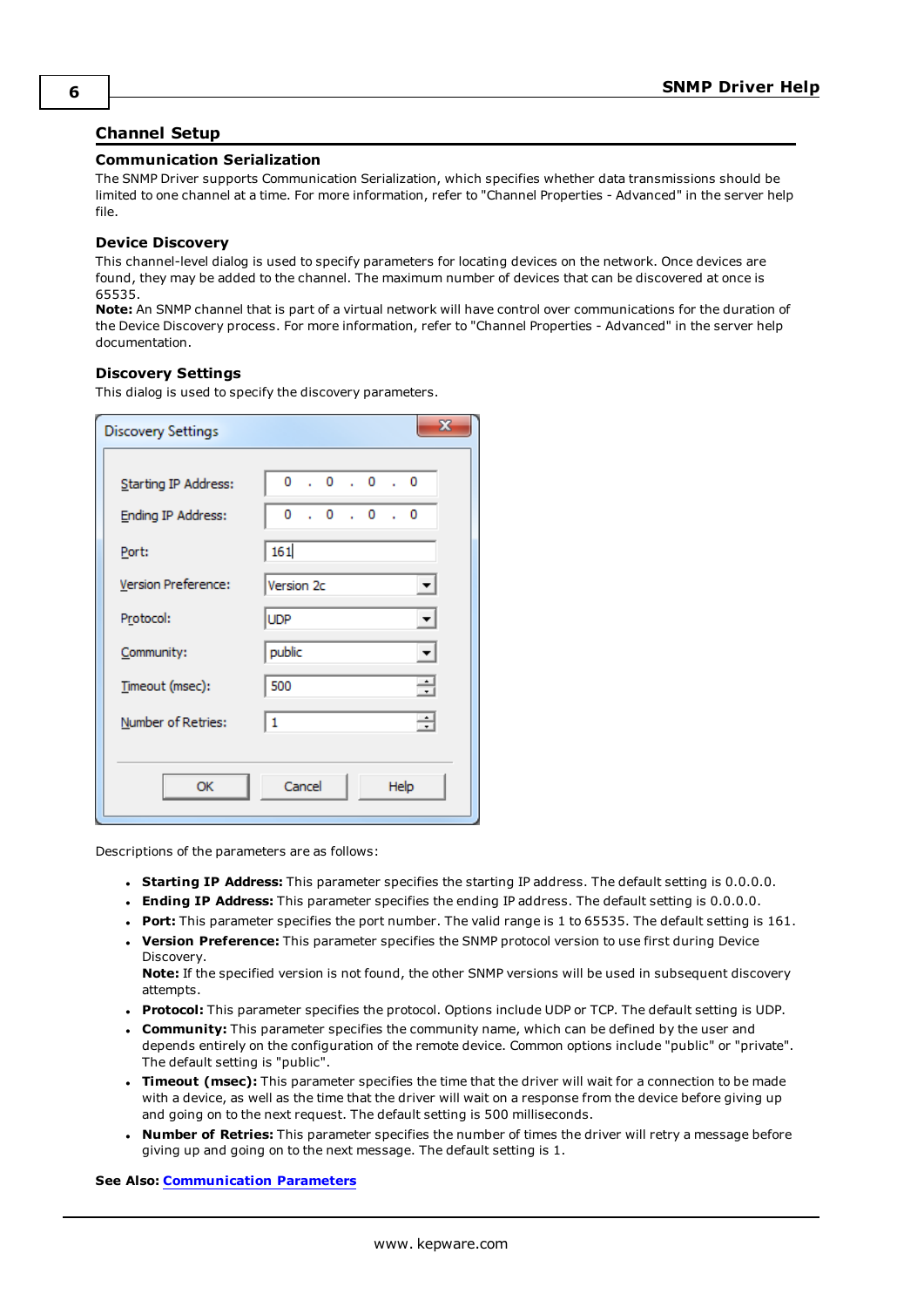## <span id="page-6-0"></span>**Device Setup**

#### **Supported Devices**

The SNMP Driver is designed to work with any SNMP Agent (typically in a device) that supports the Simple Network Management Protocol (SNMP) versions 1, 2c, and 3. The driver works with a broad range of SNMP managed devices, such as the following:

Alarm Management RTUs Device Servers Environment Monitoring Equipment for Server Rooms Managed Industrial Ethernet Switches Net-SNMP Software Version: 5.4.1 Printers Routers Uninterruptible Power Supplies (UPS) Unix-based Servers Windows-based PCs and Servers

#### **Maximum Number of Channels and Devices**

The maximum number of channels is 256. The maximum number of devices supported per channel is 100.

#### **See Also: [Communication](#page-8-0) Parameters** and **[Auto-Demotion](#page-19-0) and SNMP**.

#### **Cable Diagrams**

## Patch Cable (Straight Through)

| TD +<br>TD -<br>$RD + 3$<br>5 | <b>OR/WHT</b><br>OR<br><b>GRN/WHT</b><br>4 BLU<br><b>BLU/WHT</b><br>GRN | <b>OR/WHT</b><br>OR <br>GRN/WHT<br>BLU 4<br>BLU/WHT<br>GRN | 2 TD<br>$3$ RD +<br>-5 | 10 BaseT          |
|-------------------------------|-------------------------------------------------------------------------|------------------------------------------------------------|------------------------|-------------------|
| RD -<br>6                     | <b>BRN/WHT</b><br>$8$ BRN                                               | <b>BRN/WHT</b><br>BRN 8                                    | $6$ RD -               |                   |
| <b>RJ45</b>                   | Crossover Cable                                                         |                                                            | <b>RJ45</b>            | 12345678          |
|                               | )R/WHT                                                                  | GRN/WHT                                                    |                        | D <i>iae</i><br>ο |

| 11. T        | $ U \cap T$ it is it. | <b>GRIVITHI</b> |   | $111 +$     |
|--------------|-----------------------|-----------------|---|-------------|
| TD - $2 OR$  |                       | $GRN$ 2 TD -    |   |             |
|              | RD + 3 GRN/WHT        | OR/WHT 3 RD +   |   |             |
|              | 4 BLU                 | BLU             |   |             |
|              | 5 BLU/WHT             | BLU/WHT 5       |   |             |
| $RD - 6$ GRN |                       | OR              |   | $RD -$      |
|              | <b>BRN/WHT</b>        | <b>BRN/WHT</b>  |   |             |
| 8            | BRN                   | <b>BRN</b>      | 8 |             |
| <b>RJ45</b>  |                       |                 |   | <b>RJ45</b> |



#### <span id="page-6-1"></span>**Device ID Selection**

#### **Device ID**

This parameter specifies an IP address or resolvable domain name that will be used for the device ID. Names will be resolved when the SNMP Driver first connects to the device. If the name resolution fails, the SNMP session will fail to initialize.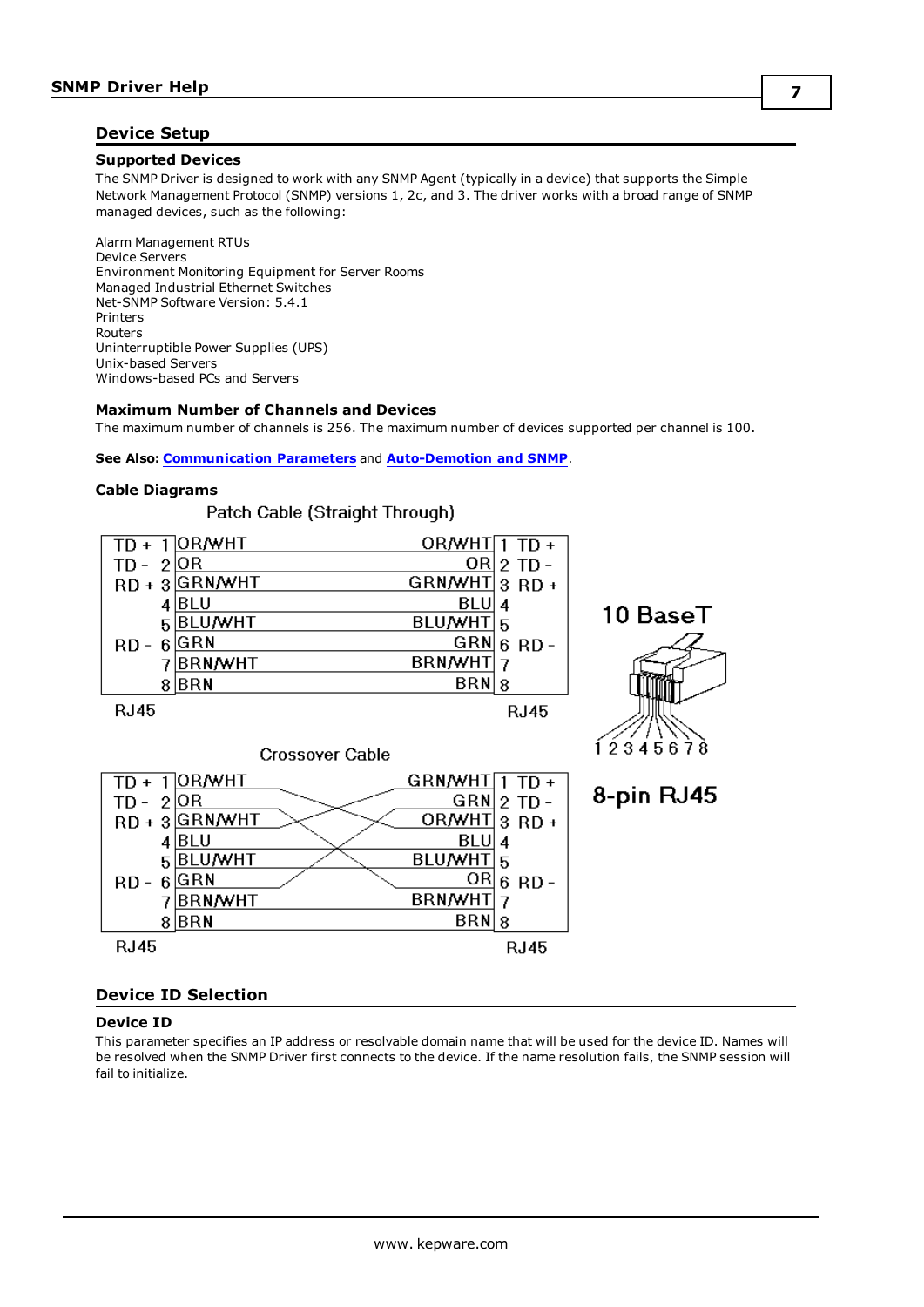

## <span id="page-7-0"></span>**Scan Mode**

This parameter specifies the device's scan mode.

| New Device - Scan Mode | x                                                                                                                                                                                                                                                                                              |
|------------------------|------------------------------------------------------------------------------------------------------------------------------------------------------------------------------------------------------------------------------------------------------------------------------------------------|
| .01                    | Choose the first (default) option to use the scan rate<br>requested by the client.<br>Set a lower limit on the requested rate by choosing the<br>second option.<br>Force all tags to scan at the same rate by choosing<br>the last option.<br>Scan Mode:<br>Respect client specified scan rate |
|                        | $<$ Back<br>Cancel<br>Next<br>Help                                                                                                                                                                                                                                                             |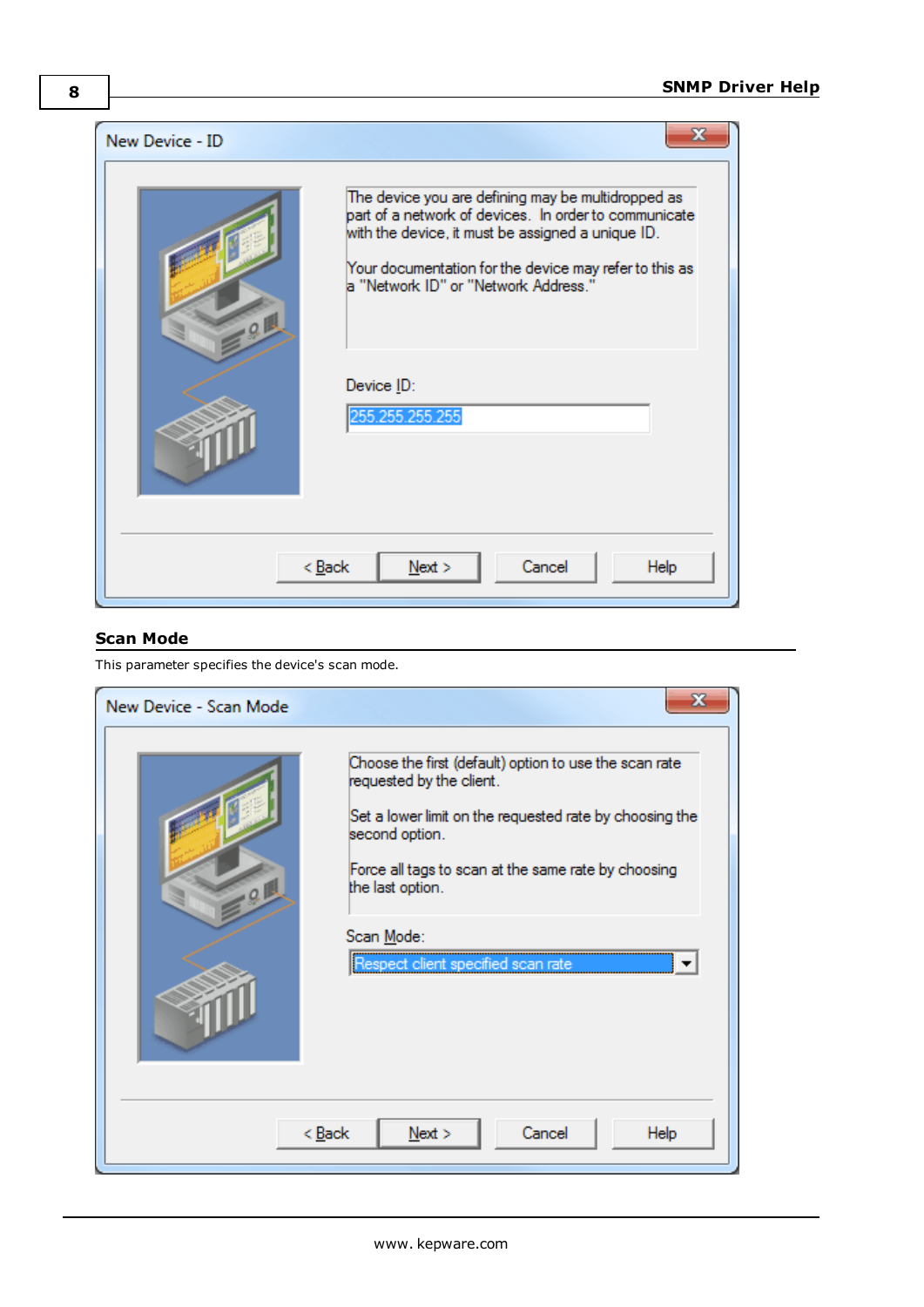Descriptions of the options are as follows:

- <sup>l</sup> **Respect client specified scan rate:** This mode uses the scan rate that is requested by the client. This is the default scan mode.
- <sup>l</sup> **Request data no faster than** *x***:** This mode specifies the maximum scan rate that will be used. The default setting is 1000 milliseconds.
- <sup>l</sup> **Request all data at** *x***:** This mode forces all tags to be scanned at the specified rate. The default setting is 1000 milliseconds.

## <span id="page-8-0"></span>**Communication Parameters**

#### **SNMP Version**

| New Device - SNMP Communications |                                                                                    |
|----------------------------------|------------------------------------------------------------------------------------|
| $-9$                             | Select the SNMP protocol version to use when<br>communicating with this device.    |
|                                  | SNMP Version:<br>Version 2c<br>▼<br>Use GetBulk Command (not available for SNMPv1) |
|                                  | $<$ Back<br>Cancel<br>Next<br>Help                                                 |

Descriptions of the parameters are as follows:

- <sup>l</sup> **SNMP Version:** This parameter specifies the version that will be used by the remote device. Options include Version 1, Version 2c, and Version 3. The default setting is Version 2c.
- <sup>l</sup> **Use GetBulk Command:** This command applies to OID addresses ending with the *[1-n]* table offset notation. When checked, the SNMP GetBulk command will obtain table data from the device (Agent MIB) by packaging multiple Get-Next commands in a single request to the Agent. The GetBulk command is more efficient than individual Get-Next commands.

**Note:** The GetBulk command is not supported in the SNMP Version 1 specification. The driver will use individual Get-Next commands to retrieve table data from Version 1 Agents. For more information, refer to the table below.

| Agent<br><b>Version</b> | <b>Table Data</b>                                                                                                        | <b>SNMP Command</b>  | # Requests Sent to<br>Agent |
|-------------------------|--------------------------------------------------------------------------------------------------------------------------|----------------------|-----------------------------|
|                         | .1.3.6.1.4.1.30144.1.1.2[1]<br>.1.3.6.1.4.1.30144.1.1.2[2]<br>.1.3.6.1.4.1.30144.1.1.2[3]<br>.1.3.6.1.4.1.30144.1.1.2[4] | <b>SNMP Get-Next</b> | 4                           |
| 2c/3                    | .1.3.6.1.4.1.30144.1.1.2[1]<br>.1.3.6.1.4.1.30144.1.1.2[2]                                                               | <b>SNMP GetBulk</b>  |                             |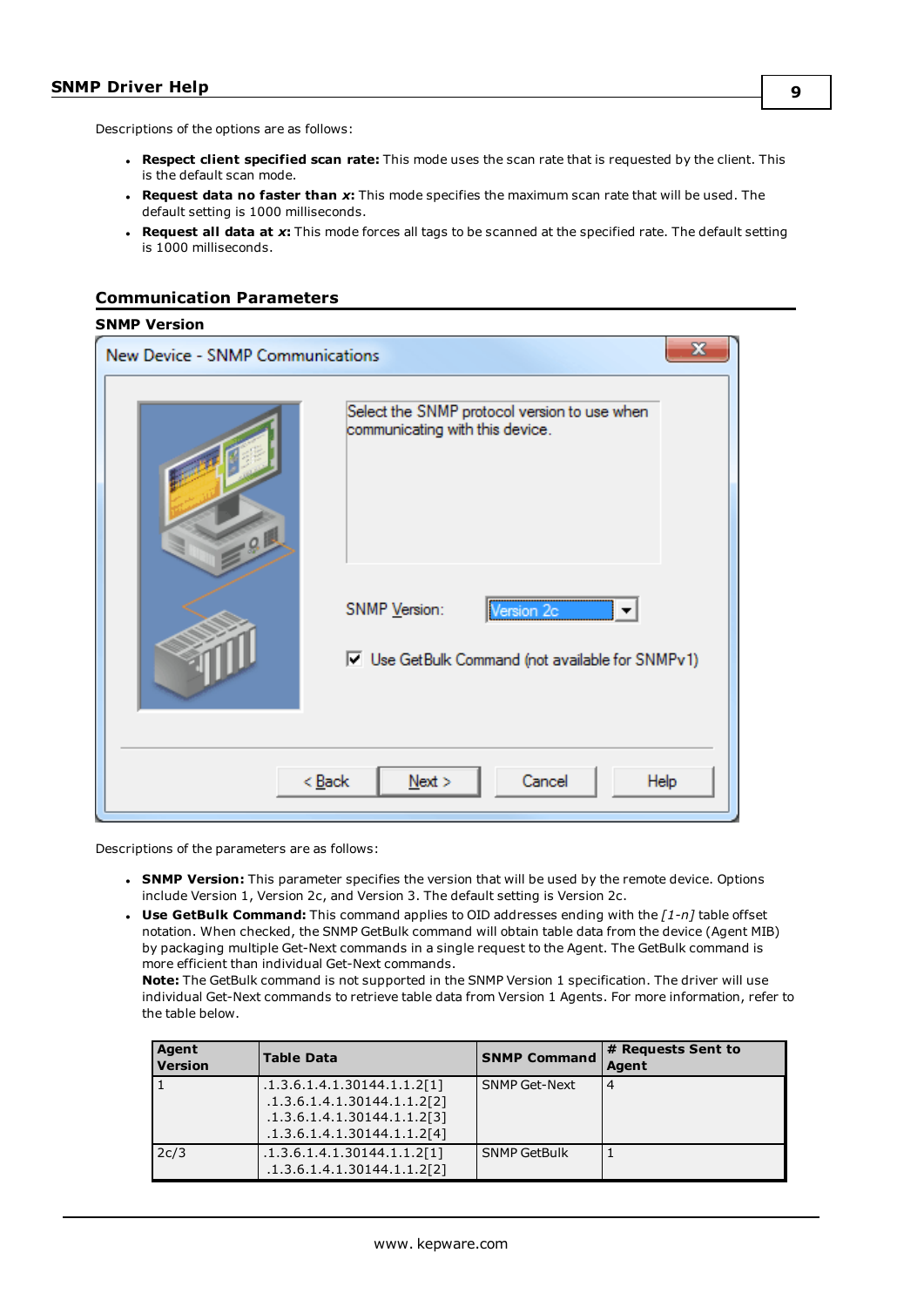|      | .1.3.6.1.4.1.30144.1.1.2[3]<br>.1.3.6.1.4.1.30144.1.1.2[4]                                                                                                                                                                                           |                     |  |
|------|------------------------------------------------------------------------------------------------------------------------------------------------------------------------------------------------------------------------------------------------------|---------------------|--|
| 2c/3 | .1.3.6.1.4.1.30144.1.1.2[1]<br>.1.3.6.1.4.1.30144.1.1.2[2]<br>.1.3.6.1.4.1.30144.1.1.2[3]<br>.1.3.6.1.4.1.30144.1.1.2[4]<br>.1.3.6.1.4.1.30144.1.1.3[1]<br>.1.3.6.1.4.1.30144.1.1.3[2]<br>.1.3.6.1.4.1.30144.1.1.3[3]<br>.1.3.6.1.4.1.30144.1.1.3[4] | <b>SNMP GetBulk</b> |  |

#### <span id="page-9-0"></span>**Port and Protocol**

These parameters are used when communicating to the remote device.

| New Device - SNMP Communications |                                                                                                                                       | х    |
|----------------------------------|---------------------------------------------------------------------------------------------------------------------------------------|------|
| $-9$                             | Set the port the device is listening on for<br>incoming SNMP requests, as well as the IP<br>protocol the device is configured to use. |      |
|                                  | 161<br>Port:<br><b>UDP</b><br>Protocol:                                                                                               |      |
|                                  | Cancel<br>< Back<br>$N$ ext >                                                                                                         | Help |

Descriptions of the parameters are as follows:

- <span id="page-9-1"></span>**Port:** This parameter specifies the port. The valid range is 1 to 65535. The default setting is 161.
- **Protocol:** This parameter specifies the protocol. Options include UDP and TCP. The default setting is UDP.

#### **SNMP Community**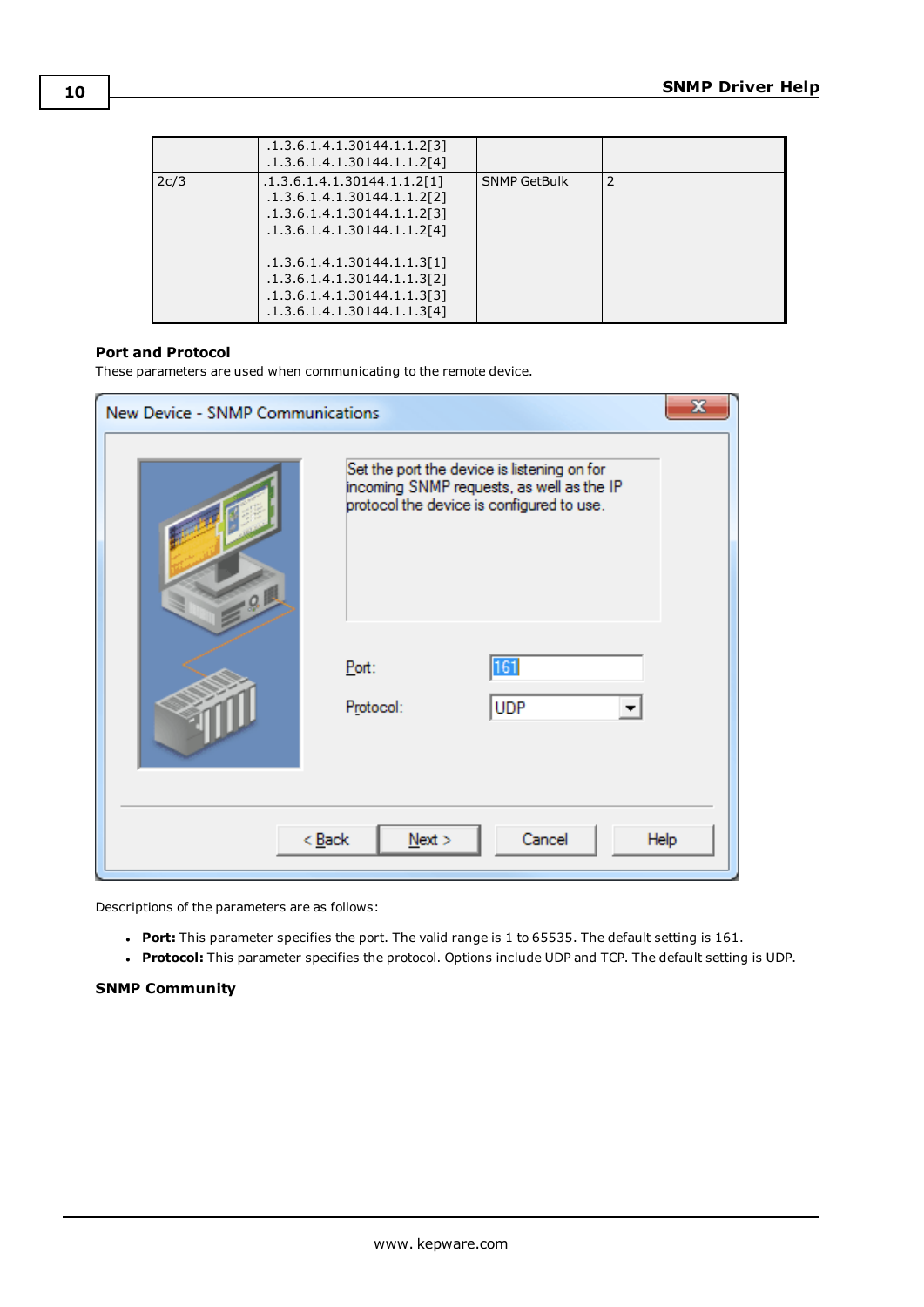| <b>New Device - SNMP Communications</b> |                                                                                                                                                                                                                               |
|-----------------------------------------|-------------------------------------------------------------------------------------------------------------------------------------------------------------------------------------------------------------------------------|
|                                         | Select the SNMP community to use for this<br>device, the maximum number of items to request<br>in a single SNMP operation and whether or not<br>the driver should log an error message when<br>requesting a non-existent tag. |
|                                         | public<br>Community:<br>25<br>tems per request:<br>$\nabla$ Log error message for non-existent tags<br>Deactivate tags on NoSuchObject/Instance<br>or NoSuchName errors                                                       |
|                                         | Cancel<br>< <u>B</u> ack<br>Next<br>Help                                                                                                                                                                                      |

Descriptions of the parameters are as follows:

- **Community:** This parameter is used when accessing the remote SNMP device. The community name can be defined by the user and depends entirely on the configuration of the remote device. Common options include "public" and "private". The "public" community is usually used for reading data, whereas the "private" community is used for writing data to an Agent. For information on determining the correct community name, refer to the device's help documentation. This field is limited by the driver to 256 characters.
- <sup>l</sup> **Items per request:** This parameter controls how many SNMP data items will be bundled together in each read request. For Agents or devices supporting SNMP v1, this may need to be set to a value as low as 1. SNMP version 2c devices can typically handle the maximum items per request. The valid range is 1 to 25. The default setting is 25.
- <sup>l</sup> **Log error message for non-existent tags:** An SNMP Agent or device is dynamic and may change during operation. When checked, this parameter has the OPC server display an error notice when a specified OID address does not exist on the target device. When unchecked, the messages will be suppressed. The default setting is checked.
- <sup>l</sup> **Deactivate tags on NoSuchObject/Instance or NoSuchName errors:** When checked, this parameter will deactivate tags on NoSuchObject, NoSuchInstance, or NoSuchName errors. The default setting is checked.

**Note:** This behavior is not always desirable. For example, a device may provide a NoSuchObject error for one condition but provide valid data for another. This parameter applies to normal SNMP OID polling and polling that occurs for Network Analyst tags. If there are many tags for SNMP OIDs that continuously result in NoSuchName errors, disabling this setting may significantly affect the SNMP Driver's performance.

#### **SNMP Scan Floor**

The SNMP Scan Floor parameter is now specified in the Scan Mode tab located in Device Properties. For more information, refer to **Scan [Mode](#page-7-0)**.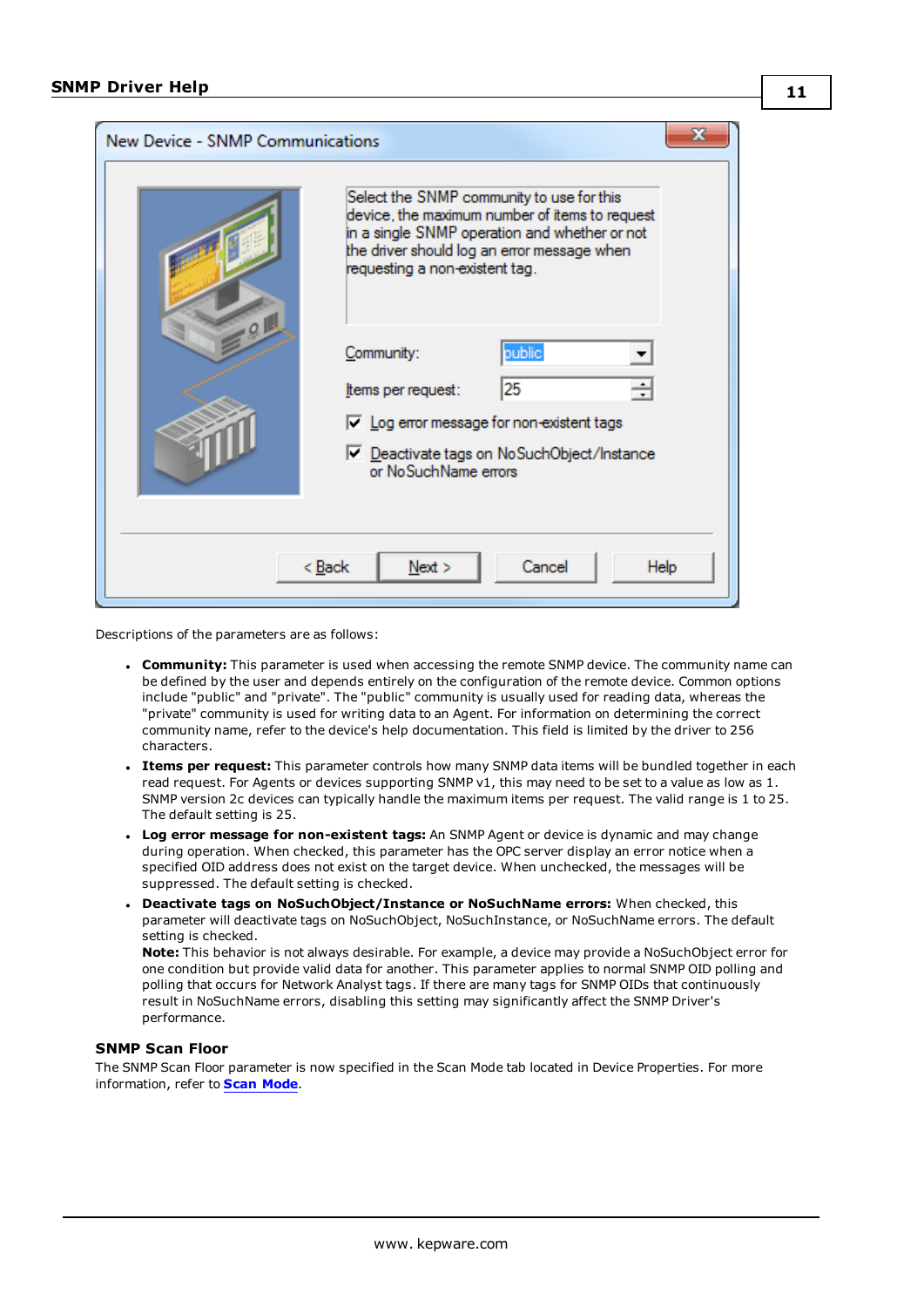## <span id="page-11-0"></span>**SNMP V3 Security**

The SNMP V3 Security settings are only available when Version 3 is selected as the SNMP version in SNMP Communications. For more information on available versions, refer to **[Communication](#page-8-0) Parameters**.

| x<br>New Device - SNMP v3 Security |                                                                                                                                |                                                                                                                                                                                   |
|------------------------------------|--------------------------------------------------------------------------------------------------------------------------------|-----------------------------------------------------------------------------------------------------------------------------------------------------------------------------------|
|                                    | SNMP message.                                                                                                                  | SNMP v3 features enhanced security features through<br>user-based authentication and encryption. Authentication<br>is used to verify the integrity of the data payload within the |
| 9                                  | Usemame:<br>Context Name:<br>Security Level:<br>Authentication<br>Passphrase:<br>Passphrase (Verify):<br>Authentication Style: | <b>No Auth No Priv</b><br>HMAC-MD5                                                                                                                                                |
|                                    | < <u>B</u> ack<br>Next                                                                                                         | Cancel<br>Help                                                                                                                                                                    |

Descriptions of the parameters are as follows:

**Username:** This parameter specifies the username that will be associated with the authorization and privacy keys. It is blank by default.

**Note:** If a device sending SNMP version 3 traps uses a different username, a second device with the user credentials for the trap receiver can be used to receive the traps. This means that each device in the server can only be associated with one set of user credentials. Users can have multiple devices with the same credentials; however, one set of credentials has no effect on another because user credentials are tied to the device.

- <sup>l</sup> **Context Name:** This parameter specifies a contextual name for the SNMP message request. It is blank by default.
- <sup>l</sup> **Security Level:** This parameter specifies the security level. Options include NoAuthNoPriv, AuthNoPriv, and AuthPriv. The default setting is NoAuthNoPriv. Descriptions of the options are as follows:
	- **· NoAuthNoPriv:** This level includes neither authentication nor encryption.
	- **AuthNoPriv:** This level includes authentication, but not encryption.
	- **AuthPriv:** This level includes both authentication and encryption. **Note:** When the Security Level is set to AuthNoPriv or AuthPriv, the following parameters will be available for configuration.
	- **Passphrase:** This parameter generates a localized key that is used to authenticate the SNMP data frames.
	- **Passphrase (Verify):** This parameter is used to verify the previously entered passphrase.
	- <sup>l</sup> **Authentication Style:** This parameter specifies the style of authentication. Options include HMAC-MD5 and HMAC-SHA1. The default setting is MHMAC-MD5.

## **SNMP V3 Privacy**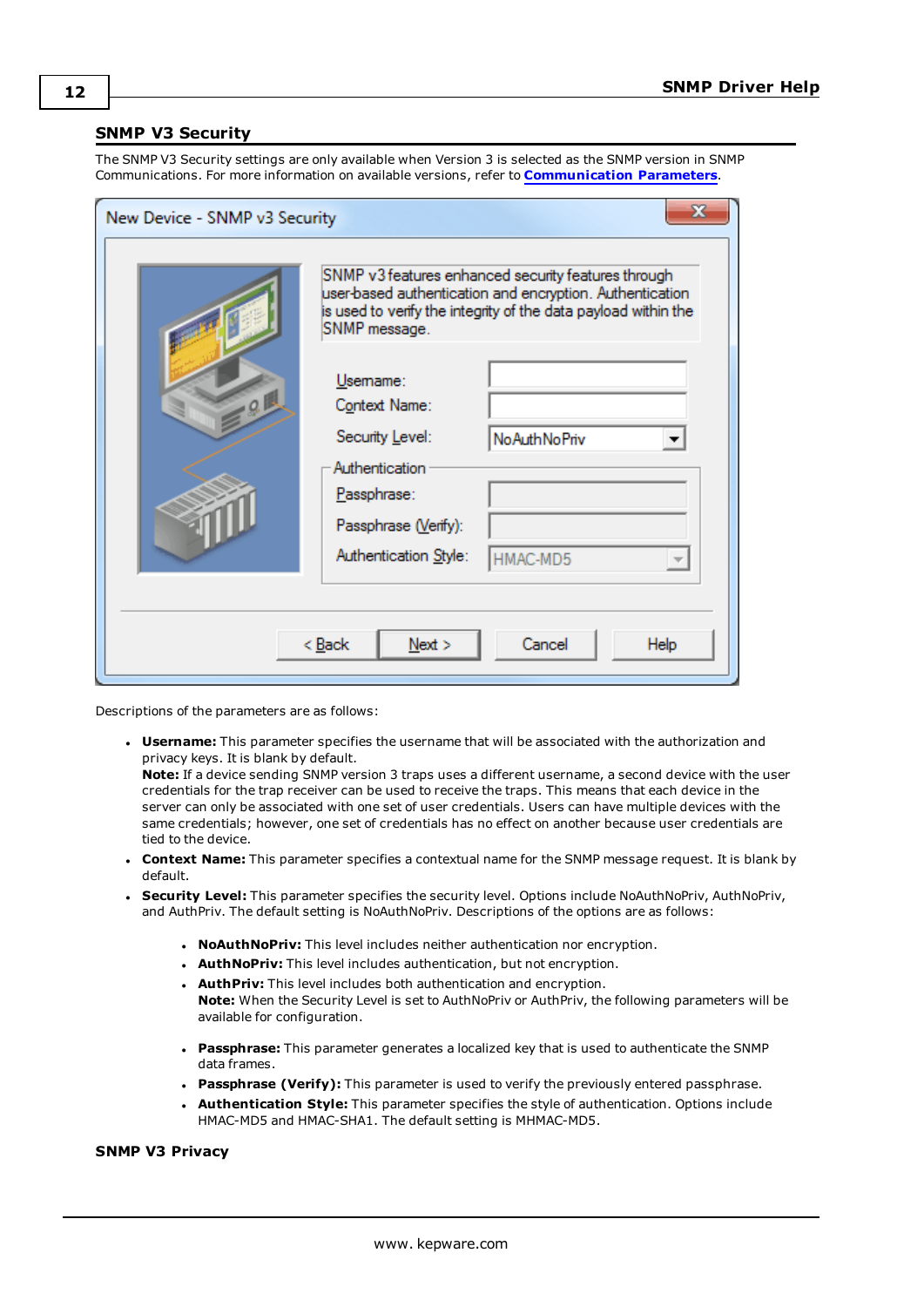| x<br>New Device - SNMP v3 Security       |                                                                                                                                                                                                                        |  |
|------------------------------------------|------------------------------------------------------------------------------------------------------------------------------------------------------------------------------------------------------------------------|--|
| $Q_{\perp}$                              | The privacy passphrase and encryption style are used to<br>encrypt/decrypt the data payload contained within the<br>SNMP message.<br>Privacy<br>Passphrase:<br>Passphrase (Verify):<br>Encryption Style:<br><b>DES</b> |  |
| < <u>B</u> ack<br>Next<br>Cancel<br>Help |                                                                                                                                                                                                                        |  |

Descriptions of the parameters are as follows:

- **Passphrase:** This parameter generates a localized key that is used to encrypt/decrypt the data in an SNMP frame.
- <sup>l</sup> **Passphrase (Verify):** This parameter is used to verify the previously entered passphrase.
- **Encryption Style:** This parameter specifies the style of encryption. Options include DES, AES 128, AES 192, and AES 256. The default setting is DES.

**Note:** AES 192 and AES 256 are non-standard extensions of the SNMP User Security Model (USM) and are not supported by all SNMP V3 Agents. For more information on the key expansion algorithms for AES 192 and AES 256, refer to the SNMP V3 Working Group's Internet-Draft **Extension to the [User-Based](http://www.snmp.com/eso/draft-reeder-snmpv3-usm-3desede-00.txt) Security Model (USM) to Support [Triple-DES](http://www.snmp.com/eso/draft-reeder-snmpv3-usm-3desede-00.txt) EDE in "Outside" CBC Mode**.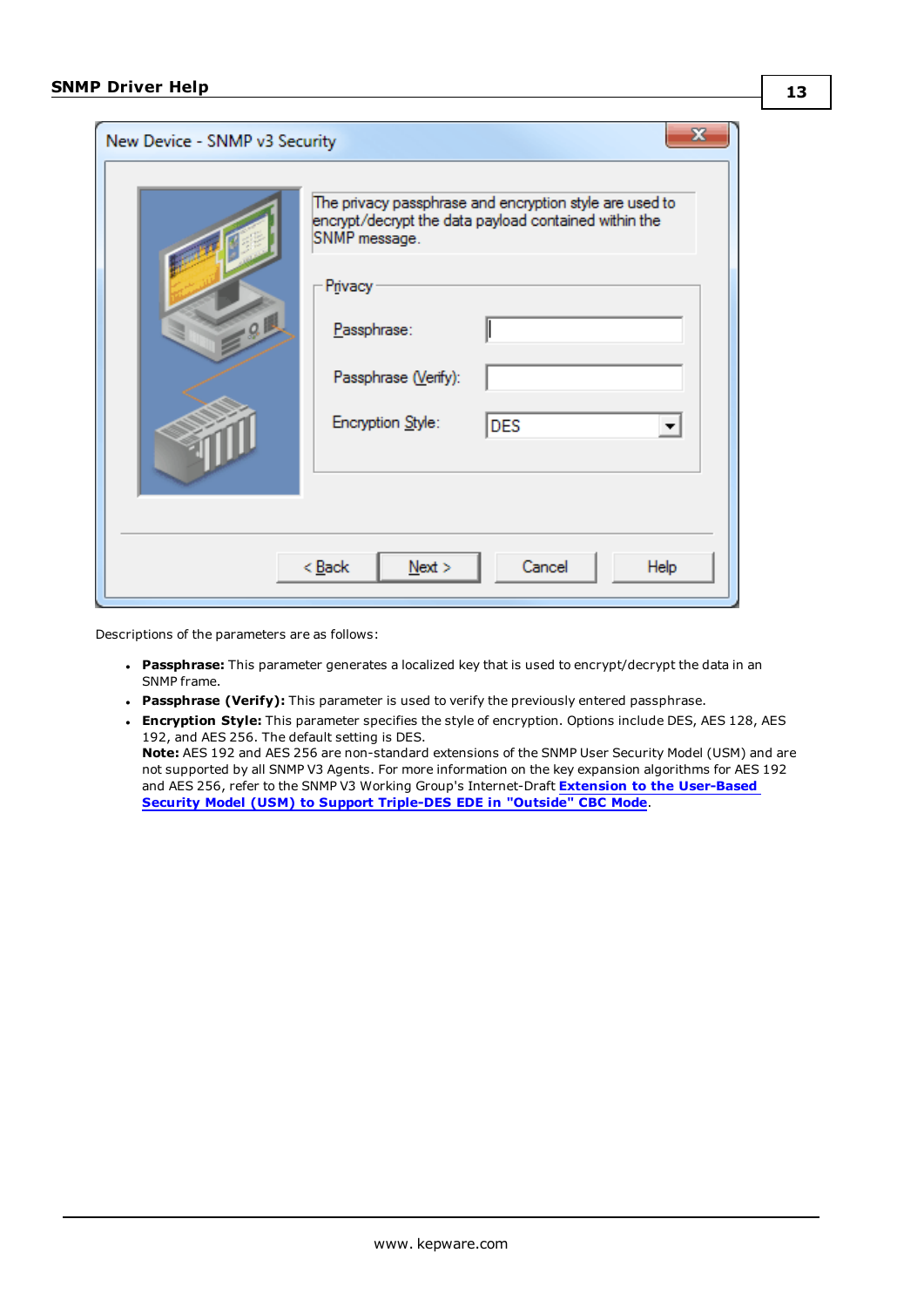## <span id="page-13-0"></span>**MIB Import Settings**

| х<br>New Device - SNMP MIB Import Settings |                                                                                                                                                                                 |  |
|--------------------------------------------|---------------------------------------------------------------------------------------------------------------------------------------------------------------------------------|--|
|                                            | Select a template that best matches the device<br>that we are connecting to or create a custom<br>template. Additionally you can specify the<br>number of ports on your device. |  |
|                                            | Select Template (Other/None to Customize):<br><b>Ethemet Switch</b><br>Customize                                                                                                |  |
|                                            | 10<br>Number of Ports:                                                                                                                                                          |  |
| Cancel<br>< <u>B</u> ack<br>Next ><br>Help |                                                                                                                                                                                 |  |

Descriptions of the parameters are as follows:

- <sup>l</sup> **Select Template (Other/None to Customize):** This parameter specifies the template that will guide the automatic creation of tags for the new device. Options include Ethernet Switch, Single-phase UPS, Three-phase UPS, Other Device, and None. Other Device will create a generic set of tags for a multi-port SNMP-enabled device. None has no associated preset tag set.
- <sup>l</sup> **Number of Ports:** All templates (except for UPS) must enter the number of Ethernet ports on the device. Tags will be generated for each port present. The valid range is 0 to 2147483647. The default setting is 0.

## **Additional MIB Modules**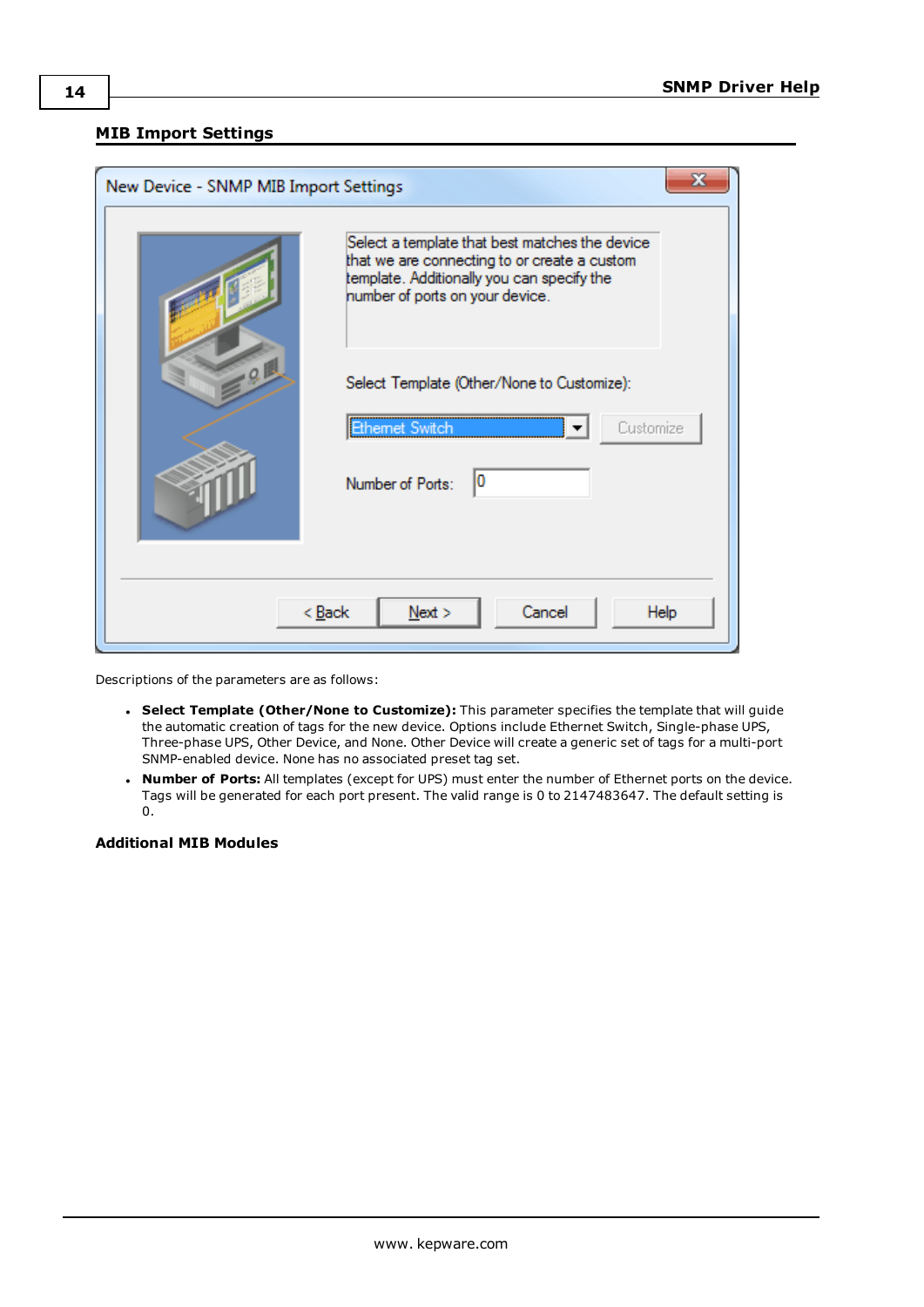| x<br>New Device - SNMP MIB Import Settings |                                                                                                                                                             |  |
|--------------------------------------------|-------------------------------------------------------------------------------------------------------------------------------------------------------------|--|
|                                            | The following MIB module definitions have been<br>added based on your template selection. You<br>can add additional MIB module definitions at this<br>time. |  |
| 10                                         | <b>BRIDGE-MIB</b><br><b>MAU-MIB</b><br>P-BRIDGE-MIB<br>RFC1213-MIB<br>RMON-MIB                                                                              |  |
| Remove<br>Add                              |                                                                                                                                                             |  |
| Cancel<br>Next<br>< <u>B</u> ack<br>Help   |                                                                                                                                                             |  |

This dialog displays the MIB modules associated with the chosen template. Other MIB modules can be added at this point. For more information, refer to **About MIB [Modules](#page-24-0)**.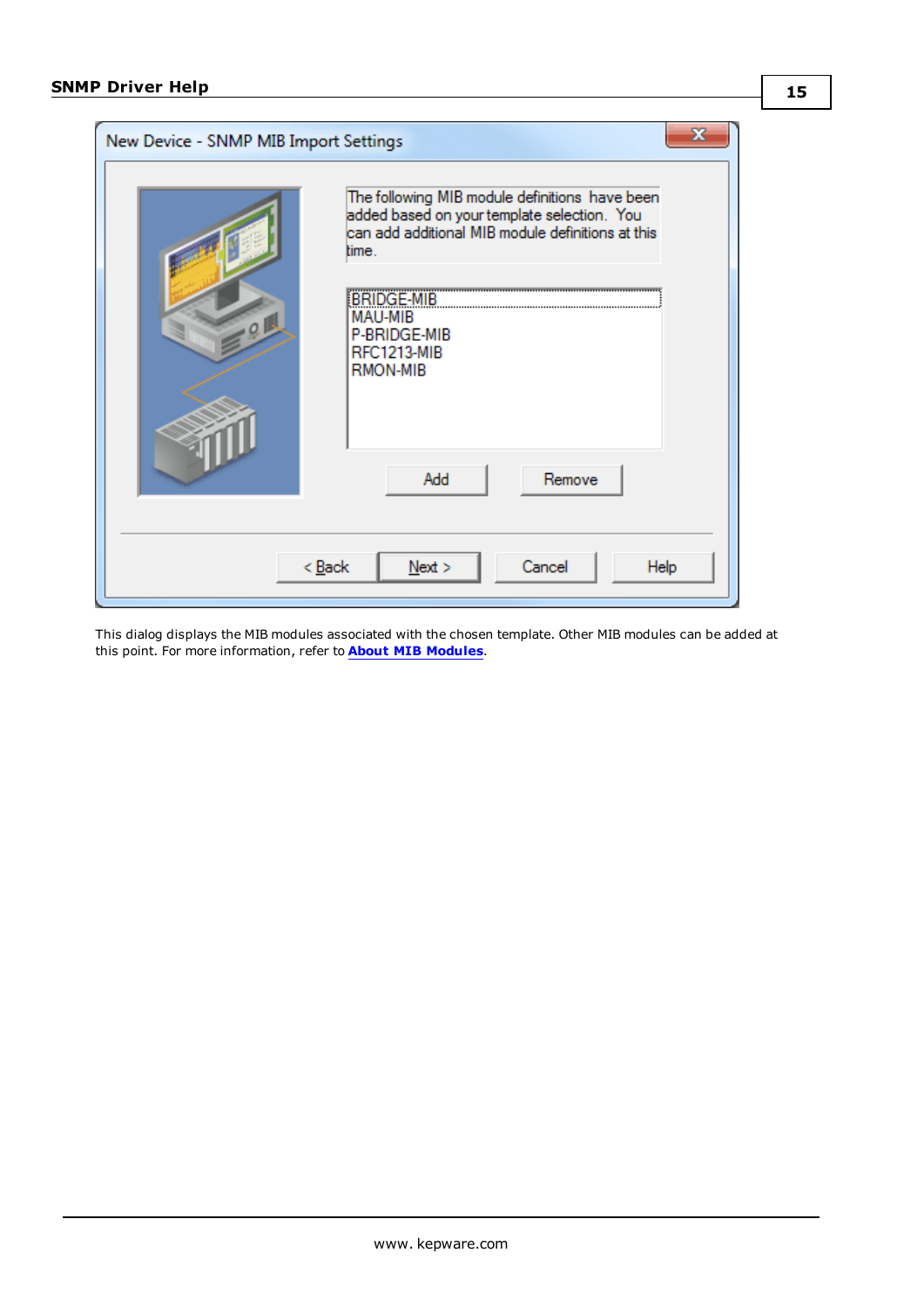## <span id="page-15-0"></span>**SNMP Trap/Inform Notifications**

SNMP managed devices can be configured to send unsolicited messages (known as traps, informs, or notifications) to host systems or managers.

**Note:** The SNMP Driver supports Trap-PDU (SNMPv1 only), SNMPV2-Trap-PDU (SNMPv2c/V3 only), and the Inform-Request-PDU (SNMPv2c/V3 only).

| x<br>New Device - SNMP Trap/Inform Notifications |                                                                                                                                                                                                                                |            |  |
|--------------------------------------------------|--------------------------------------------------------------------------------------------------------------------------------------------------------------------------------------------------------------------------------|------------|--|
|                                                  | Select whether or not you want to accept<br>trap/inform notifications from this device. If<br>enabled, you will need to specify the port to<br>listen on for incoming notifications, as well as the<br>IP protocol to be used. |            |  |
| 9                                                | T Enable SNMP Trap/Inform Support                                                                                                                                                                                              |            |  |
|                                                  | Port:                                                                                                                                                                                                                          | 162        |  |
|                                                  | Protocol:                                                                                                                                                                                                                      | <b>UDP</b> |  |
|                                                  |                                                                                                                                                                                                                                |            |  |
| Cancel<br>< Back<br>Next<br>Help                 |                                                                                                                                                                                                                                |            |  |

Descriptions of the parameters are as follows:

- <sup>l</sup> **Enable SNMP Trap/Inform Support:** When checked, the SNMP Driver will be able to receive traps sent from SNMP managed devices or systems. The default setting is checked. **Note:** Trap support cannot be enabled when the SNMP channel is part of a virtual network. For more information on communication serialization, refer to the server help file.
- **Port:** This parameter specifies the port on which the device will listen for notifications. The valid range is 1 to 65535. The default setting is 162, which is the most commonly used port for sending and receiving traps.
- **Protocol:** The protocol may be UDP or TCP. The default setting is UDP.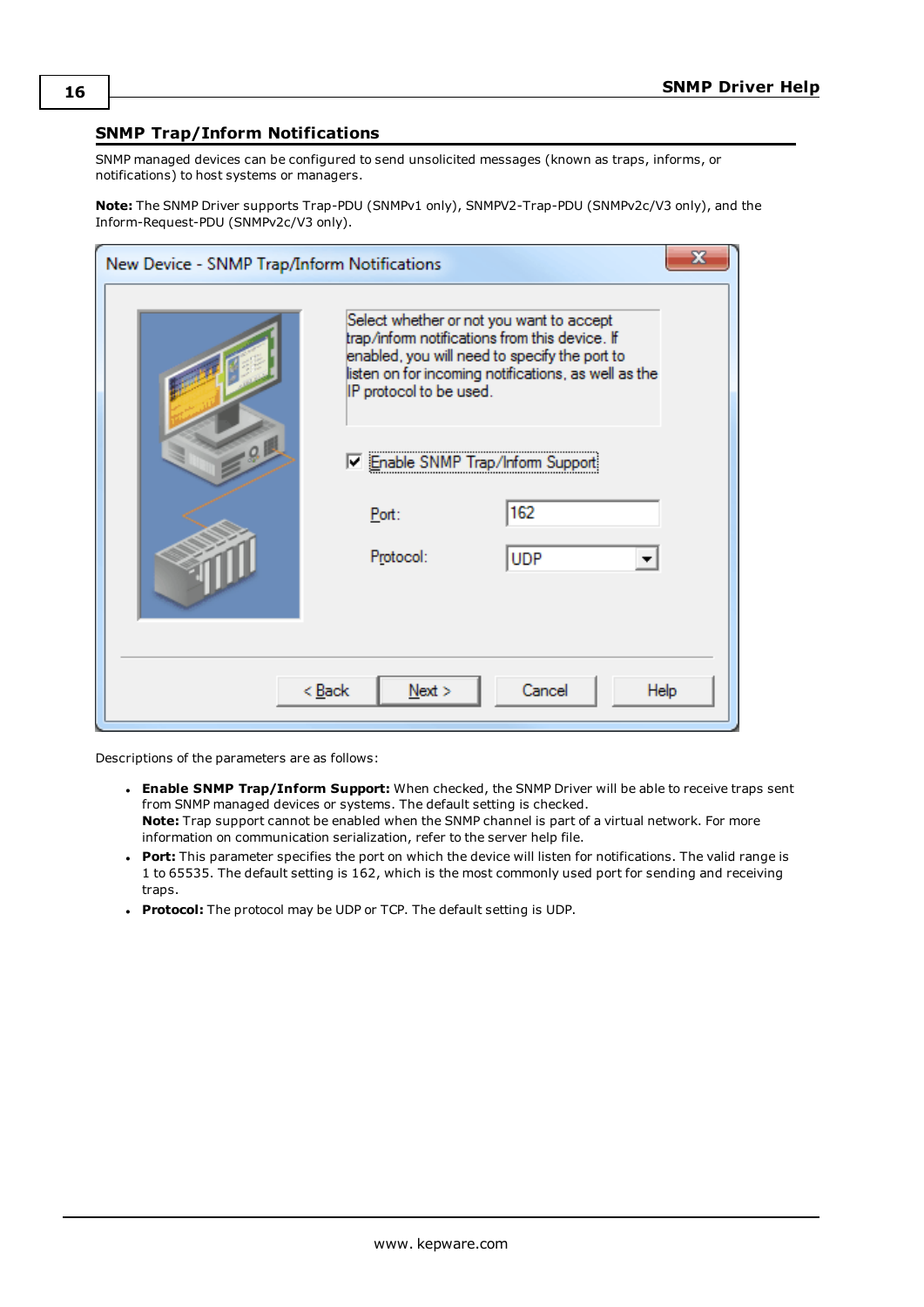| New Device - SNMP Trap/Inform Notifications |                                                                                                                                                                                                                                                                      |          |  |
|---------------------------------------------|----------------------------------------------------------------------------------------------------------------------------------------------------------------------------------------------------------------------------------------------------------------------|----------|--|
|                                             | Specify if you want to limit trap/inform<br>notifications to a certain community or leave<br>blank to accept from any community. In<br>addition, specify the maximum number of<br>trap/inform events to buffer along with the<br>maximum number of fields per event. |          |  |
|                                             | Community:<br>Number of Events:<br>Number of Fields:                                                                                                                                                                                                                 | 10<br>10 |  |
| Cancel<br>< <u>B</u> ack<br>Next<br>Help    |                                                                                                                                                                                                                                                                      |          |  |

Descriptions of the parameters are as follows:

<sup>l</sup> **Community:** This is an optional setting. If a community name is entered, the SNMP Driver will only accept trap messages addressed to that community. In addition, traps will only be accepted from the IP address configured in the OPC server device. Leaving this field blank will allow trap messages to be received that are addressed to any community (or none at all). The community is limited to 256 characters.

**Note:** For SNMP version 3, the specified username and passphrase for normal communications will be used to authenticate, encrypt, and validate the SNMP message. Messages for a different user will be ignored.

- <sup>l</sup> **Number of Events:** Trap messages are provided to client applications via an event queue in the driver. The queue is a FIFO stack that displays several trap messages that were received last. This parameter specifies the amount of trap messages to retain in the queue. The driver allows between 1 and 100 events to be collected. The default setting is 10.
- <sup>l</sup> **Number of Fields:** Each trap message may carry additional variables, which are then parsed into a number of individual tag fields. The default setting is 10. It is recommended that users choose the maximum number to allow extra fields for the server-generated timestamp and a generic trap description (which is only for SNMP version 1). The driver allows between 1 and 20 fields. For more information on trap message addressing, refer to **Trap [Events](#page-28-0) Queue** and **Trap [Tags](#page-26-0)**.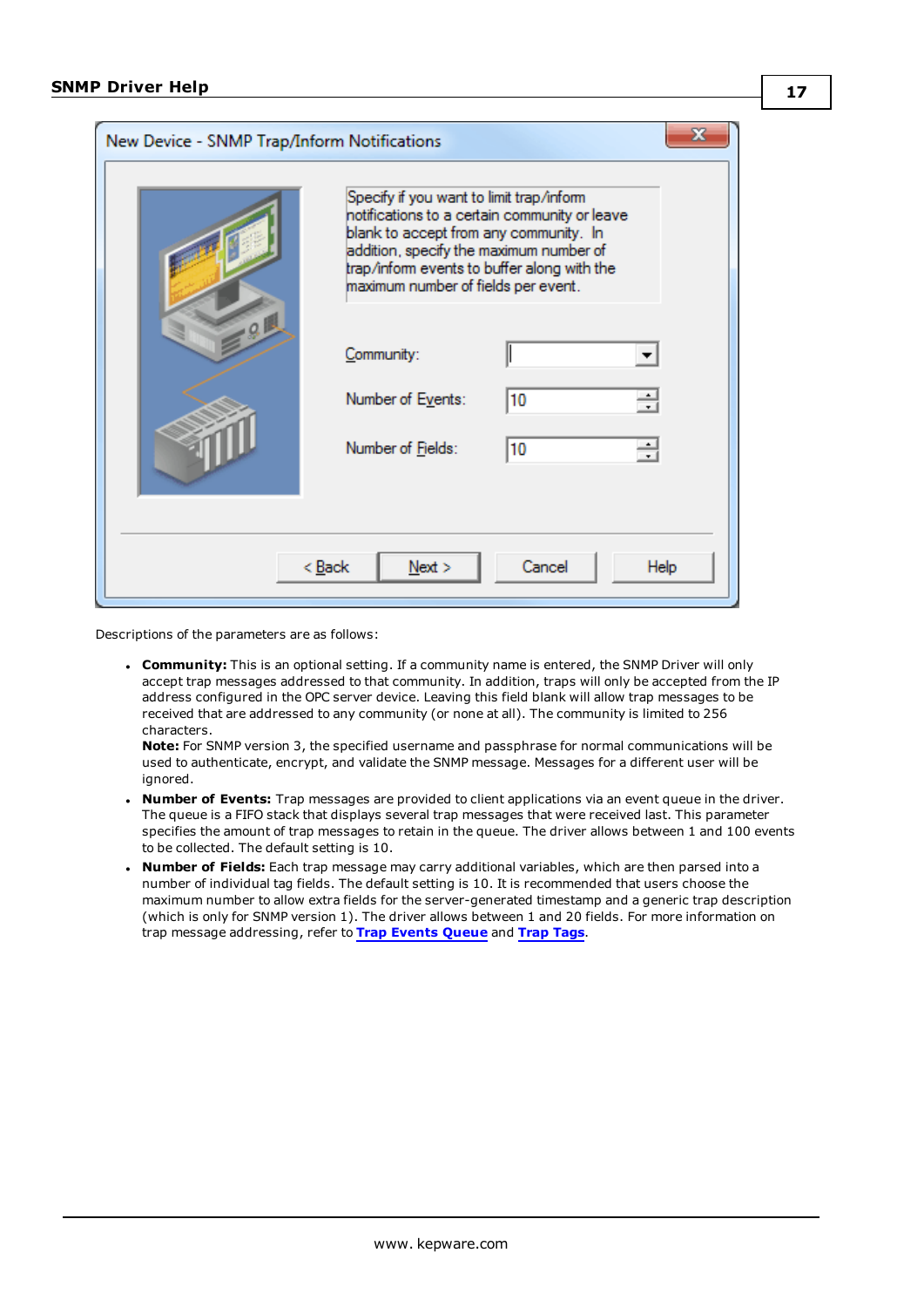| <b>Device Properties</b>          |           |                 |       | $\mathbf{x}$  |
|-----------------------------------|-----------|-----------------|-------|---------------|
| Redundancy                        |           | Communications  |       | MIB Import    |
| General                           | Scan Mode | Timing          |       | Auto-Demotion |
| Trap/Inform Notifications         |           | Network Analyst |       | v3 Security   |
| T Enable SNMP Trap/Inform Support |           |                 |       |               |
| Port:                             |           | 162             |       |               |
| Protocol:                         |           | <b>UDP</b>      |       |               |
| Community:                        |           |                 |       |               |
| Number of Events:                 |           | 10              | 싈     |               |
| Number of Fields:                 |           | 10              | ÷     |               |
|                                   |           |                 |       |               |
|                                   |           |                 |       |               |
|                                   |           |                 |       |               |
|                                   |           |                 |       |               |
|                                   | OK        | Cancel          | Apply | Help          |

**18**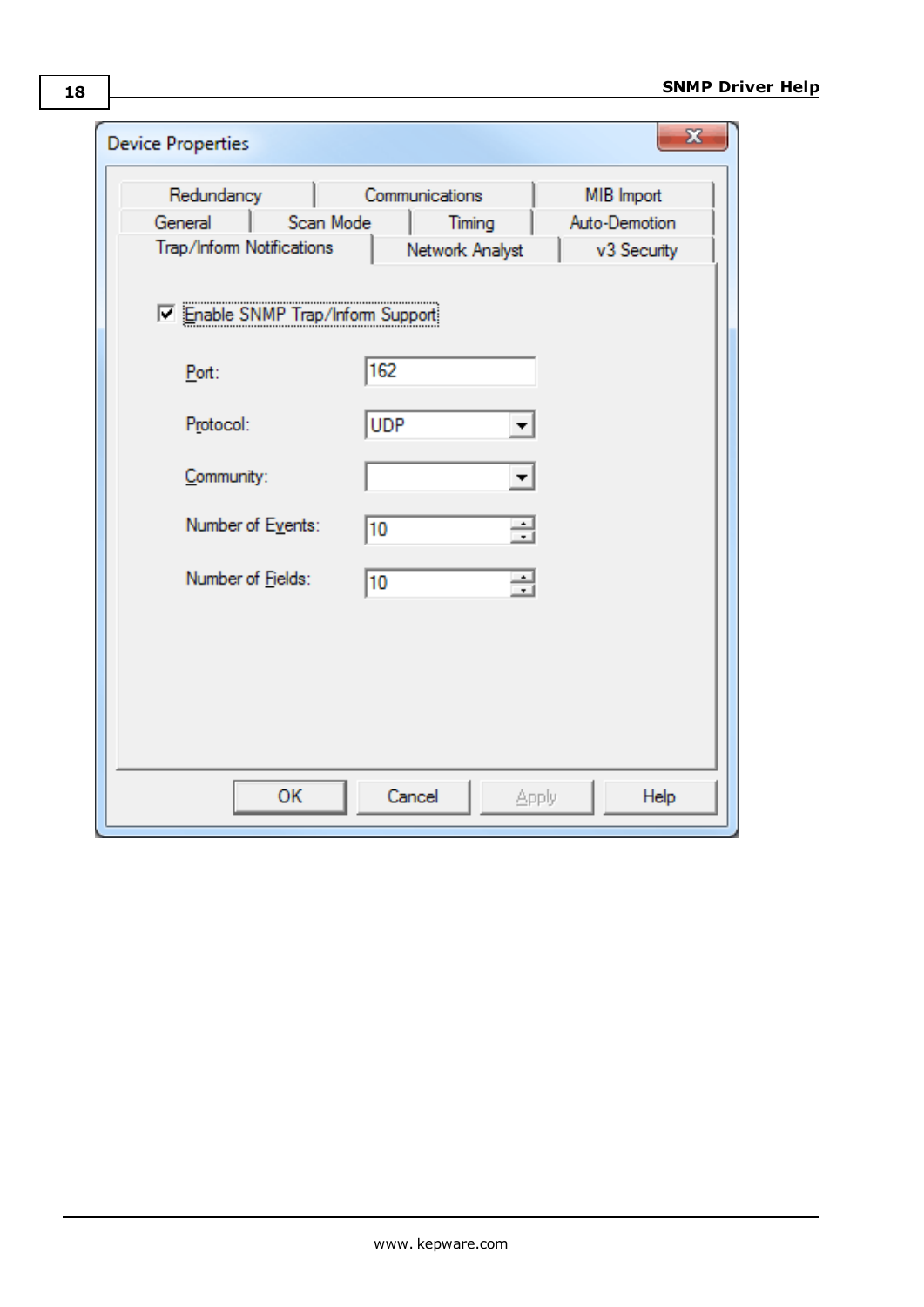## <span id="page-18-0"></span>**Network Analyst Tags**

| New Device - Network Analyst |                                                                                                                                                                                                                          | x    |
|------------------------------|--------------------------------------------------------------------------------------------------------------------------------------------------------------------------------------------------------------------------|------|
|                              | Select whether or not you want to enable<br>network analyst tags. These tags provide<br>real-time bandwidth utilization statistics for<br>network switch devices. These tags are<br>available for network switches only. |      |
| Q                            | √ Enable Network Analyst Tags                                                                                                                                                                                            |      |
|                              | Number of Ports:                                                                                                                                                                                                         |      |
|                              | Port Offset:                                                                                                                                                                                                             |      |
|                              | Port Status 0 Limit (% BU):                                                                                                                                                                                              | 10   |
|                              | Port Status 1 Limit (% BU):                                                                                                                                                                                              | 15   |
|                              |                                                                                                                                                                                                                          |      |
| < Back                       | Cancel<br>Next                                                                                                                                                                                                           | Help |

Descriptions of the parameters are as follows:

- <sup>l</sup> **Enable Network Analyst Tags:** When enabled, network analyst tags are made available with the Ethernet Switch and Other Device profiles. For more information, refer to **About [Network](#page-25-0) Analyst Tags**.
- <sup>l</sup> **Number of Ports:** This parameter specifies the number of ports for the switch device. This is separate from the port number setting in Profile Selection. The valid range is 1 to 99.
- **Port Offset:** This parameter specifies the offset that will be added to the Network Analyst port when polling the special OIDs. The valid range is 0 to 65436. The default setting is 0.
- <sup>l</sup> **Port Status 0 limit** and **Port Status 1 limit:** These parameters specify the threshold settings for each switch port's buStat tags. The buStat tags are a three-state indicator of the rough class of utilization for incoming bandwidth. When the buPctIn for a port rises above the Port Status 0 limit, that buStat tag will change from 0 to 1. Similarly, when the buPctIn rises above the Port Status 1 limit, the buStat tag will change from 1 to 2. The valid range is 0 to 100. The Port Status 0 limit should not be greater than Port Status 1 limit.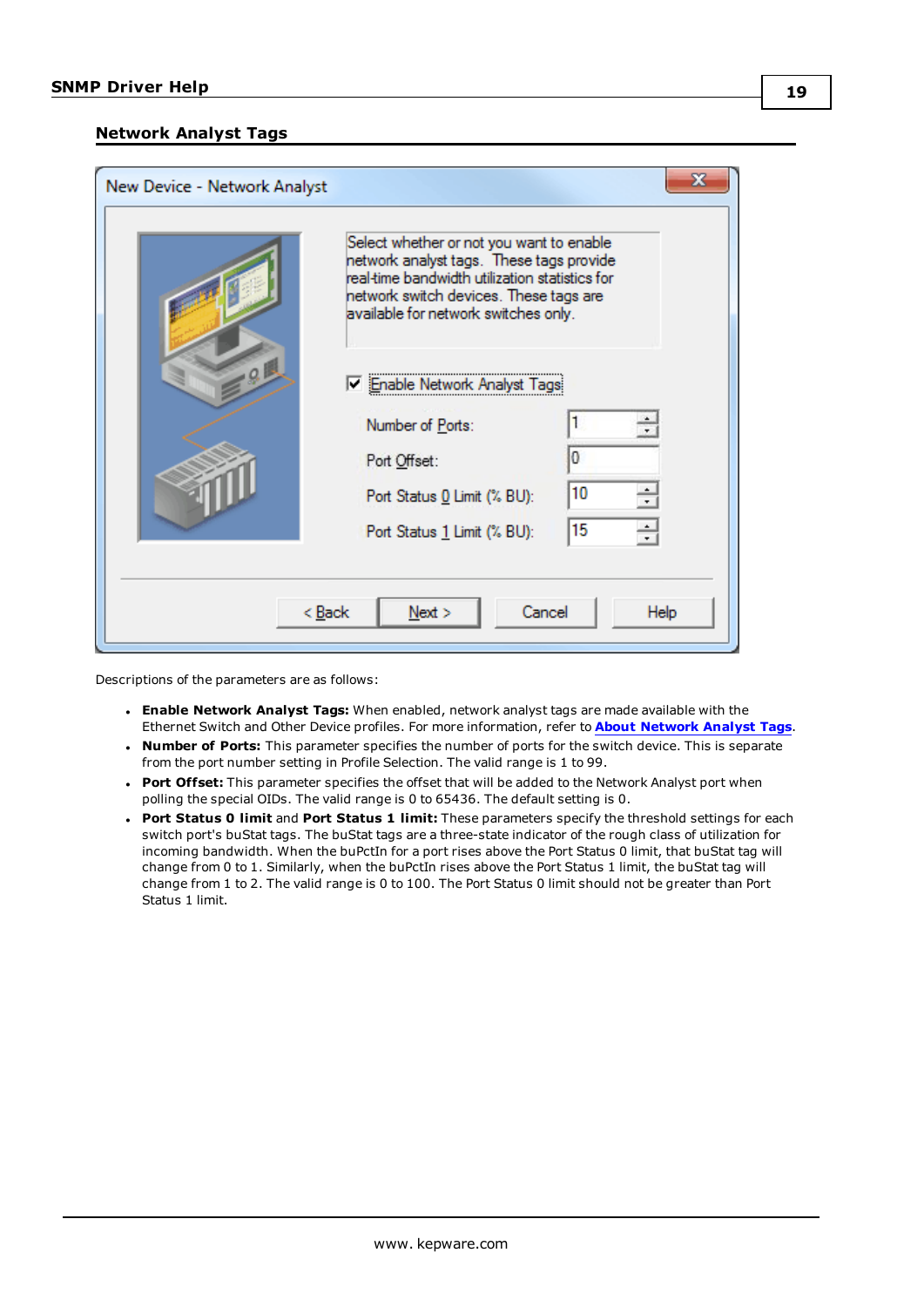| New Device - Network Analyst |                                                                                                                                                    |
|------------------------------|----------------------------------------------------------------------------------------------------------------------------------------------------|
|                              | Specify the number of points to sample in a<br>moving average. You can also specify ports to<br>exclude when calculating the highest status limit. |
| $Q_{\perp}$                  | 30<br>Points in Moving Average:                                                                                                                    |
|                              | Exclude Ports:                                                                                                                                     |
| < Back                       | Next<br>Cancel<br>Help                                                                                                                             |

Descriptions of the parameters are as follows:

- <sup>l</sup> **Points in Moving Average:** This parameter specifies how many sample values will be used when calculating the buPctIn and buPctOut values. The data points' average is taken to smooth the Ethernet traffic's inherently erratic behavior. The number of points in the moving average can be from 1 to 200. The default setting is 30.
- <sup>l</sup> **Exclude Ports:** This parameter allows the switchBUStat tag to ignore some ports when calculating the highest buStat value. This is a list  $(1, 3, 6, 8)$  that can also contain ranges  $(1, 3\n-7, 9\n-11)$ .

#### <span id="page-19-0"></span>**See Also: About [Network](#page-25-0) Analyst Tags**

## **Auto-Demotion and SNMP**

Because of the way the SNMP Driver processes OPC tags, a non-responsive device with many tags may impede communications with other devices on the same channel. This is due to the timeout period being used on each successive query to the non-responsive device. Auto-Demotion is recommended for each device when communication may be unreliable.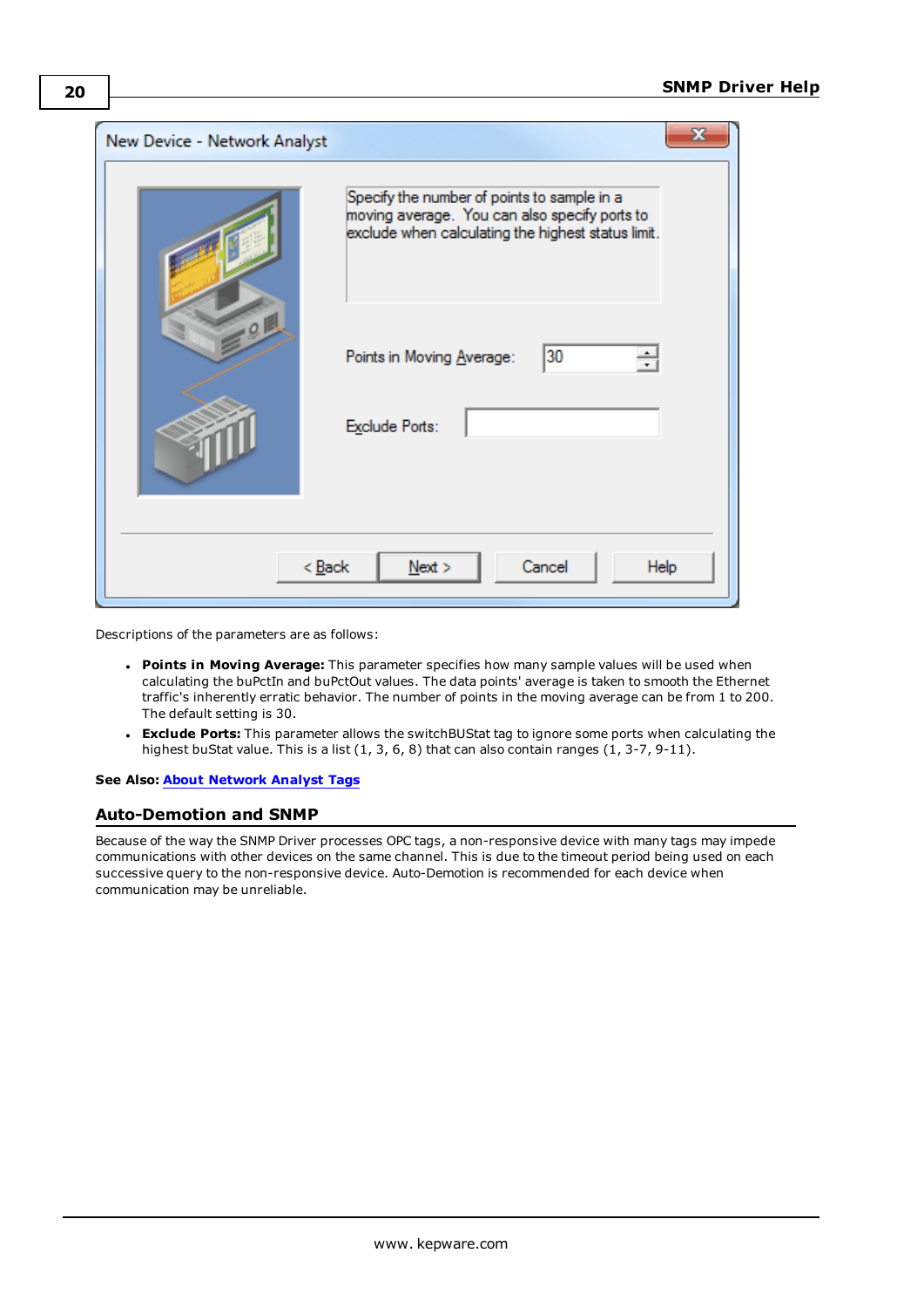| New Device - Auto-Demotion               | You can demote a device for a specific period upon<br>communications failures. During this time no read request<br>(writes if applicable) will be sent to the device. Demoting a<br>failed device will prevent stalling communications with other<br>devices on the channel |  |
|------------------------------------------|-----------------------------------------------------------------------------------------------------------------------------------------------------------------------------------------------------------------------------------------------------------------------------|--|
| 9 <sub>1</sub>                           | Enable auto device demotion on communication<br>successive failures<br>Demote after<br>10000<br>Demote for<br>milliseconds<br>$\Box$ Discard write requests during the demotion period                                                                                      |  |
| Cancel<br>Next<br>< <u>B</u> ack<br>Help |                                                                                                                                                                                                                                                                             |  |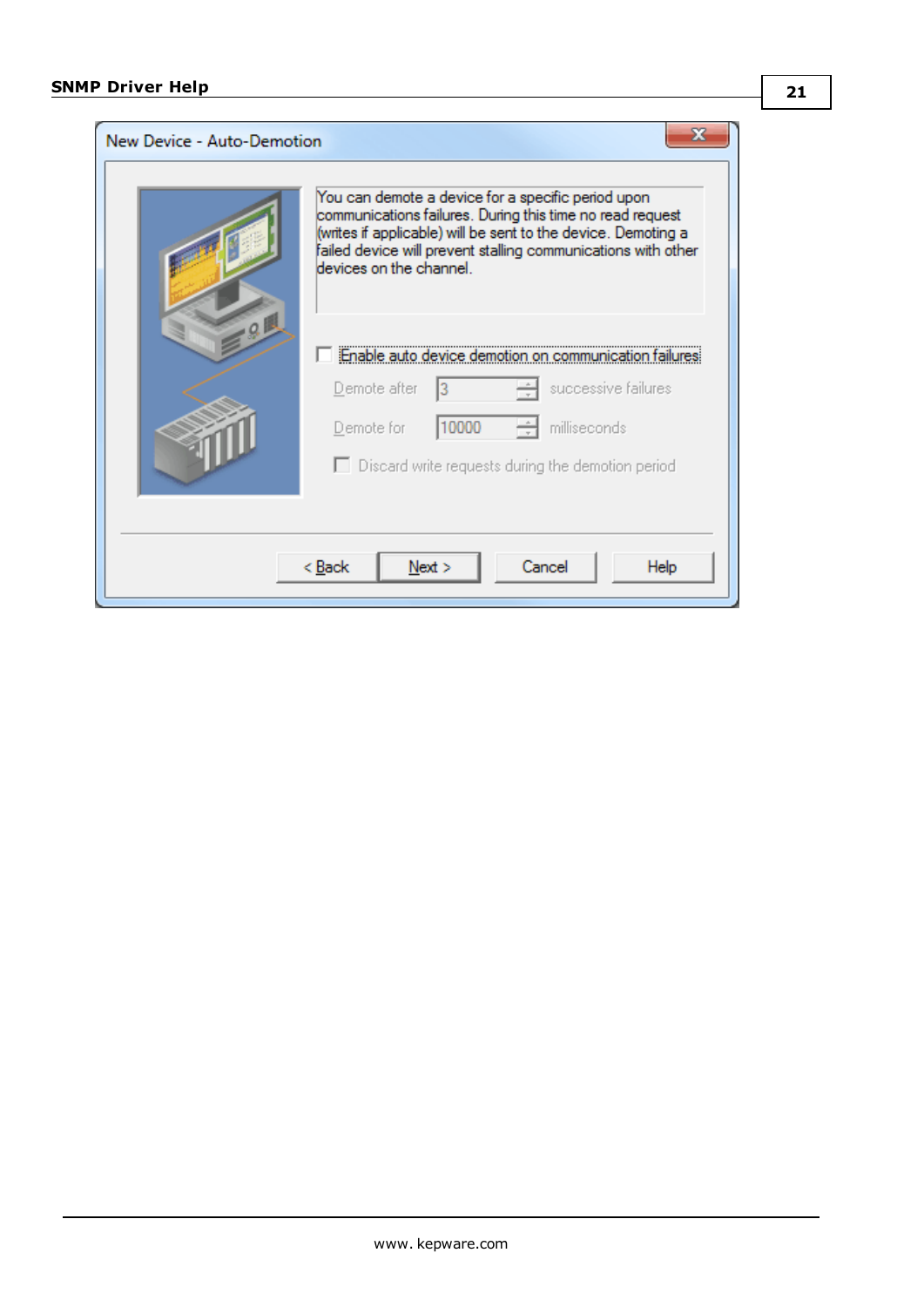## <span id="page-21-0"></span>**Data Types Description**

The SNMP Driver supports the following data types.

| <b>Data Type</b> | <b>Description</b>                                                            |
|------------------|-------------------------------------------------------------------------------|
| Boolean          | Single bit                                                                    |
| <b>DWord</b>     | Unsigned 32-bit value                                                         |
|                  | bit 0 is the low-bit bit                                                      |
|                  | 31 is the high bit                                                            |
| DWord Example    | The driver interprets two consecutive registers as a single precision value.  |
| Long             | Signed 32-bit value                                                           |
|                  | bit 0 is the low bit                                                          |
|                  | bit 30 is the high bit                                                        |
|                  | bit 31 is the sign bit                                                        |
| Long Example     | The driver interprets two consecutive registers as a single precision value.  |
| String           | <b>ASCII text string</b>                                                      |
| Float            | 32-bit floating point value                                                   |
|                  |                                                                               |
|                  | bit 0 is the low bit                                                          |
|                  | bit 31 is the high bit                                                        |
| Float Example    | The driver interprets two consecutive registers as a single precision value.  |
| Double           | 64-bit floating point value                                                   |
|                  |                                                                               |
|                  | bit 0 is the low bit                                                          |
|                  | bit 63 is the high bit                                                        |
| Double Example   | The driver interprets four consecutive registers as a double precision value. |

Each tag used in the driver has a fixed data type when there is MIB information for the address. Therefore, it is recommended that the driver be allowed to use the default data type for the point.

In a few cases, SNMP-centric data types do not exist in standard OPC. These items should be mapped or correlated to a valid OPC data type to be read. Extensive testing has been performed to assure that SNMP-centric data types can be served to and written from correctly with OPC client applications.

| <b>SNMP Centric</b>   | <b>OPC Data Type</b> |
|-----------------------|----------------------|
| Integer32             | Long                 |
| UInteger32            | <b>DWord</b>         |
| Counter <sub>64</sub> | $NS*$                |
| Octet String          | String               |
| <b>Bits</b>           | $NS**$               |
| Object Identifier     | String               |
| Sequence              | $NS***$              |
| IPAddress             | <b>DWord</b>         |
| Counter32             | <b>DWord</b>         |
| Guage32               | <b>DWord</b>         |
| Timeticks             | <b>DWord</b>         |
| Opaque                | <b>NS****</b>        |
| Trap/Notification     | String               |

\*This is a 64-bit integer.

\*\*Bit string.

\*\*\*A sequence is a list of data. Complex data is currently not supported in OPC.

\*\*\*\*Opaque data is a memory BLOB.

**Note:** There is no corresponding data type in OPC to handle these data types.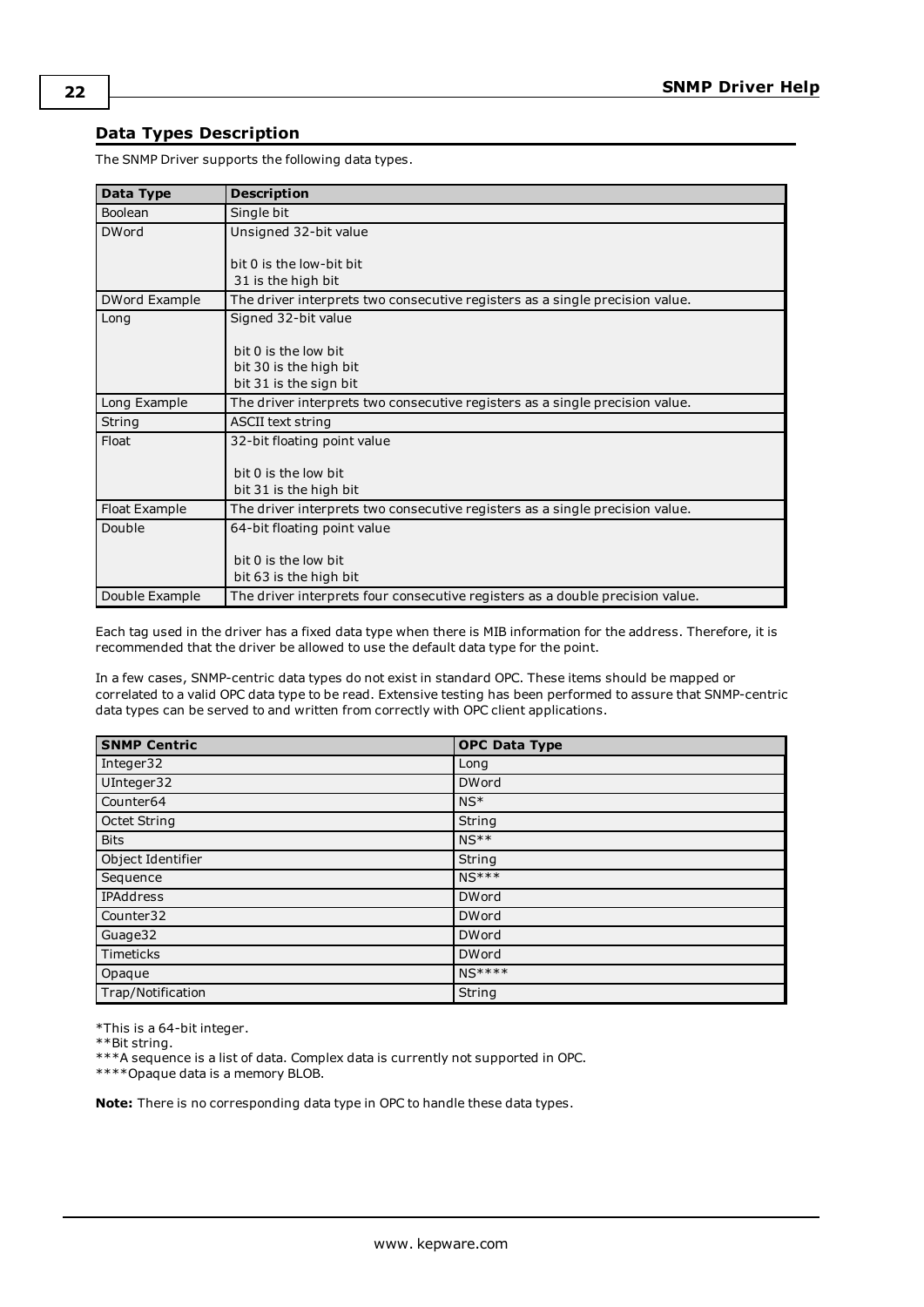## <span id="page-22-0"></span>**Historical Data Attributes**

Addresses may be accompanied by one of three modifiers to access historical attributes. Historical values are generated by the SNMP Driver (not the remote Agent or device) when valid historical modifiers append to an OID. For more information, select a link from the list below.

**[Previous](#page-22-1) Value (PV) [Delta](#page-22-2) Time (DT) Moving [Average](#page-22-3) (MA5)**

## <span id="page-22-1"></span>**Previous Value**

The Previous Value historical attribute returns the value of the SNMP address from the previous read cycle. This is not the previous differing value. If the address data has not changed, the previous value will be the same as the current value.

(Module::Object notation) RFC1213-MIB::ifOutOctets.1(PV)

(Numeric notation) .1.3.6.1.2.1.2.2.1.16.1(PV)

(Verbose notation) .iso.org.dod.internet.mgmt.mib-2.interfaces.ifTable.ifEntry.ifOutOctets.1(PV)

## <span id="page-22-2"></span>**Delta Time**

The Delta Time historical attribute returns the time difference between the current and previous read cycle, and is expressed in whole seconds for compatibility with legacy projects. Delta values of less than 1 second will report as 0.

(Module::Object notation) RFC1213-MIB::ifOutOctets.1(DT)

(Numeric notation) .1.3.6.1.2.1.2.2.1.16.1(DT)

(Verbose notation) .iso.org.dod.internet.mgmt.mib-2.interfaces.ifTable.ifEntry.ifOutOctets.1(DT)

## <span id="page-22-3"></span>**Moving Average**

The Moving Average historical attribute returns the average of the last *n* readings, as specified in the address modifier. The modifier form is Max, where *x* is the number of points to use in calculating the moving average. Values for *x* may be anything larger than 1. If the *x* value is left out, the moving average calculation defaults to 5 points.

(Module::Object notation) RFC1213-MIB::ifOutOctets.1(MA5)

(Numeric notation) .1.3.6.1.2.1.2.2.1.16.1(MA5)

(Verbose notation) .iso.org.dod.internet.mgmt.mib-2.interfaces.ifTable.ifEntry.ifOutOctets.1(MA5)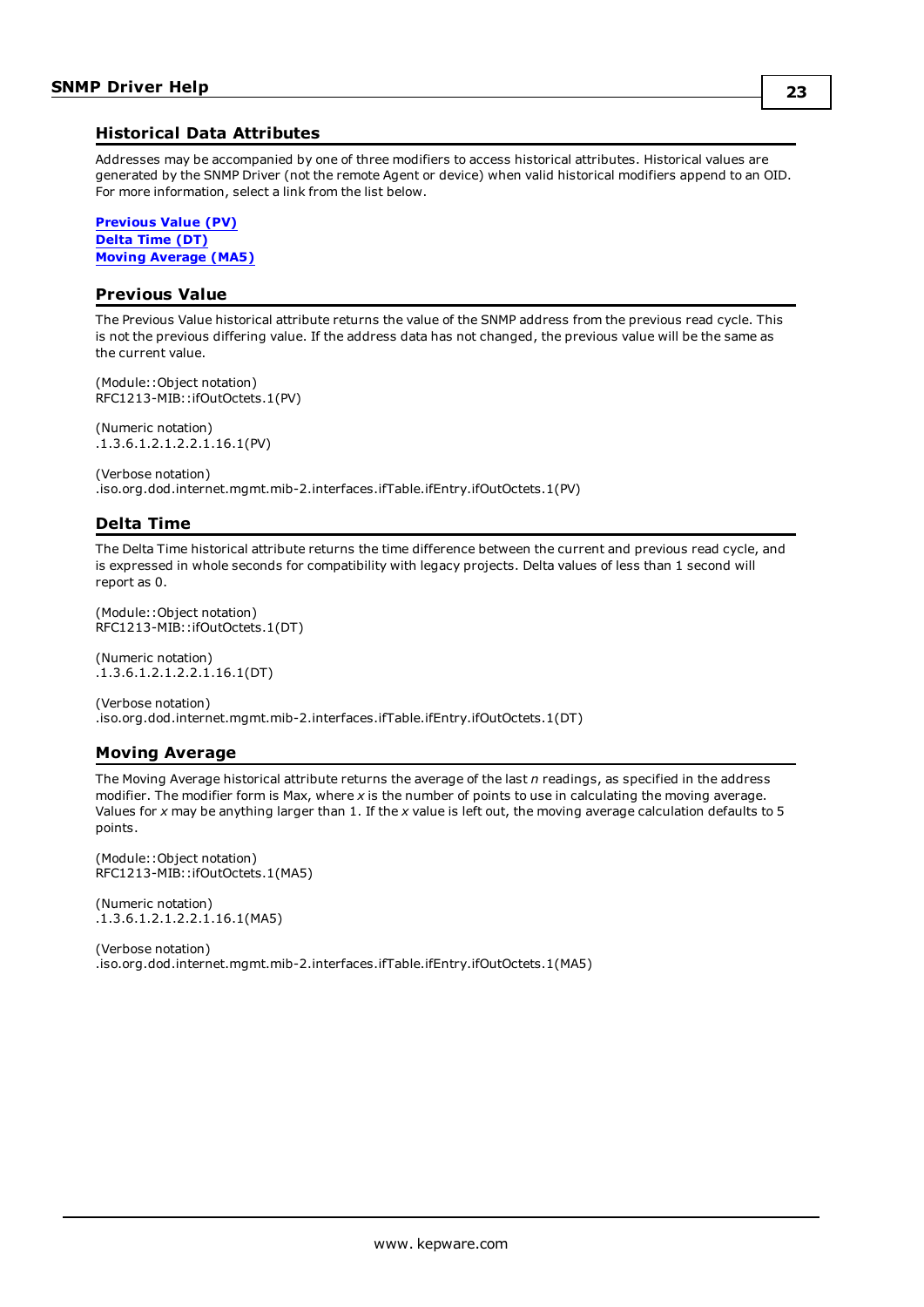## <span id="page-23-0"></span>**Address Descriptions**

Addresses in the SNMP Driver are specified by the Object Identifier (OID) followed by an instance number. The OID can be defined in one of several forms and as follows:

| <b>Object Identifier</b>                          | <b>Description</b>        |
|---------------------------------------------------|---------------------------|
| SNMPv2-MIB::sysDescr.0                            | (Module::Object notation) |
| 1.1.3.6.1.2.1.1.1.0                               | (Numeric notation)        |
| iso.org.dod.internet.mgmt.mib-2.system.sysDescr.0 | (Verbose notation)        |

**Note:** For more information about address structure, refer to **About SNMP [Addresses](#page-23-1)**.

#### **Table Offsets**

To address an SNMP Table, specify the OID of the table head followed by the table offset (in brackets).

#### *IF-MIB::tcpConnState[1]*

**Note:** All SNMP table offsets begin at 1. Tags addressed to table offsets beyond the end of the table will be reported with bad quality until the table grows to that offset or beyond.

#### **Historical Data**

Each SNMP address has one or more historical data options available. Historical values are generated by the SNMP Driver, not the remote Agent or device.

**See Also: [Previous](#page-22-1) Value**, **[Delta](#page-22-2) Time**, and **Moving [Average](#page-22-3)**.

#### **String Data**

Strings that contain non-printable characters will be displayed as hexadecimal by default. Any character outside the ASCII range of 0x20 to 0x7E is considered non-printable. To keep strings from being converted to hexadecimal, add "(EncExtAsc)" to the end of the address description (without the quotation marks).

#### **Unsolicited Data**

SNMP-enabled devices may be configured to send unsolicited messages, called traps (or notifications). For more information, refer to **Trap [Events](#page-28-0) Queue** and **Trap [Tags](#page-26-0)**.

#### **Scan Rate Floor**

The scan rate can be set in milliseconds for each SNMP device. The \_ScanRateFloor Tag will display the setting's current value. When it is set greater than zero, the SNMP Driver will not allow tags to be scanned faster than specified. The device can also be set to lock the scan rate at this value, prohibiting any change by the OPC client. The \_ScanRateFloorLock Tag will show the lock option's status. The tags are Read Only.

<span id="page-23-1"></span>**Note:** Setting this feature to zero will disable it.

#### **About SNMP Addresses**

The Simple Network Management Protocol accesses information in a Management Information Base (MIB). The MIB is a tree structure whose origin is at the top, which is a node labeled ".1" or ".iso." Although many discussions of SNMP refer to MIBs as a plural, there is only one. The plural references actually refer to MIB modules, which describe portions of the MIB tree.

The SNMP address is known as an Object Identifier (OID) and consists of a series of elements that describes its location in the MIB tree. The elements are separated by a character referred to as dots ('.'). Most addresses of interest will begin with *.iso.org.dod.internet.mgmt* (or .1.3.6.1.2). From that point, the address extends into particular modules that describe related sets of information. For example, consider the IF-MIB module: it contains a variety of objects' definitions that access data about the network interfaces of the remote device. These include port Status, traffic counters, and so forth.

The *Module::Object* syntax of SNMP addresses means that "IF-MIB::" can be written instead of ".iso.org.dod.internet.mgmt.mib-2.interfaces" (or ".1.3.6.1.2.1.2.2"). The address "IF-MIB::ifOutOctets.1" refers to the number of octets (bytes) sent out of interface 1 on the target device. That form is easier to write than ".iso.org.dod.internet.mgmt.mib-2.interfaces.ifTable.ifEntry.ifOutOctets.1" or ".1.3.6.1.2.1.2.2.1.16.1". The SNMP Driver will accept all three of these address notations.

#### **Enterprise or Private MIB Modules**

Much of the SNMP address space is defined by Internet RFC standards. Individuals are not permitted to change or extend these module definitions. For that purpose, the SNMP standard provides an extension area of the address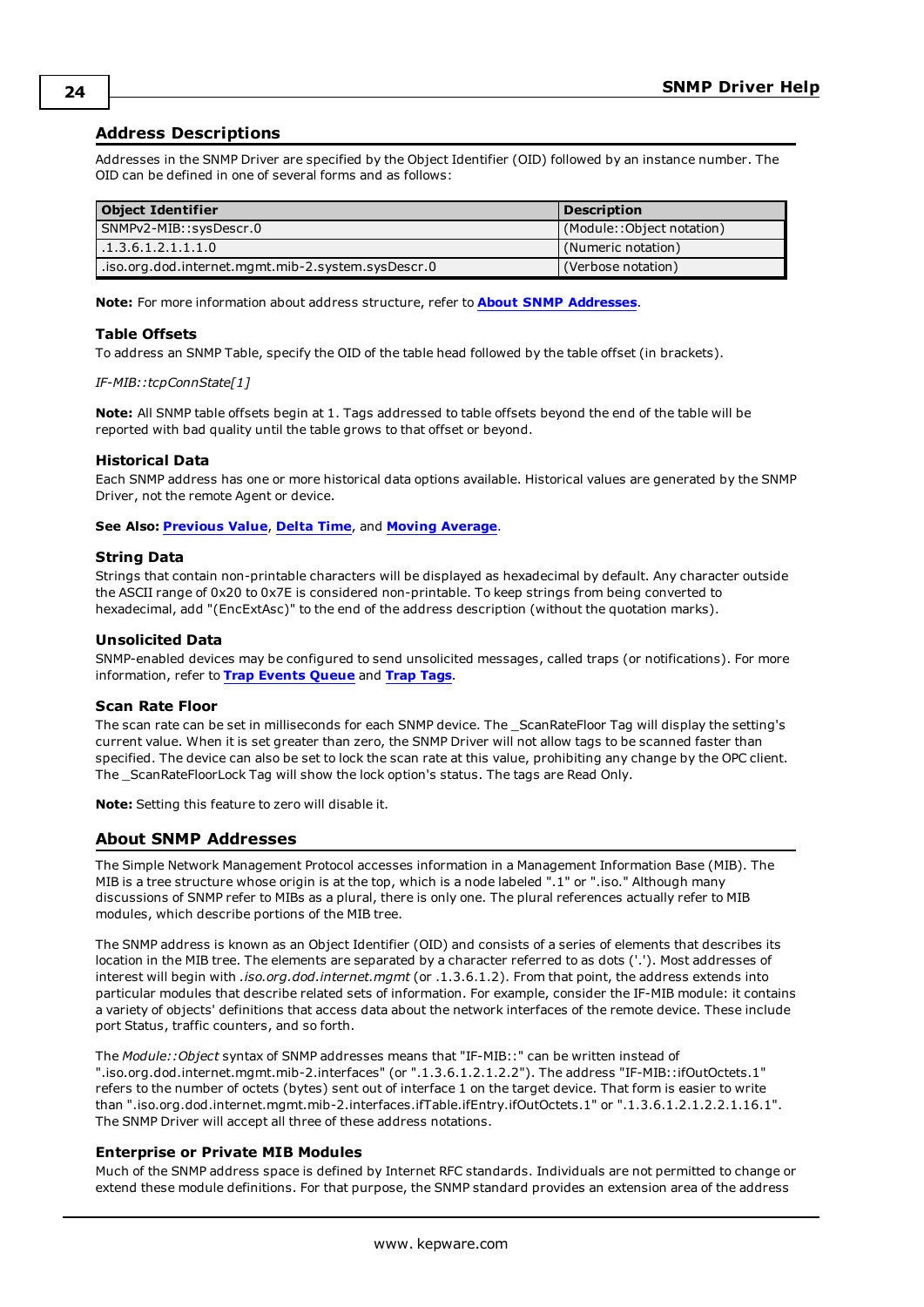space under ".iso.org.dod.internet.private.enterprises". The value following this base is known as a Private Enterprise Number (PEN) and every address below that point is defined by the PEN owner. Manufacturers that need to provide unique information not otherwise described in standard MIB modules will need to define them in their own Enterprise space and typically supply a MIB module definition with their equipment. The SNMP Driver uses these supplied MIB definitions to correctly access the unique information in remote device.

#### **Instances**

The OID "IF-MIB::ifOutOctets.1" above provides an example of SNMP instances. A managed switch will have a set of "IF-MIB::ifOutOctets" OIDs, one for each network interface. They will use a trailing digit (or digits) to index into the set of instances. Instances may be numbered beginning at 1 for groups that map to physical attributes, such as "IF-MIB::ifOutOctets.1," "IF-MIB::ifOutOctets.2," "IF-MIB::ifOutOctets.3" and so forth. The number of instances for a given OID is typically fixed. Other OIDs may have multiple instances, such as "SNMPv2- MIB::sysLocation". Although the first instance will be "SNMPv2-MIB::sysLocation.0," an agent may optionally provide "SNMPv2-MIB::sysLocation.1" and so on.

**Note:** Instances should not be confused with tables.

#### **Tables**

The SNMP address space is dynamic. The SNMP Agent on the remote device may add and remove OIDs as necessary. The most frequent occurrence of this is in SNMP Tables. An SNMP Table is a grouping of logically related data into conceptual rows. The rows are conceptual because the SNMP protocol does not have a facility to retrieve a full row at a time. Table access is accomplished by enumerating a table's columns. The SNMP Driver uses an array-like notation for table access, as in "RFC1213-MIB::tcpConnState[1]". That OID is part of the "tcpConnTable". Tables differ from instances in the following two ways:

- 1. Tables may grow or shrink during operation. An SNMP Driver tag that references a table column element will lose data quality if the table shrinks to less than the referenced element (offset).
- 2. The OIDs representing table column elements are not necessarily consecutive. The OIDs for individual column elements may not be predictable, and may change from moment to moment in the Agent or device.

#### **Device Implementation RFC-Standard Modules**

SNMP has defined a large and rich set of data that may or may not be implemented in SNMP-enabled devices. Although many device manufacturers implement the complete MIB module definition, others do not. If the SNMP Driver is able to poll some but not all of the OIDs defined in the server project, users should start by verifying what OIDs are fully supported in the remote device.

#### **Community Credentials**

There is also the question of the credentials used to connect to the SNMP device (the community name), and whether those credentials have permission to access certain data. The final authority for the presence and accessibility of an OID lies with the remote device. For more information, refer to the device's help documentation.

#### <span id="page-24-0"></span>**About MIB Modules**

Much of the SNMP address space is defined by Internet RFC Standards. These standards break up the address space into modules, many of which are drawn from the RFC standards. Selecting a device template also selects a number of MIB modules to be referenced. Additional MIB modules may be associated with a device to support specialized capabilities. The SNMP Driver ships with a number of MIB modules pre-installed. To access these MIB definitions, click **Add** on the **SNMP MIB Import Settings** wizard page. Then, click **OK**.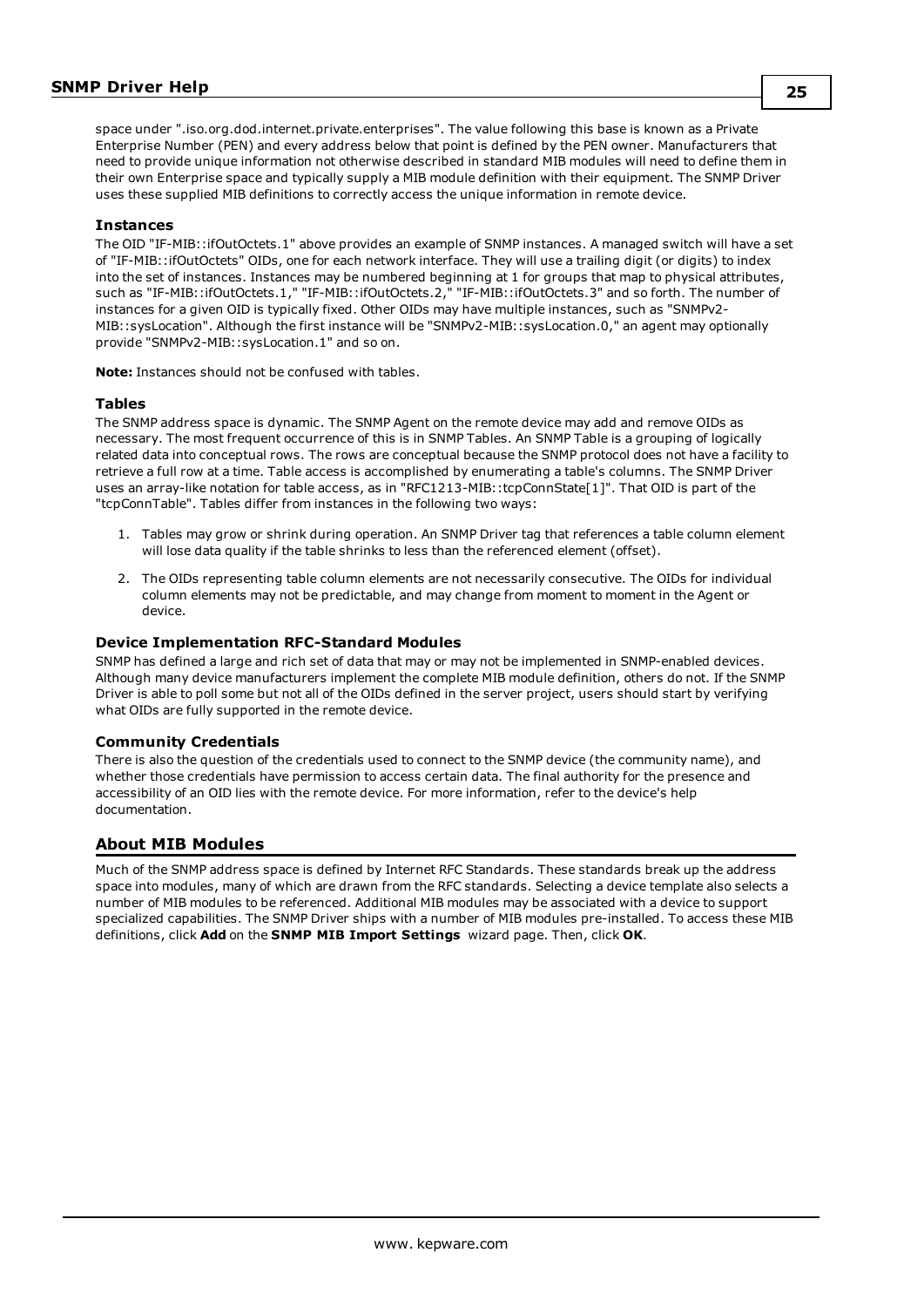|                       | Browse                                                                                                           |  |  |
|-----------------------|------------------------------------------------------------------------------------------------------------------|--|--|
| MIB Modules           | Description                                                                                                      |  |  |
| AGENTX-MIB            | This is the MIB module for the SNMP Agent Extensibility Protocol (AgentX). This MIB module will be imp[ $\equiv$ |  |  |
| APPLICATION-MIB       | This MIB defines objects representing generic aspects of applications that are of interest to manageme.          |  |  |
| ATM-MIB               | This is the MIB Module for ATM and AAL5-related objects for managing ATM interfaces, ATM virtual lin             |  |  |
| ATM-TC-MIB            | This MIB Module provides Textual Conventions and OBJECT-IDENTITY Objects to be used by ATM sy                    |  |  |
| BRIDGE-MIB            |                                                                                                                  |  |  |
| DISMAN-EVENT-MIB      | The MIB module for defining event triggers and actions for network management purposes.                          |  |  |
| DISMAN-EXPRESSION-MIB | The MIB module for defining expressions of MIB objects for management purposes.                                  |  |  |
| DISMAN-NSLOOKUP-MIB   | The Lookup MIB (DISMAN-NSLOOKUP-MIB) enables determination of either the name(s) correspondin                    |  |  |
| DISMAN-PING-MIB       | The Ping MIB (DISMAN-PING-MIB) provides the capability of controlling the use of the ping function at            |  |  |
| DISMAN-SCHEDULE-MIB   | This MIB module defines a MIB which provides mechanisms to schedule SNMP set operations periodic                 |  |  |
| DISMAN-SCRIPT-MIB     | This MIB module defines a set of objects that allow to delegate management scripts to distributed manal          |  |  |
| DISMAN-TRACEROUTE-MIB | The Traceroute MIB (DISMAN-TRACEROUTE-MIB) provides access to the traceroute capability at a r.                  |  |  |
| ∢                     | ш                                                                                                                |  |  |

#### **Adding New MIB Modules**

New MIB definitions, such as MIB modules supplied by a manufacturer, may be installed by clicking **Browse...** to import. Navigate to the MIB definition file and then click **Open**. The MIB definition will be checked for correctness and its description will be displayed if present. To accept the file for import, click **OK**. The module will be added to the current project and tags will be created for the objects that are defined.

#### **Notes:**

- 1. If the selected MIB module is already present in the repository, the relative dates of the two versions will be displayed. The user will be given the option to replace the module.
- 2. If a MIB module contains errors, it cannot be imported. The import process automatically considers all MIB definition files in the same folder with the import candidate, and will bring in additional files if needed. Be sure that all MIB files associated with the device are present in the folder.
- 3. Adding or importing a MIB module does not guarantee that new tags will be created. Some MIB modules (including those supplied by manufacturers) do not define any accessible objects.

## <span id="page-25-0"></span>**About Network Analyst Tags**

Ethernet switches carry traffic around networks. The SNMP Driver features a set of Network Analyst tags to easily keep track of a switch's capacity and utilization. These tags track the percentage of bandwidth in use on each switch's ports at any given time.

The buPctIn and buPctOut tags show the usage of each port in percent, averaged over a number of sample periods. The OPC client's scan rate is the sample period. For best results, the scan rate should be at least 1000 milliseconds. Longer periods are acceptable, whereas shorter periods may cause network congestion (because a number of SNMP data points must be read on each sample). The readings are averaged to smooth out the Ethernet traffic's inherently erratic behavior and make the values more useful for alarming.

The buStat tags utilize the threshold settings Port Status 0 limit and Port Status 1 limit to present a basic threestate "health" indicator. When a given port's buPctIn tag rises above the 0 limit, the buStat changes from 0 to 1. Likewise, when buStat rises above the 1 limit, buStat changes to 2. This provides a basic "traffic light" style, indicating the available capacity.

The switchBUStat tag assumes the highest value of the buStat tags, giving a single indication of the device's available capacity. The switchBUStat tag's behavior may be altered through the use of a list of ports to exclude. For example, a switch may have two ports that always run at or near capacity. By excluding these two ports, switchBUStat can indicate when the rest of the switch's capacity is nearing exhaustion without the known highcapacity activity causing false alerts.

**Note:** When enabled, the SNMP Driver will automatically create Network Analyst tags for a switch device.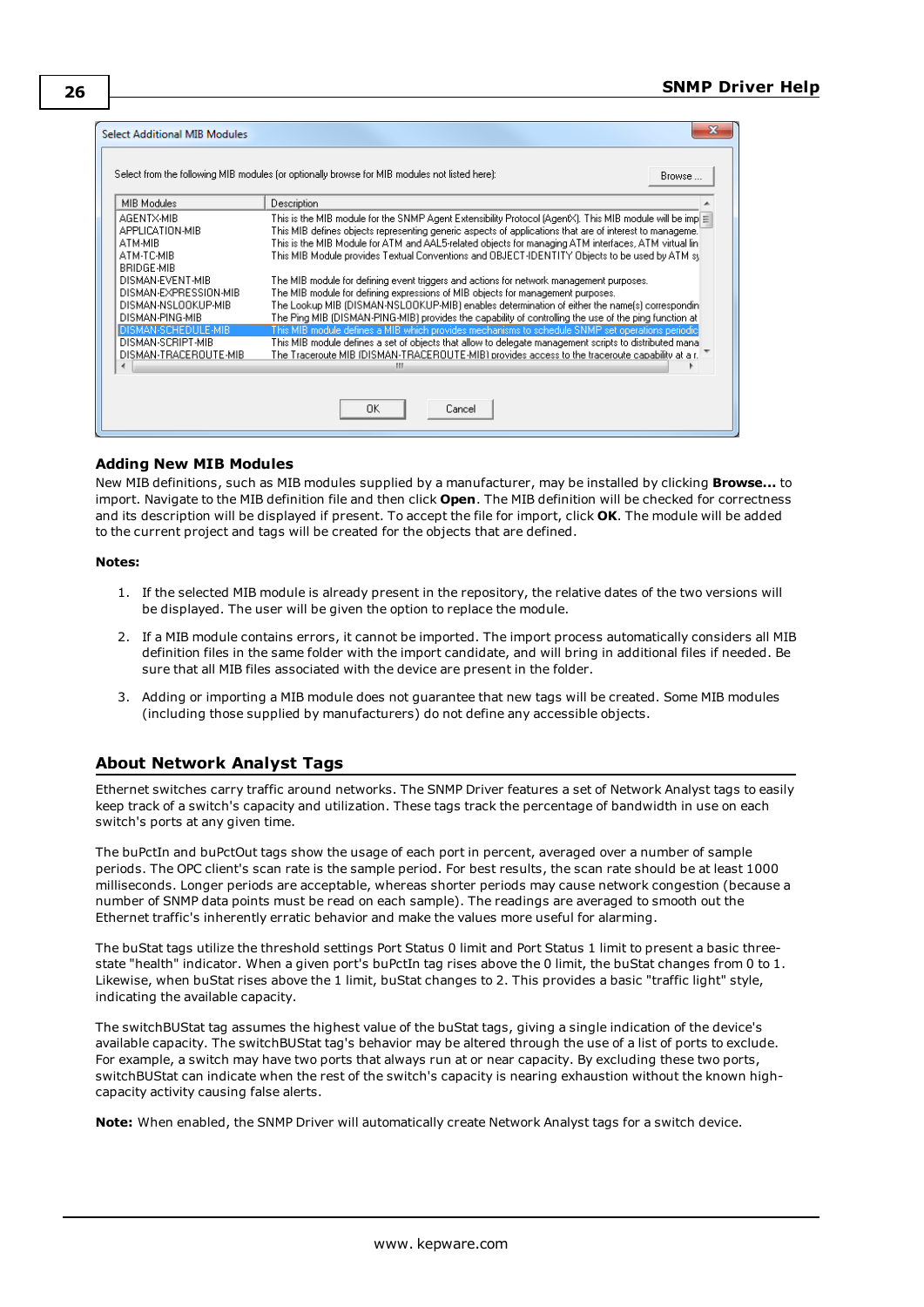## <span id="page-26-0"></span>**Trap Tags**

Trap tags are a notification mechanism for incoming trap messages, which may be generic or Enterprisespecific.

#### **Version 1 Trap Tags**

The syntax for a generic SNMP Version 1 trap tag is as follows:

*TRAP\_V1:.1.3.6.1.2.1.11:Gx*

All V1 generic traps use this same OID. The ':Gx' field specifies the generic trap to which it is subscribed. Valid values for x are as follows:

coldStart: 0 warmStart: 1 linkDown: 2 linkUp: 3 authenticationFailure: 4 egpNeighborLoss: 5

For Enterprise-specific traps, the Enterprise OID is used in place of the generic OID in addition to a ':G6' field. Trap type 6 also requires a specific trap type, using the notation ':Sx' where x is the specific trap number. For example, an Enterprise-specific address may appear as follows:

#### *TRAP\_V1:.1.3.6.1.2.1.17:G6:S2*

**Note:** For information on which Enterprise-specific traps may be sent, refer to the device manufacturer's help documentation.

To reset Boolean tags that transition to 1 on trap reception, users can write 0. To reset the notification tag for OPC clients who receive OnDataChange events for subsequent trap messages, users can write a 0 or a FALSE value.

Additionally, linkUp, linkDown and Enterprise traps may use the ':Px' field to specify which port will be monitored on the switch device. Enterprise traps must provide an "ifIndex" varbind for this to be useful. An incoming trap will populate both the port specific tag and the base tag. For example, a tag that monitors for linkDown on port 3 is as follows:

*TRAP\_V1:.1.3.6.1.2.1.11:G2:P3*

#### **Version 2c Trap Tags**

The syntax for a generic SNMP Version 2C trap uses a set of OIDs in place of the ':Gx' field.

coldStart: .1.3.6.1.6.3.1.1.5.1 warmStart: .1.3.6.1.6.3.1.1.5.2 linkDown: .1.3.6.1.6.3.1.1.5.3 linkUp: .1.3.6.1.6.3.1.1.5.4 authenticationFailure: .1.3.6.1.6.3.1.1.5.5

**Note:** egpNeighborLoss generic traps are not implemented in SNMP Version 2C.

For example, a tag to monitor for linkDown on port 3 is as follows:

TRAP\_V2C:.1.3.6.1.6.3.1.1.5.3:P3

Version 2C Enterprise-specific traps use the OID that the remote device places in the snmpTrapOID.0 varbind field. No specific trap field is used. Version 2C doesn't use the specific trap property. For information on which Enterprise-specific traps may be sent, refer to the device manufacturer's documentation.

#### **SNMP Version 2c and Version 3 Informs**

Some SNMPv2c and SNMPV3 devices may support Informs (confirmed traps). For convenience, all SNMP Version 2c Trap Tag definitions can be used for both traps and Inform-requests: this does not require that the SNMP Driver be configured to receive SNMP informs.

#### **Additional Functionality**

All trap tags may use a table-like syntax for accessing additional trap information. The virtual table fields are as follows:

[1] Local time stamp, generated on trap arrival (string).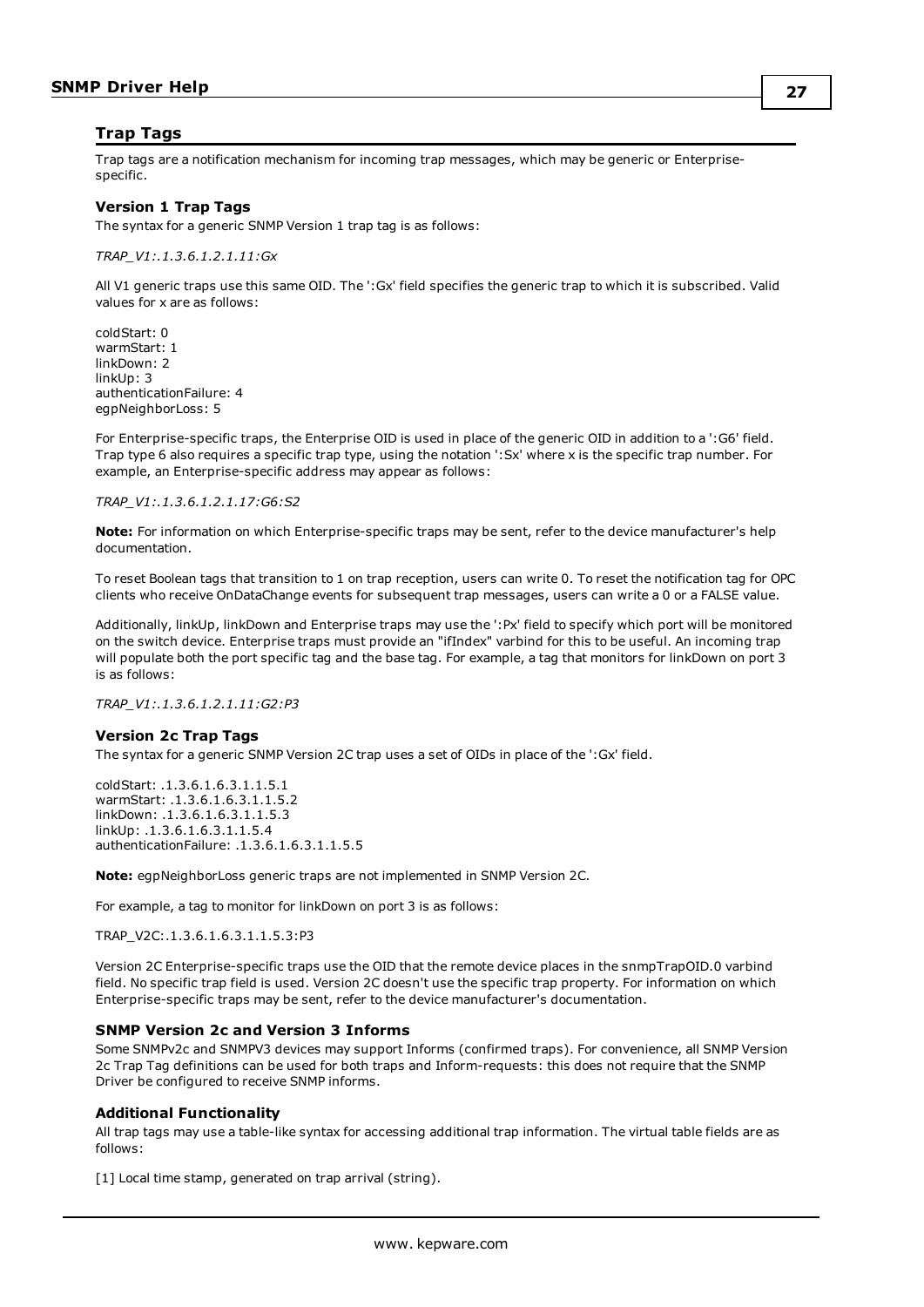- [2] Enterprise OID (string).
- [3] Generic trap type (int).
- [4] Specific trap type (int, 0 unless the generic type is 6).
- [5] SysUpTime (in timeticks, not a time stamp).
- [6] Number of varbind items.
- [7] First varbind OID (as string).
- [8] First varbind value (as string).
- [9]..[n] Successive varbinds.

All the virtual table tags are Read Only. Automatic Tag Generation provides a number of virtual table tags by default.

#### **Notes:**

- 1. Virtual table entry [5], sysUpTime, refers to the trap event's time-of-occurrence. This is expressed as the number of timeticks beginning when the remote SNMP agent started. It does not represent any specific wall/clock time.
- 2. Although the older trap syntax (which is the OID to be monitored followed by a (T) modifier) is deprecated, it is still supported. The older syntax does not support the virtual table information.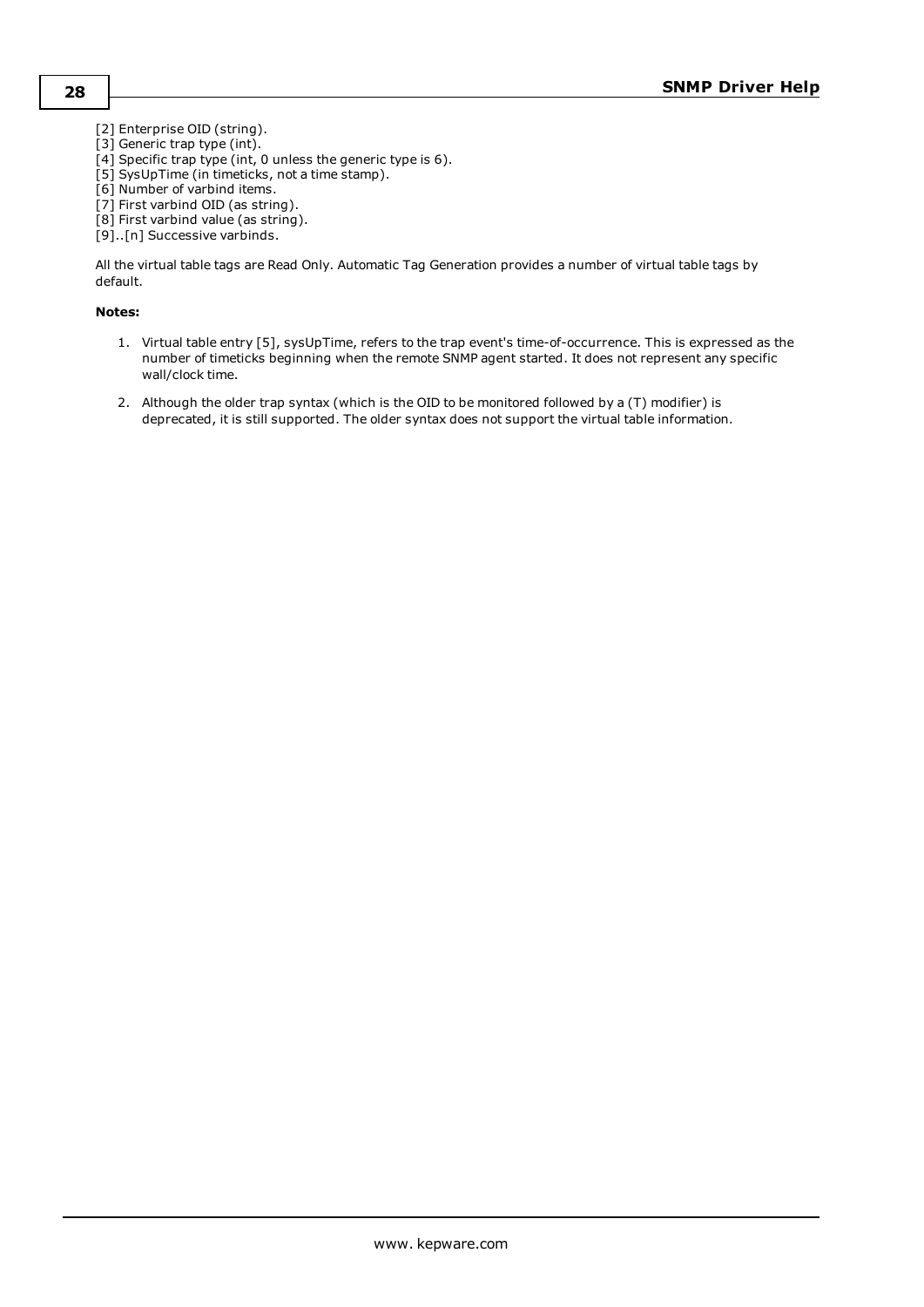## <span id="page-28-0"></span>**Trap Events Queue**

SNMP remote devices may be configured to send unsolicited messages back to the SNMP Driver. To configure traps, users must login to the device to check the SNMP settings and then enable the traps. This includes defining Host IP(s) to receive the trap notifications. Since configuration changes usually require warm or cold restart of the device, users should check related network dependencies before performing a restart. Description of the messages are as follows:

- <sup>l</sup> **Receiving Trap Messages:** These messages are configured during SNMP Driver setup. They may also be referred to as Notification messages. For more information, refer to **[Communications](#page-8-0) Parameters**.
- <sup>l</sup> **Incoming Trap Messages:** These messages are placed into an Events queue. The most recent message is placed at position 1.

| $\mathbf{x}$<br>回<br>Runtime<br>$=$                                                                          |                       |                         |               |           |         |                          |  |  |
|--------------------------------------------------------------------------------------------------------------|-----------------------|-------------------------|---------------|-----------|---------|--------------------------|--|--|
| File<br>Edit<br>Runtime<br>View<br>Help<br>Tools                                                             |                       |                         |               |           |         |                          |  |  |
| $ {\rm Channels}/{\rm Devices} \mathbf{v} $<br>鑩<br>防御<br>匷<br>Ж<br>ø<br>ະຈ<br>n an<br>Ю<br>BX<br>de la<br>ы |                       |                         |               |           |         |                          |  |  |
| $\Box$ SNMP                                                                                                  | <b>Tag Name</b>       | <b>Address</b>          | Data Type     | Scan Rate | Scaling | Description              |  |  |
| 白咖 SwitchA                                                                                                   | Events 001            | EVENT 001               | String        | 100       | None    | Semi-colon delimited li  |  |  |
| <b>F</b> Events                                                                                              | <b>Events 001 001</b> | <b>EVENT 001 001</b>    | <b>String</b> | 100       | None    | Field 1 data for event 1 |  |  |
|                                                                                                              | <b>Events 001 002</b> | EVENT_001_002           | String        | 100       | None    | Field 2 data for event 1 |  |  |
|                                                                                                              | Events 001 003        | <b>EVENT 001 003</b>    | <b>String</b> | 100       | None    | Field 3 data for event 1 |  |  |
|                                                                                                              | Events 001 004        | <b>EVENT 001 004</b>    | String        | 100       | None    | Field 4 data for event 1 |  |  |
|                                                                                                              | Events 001 005        | <b>EVENT 001 005</b>    | <b>String</b> | 100       | None    | Field 5 data for event 1 |  |  |
|                                                                                                              | Events_001_FieldCnt   | EVENT_001_FLDCNT        | <b>DWord</b>  | 100       | None    | Number of fields filled  |  |  |
|                                                                                                              | Events 002            | EVENT 002               | <b>String</b> | 100       | None    | Semi-colon delimited li  |  |  |
|                                                                                                              | Events 002 001        | <b>EVENT 002 001</b>    | String        | 100       | None    | Field 1 data for event 2 |  |  |
|                                                                                                              | Events 002 002        | <b>EVENT 002 002</b>    | String        | 100       | None    | Field 2 data for event 2 |  |  |
|                                                                                                              | Events 002 003        | EVENT 002 003           | <b>String</b> | 100       | None    | Field 3 data for event 2 |  |  |
|                                                                                                              | Events 002 004        | <b>EVENT 002 004</b>    | String        | 100       | None    | Field 4 data for event 2 |  |  |
|                                                                                                              | Events 002 005        | <b>EVENT 002 005</b>    | <b>String</b> | 100       | None    | Field 5 data for event 2 |  |  |
|                                                                                                              | Events_002_FieldCnt   | <b>EVENT 002 FLDCNT</b> | <b>DWord</b>  | 100       | None    | Number of fields filled  |  |  |
|                                                                                                              | Events 003            | EVENT 003               | <b>String</b> | 100       | None    | Semi-colon delimited li  |  |  |
|                                                                                                              | Events 003_001        | EVENT 003 001           | String        | 100       | None    | Field 1 data for event 3 |  |  |
|                                                                                                              | Events 003 002        | <b>EVENT 003 002</b>    | String        | 100       | None    | Field 2 data for event 3 |  |  |
|                                                                                                              | Events 003 003        | EVENT 003 003           | String        | 100       | None    | Field 3 data for event 3 |  |  |
|                                                                                                              | Events 003 004        | <b>EVENT 003 004</b>    | String        | 100       | None    | Field 4 data for event 3 |  |  |
|                                                                                                              | Events 003 005        | <b>EVENT 003 005</b>    | String        | 100       | None    | Field 5 data for event 3 |  |  |
|                                                                                                              | Events 003 FieldCnt   | EVENT 003 FLDCNT        | <b>DWord</b>  | 100       | None    | Number of fields filled  |  |  |
|                                                                                                              | <b>Events Count</b>   | <b>EVENT COUNT</b>      | <b>DWord</b>  | 100       | None    | Number of trap events    |  |  |
|                                                                                                              |                       |                         |               |           |         |                          |  |  |
|                                                                                                              | ∢                     | Ш                       |               |           |         | ь                        |  |  |

Trap messages may carry several variables or components of information. These variables are placed into the Event field tags. When a new trap is received, the entire message is placed into address EVENTS\_001 as a semicolon-delimited string. Each component is broken into EVENTS\_001\_001, EVENTS\_001\_002, EVENTS\_ 001\_003 and so forth. The EVENTS\_001\_FLDCNT address contains the number of fields found in the trap message.

Some SNMPv2c and SNMPV3 devices support Inform-requests. Informs are a more reliable way for SNMP devices to send unsolicited messages to an SNMP manager. When the SNMP Driver receives an Inform, a response message containing the OIDs contained within the Inform is returned to the device. This provides a way for SNMP managers to verify the receipt of these unsolicited messages. For SNMPV3, this means that the SNMP device is required to authenticate and encrypt the Inform (which may require additional device configuration). For more information on SNMP Inform and/or SNMPV3 configuration, refer the device manufacturer's manual.

**Note:** The address EVENTS\_COUNT increments with each incoming trap message. To reset the counter, users can write a new value. To reset the EVENTS\_COUNT address from client applications, users can write a zero.

## <span id="page-28-1"></span>**Auto-Created Trap Tags**

If traps are enabled, a set of trap tags will be created for the trap OIDs present in the device profile. For the Ethernet Switch and Other Device profiles, these will be coldStart, warmStart, linkUp, and linkDown. A base tag is created for each of these, along with 20 table entries representing the first 20 rows of the virtual trap message table. For more information on table entries, refer to **Trap [Tags](#page-26-0)**.

**Note:** Trap OIDs defined in any included MIB modules will also have a similar set of trap tags created.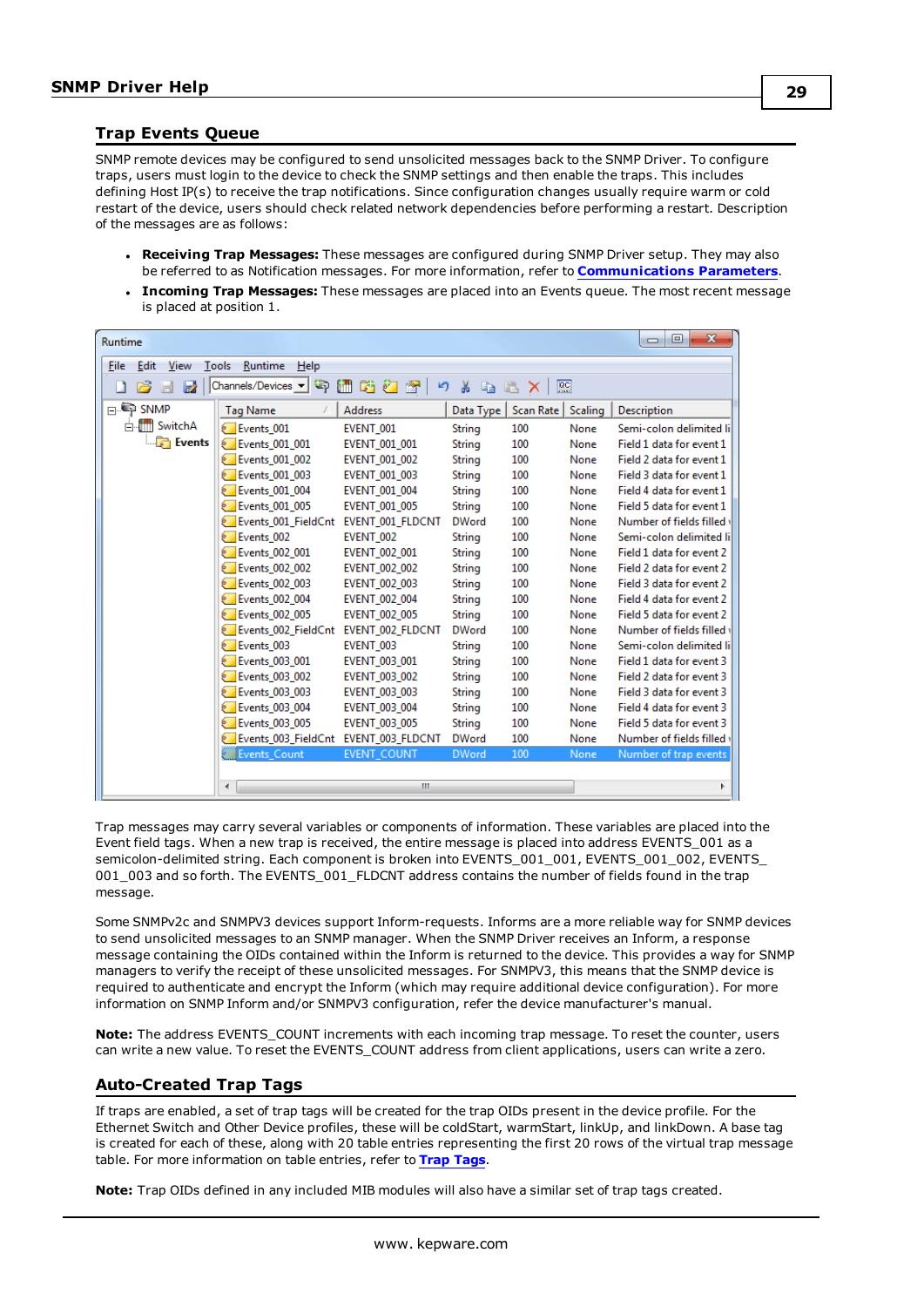## <span id="page-29-0"></span>**Message Descriptions**

The following categories of messages may be generated. Click on the link for a list of messages.

**Address [Validation](#page-29-1) Runtime [Messages](#page-30-1) SNMP Agent [Messages](#page-36-2) XML [Messages](#page-37-4) [Communications](#page-38-1) Messages [Authentication](#page-39-3) Messages MIB Parser [Messages](#page-40-1) Security Related [Messages](#page-46-2)**

#### <span id="page-29-1"></span>**Address Validation**

The following messages may be generated. Click on the link for a description of the message.

**Address [<address>](#page-29-2) is out of range for the specified device or register. Data Type <type> is not valid for device address [<address>.](#page-29-3) Device address [<address>](#page-29-4)** contains a syntax error. **Device address [<address>](#page-29-5)** is read only. **The remote device reports that the [requested](#page-30-0) name <OID> does not exist on <device name>.**

## <span id="page-29-2"></span>**Address <address> is out of range for the specified device or register.**

**Error Type:**

Warning

## **Possible Cause:**

A tag address that has been specified dynamically references a location that is beyond the range of supported locations for the device.

#### **Solution:**

<span id="page-29-3"></span>Verify the address is correct; if it is not, re-enter it in the client application.

#### **Data Type <type> is not valid for device address <address>.**

## **Error Type:**

Warning

#### **Possible Cause:**

A tag address that has been specified statically has been assigned an invalid data type.

#### **Solution:**

<span id="page-29-4"></span>Modify the requested data type in the client application.

#### **Device address <address> contains a syntax error.**

#### **Error Type:**

Warning

**Possible Cause:**

An invalid tag address has been specified in a dynamic request.

#### **Solution:**

<span id="page-29-5"></span>Re-enter the address in the client application.

#### **Device address <address>** is read only.

**Error Type:** Warning

**Possible Cause:**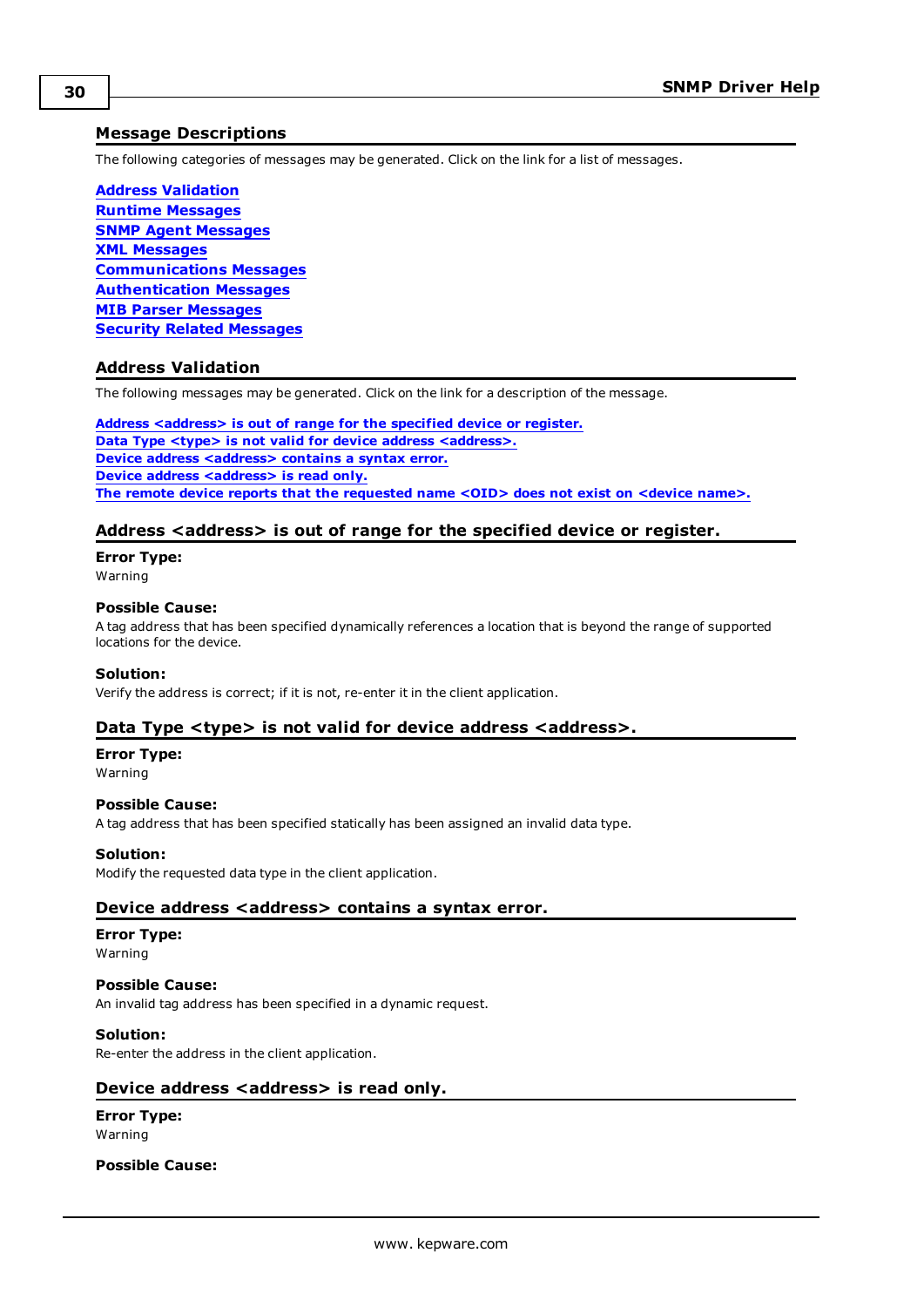A tag address that has been specified statically has a requested access mode that is not compatible with what the device supports for that address.

#### **Solution:**

Change the access mode in the client application.

## <span id="page-30-0"></span>**The remote device reports that the requested name <OID> does not exist on <device name>.**

**Error Type:**

Warning

#### **Possible Cause:**

An object in the project is not available in the physical device. It has been deactivated.

#### **Solution:**

- 1. Remove the object from the project.
- 2. It is possible that the process the object is referring to is disabled in the physical device. Make sure it is enabled. The error should not occur in the next request.

#### <span id="page-30-1"></span>**Runtime Messages**

The following messages may be generated. Click on the link for a description of the message.

**<Channel [name>.<device](#page-31-0) name>: unable to open a SNMP session to host <host> on port <port>, using protocol [<protocol>.](#page-31-0) <Channel [name>.<device](#page-31-1) name>: Unable to establish a trap listener on port <port>, using protocol [<protocol>.](#page-31-1) No trap events will be received. Access to address <address> on <channel [name>.<device](#page-31-2) name> is not permitted. Address <address> on <channel [name>.<device](#page-31-3) name> is not writable. Address <address> on <channel [name>.<device](#page-32-0) name> is unavailable. Device <device name> does not support the necessary [information](#page-32-1) required to perform network [analysis.](#page-32-1) Network Analyst tags will be disabled for this device. Device <device name> does not support the number of ports currently [configured](#page-32-2) in this [application.](#page-32-2) Network Analyst tags will be disabled for this device. Device <device name> is not [responding.](#page-32-3) Device discovery has exceeded <max devices> [maximum](#page-33-0) allowed devices. High capacity counters for network analysis are not [available](#page-33-1) for device <device name>. [Attempting](#page-33-1) to use low capacity counters. The remote device reports that the [requested](#page-33-2) name <name> does not exist on <channel [name>.<device](#page-33-2) name>. The response message for the current transaction on <channel [name>.<device](#page-33-3) name> would have been too large, and has been [discarded](#page-33-3) by the remote device. Unable to bind trap socket on binding address [<address>,](#page-34-0) port <port> and protocol <protocol> for device [<device>.](#page-34-0) Unable to bind trap socket on binding address <IP [address>,](#page-34-1) port <port number> and protocol [<protocol>](#page-34-1) for device <device name>. Unable to create [communications](#page-34-2) thread on trap socket for binding address <IP address>, port <port number> and protocol [<protocol>](#page-34-2) for device <device name>. Unable to create listener on trap socket for binding address <IP [address>,](#page-34-3) port <port number> and protocol [<protocol>](#page-34-3) for device <device name>. Unable to create trap socket on binding address <IP [address>,](#page-35-0) port <port number> and protocol [<protocol>](#page-35-0) for device <device name>. Unable to load [authentication](#page-35-1) and privacy passphrases for device <device name>. Please specify an [authentication](#page-35-1) and privacy passphrase in the SNMP V3 Security tab of Device Properties. Unable to load [authentication](#page-35-2) passphrase for device <device name>. Please specify an [authentication](#page-35-2) passphrase in the SNMP V3 Security tab of Device Properties. Unable to load [username](#page-35-3) for device <device name>. Please specify a username in the SNMP V3 Security tab of Device [Properties.](#page-35-3) Unable to resolve host address <IP address> on device <device name> for trap [processing.](#page-36-0)**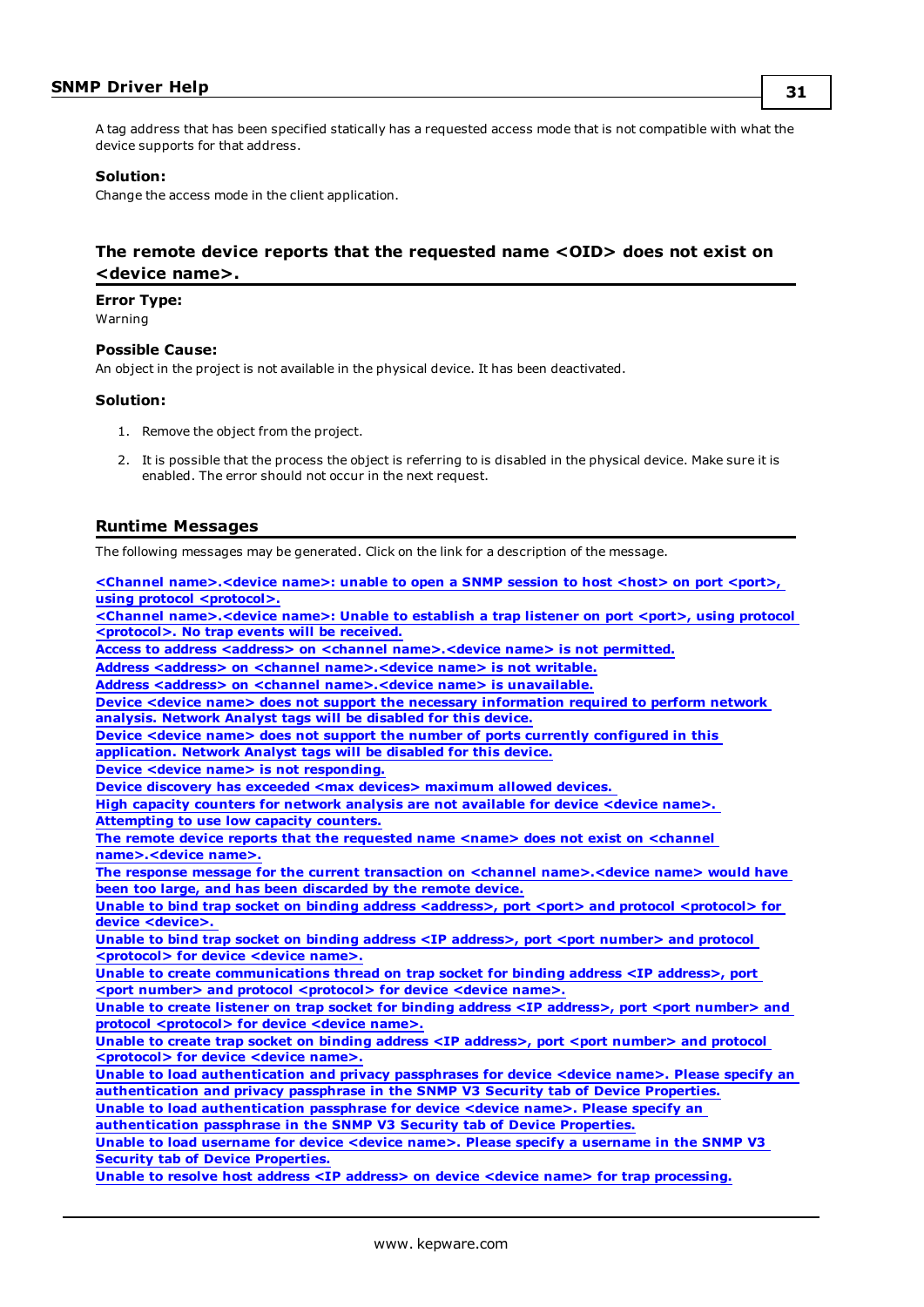#### <span id="page-31-0"></span>**Unable to send [transaction:](#page-36-1) <reason>.**

## **<Channel name>.<device name>: unable to open a SNMP session to host <host> on port <port>, using protocol <protocol>.**

## **Error Type:**

Warning

### **Possible Cause:**

- 1. The device ID contains a bad IP address or hostname.
- 2. The port specified is incorrect for the remote device.
- 3. The protocol specified is incorrect for the remote device.

#### **Solution:**

Check the Device Properties and ensure that the device ID and port and protocol are correct.

## **See Also: [Device](#page-6-1) ID [Communication](#page-9-0) Parameters**

## <span id="page-31-1"></span>**<Channel name>.<device name>: Unable to establish a trap listener on port <port>, using protocol <protocol>. No trap events will be received.**

#### **Error Type:**

Warning

#### **Possible Cause:**

The specified port is unavailable for listening.

#### **Solution:**

- 1. Check for other applications listening for IP traffic on the chosen port.
- 2. Ensure that the Windows SNMP Trap Service is not running on the OPC server host machine.

## <span id="page-31-2"></span>**Access to address <address> on <channel name>.<device name> is not permitted.**

**Error Type:** Warning

## **Possible Cause:**

The remote SNMP does not permit access to the requested SNMP OID.

### **Solution:**

Verify that the community name is correct and permits access to the address.

**See Also: About SNMP [Addresses](#page-23-1) [Communication](#page-9-1) Parameters**

#### <span id="page-31-3"></span>**Address <address> on <channel name>.<device name> is not writable.**

#### **Error Type:** Warning

#### **Possible Cause:**

The configured community name does not have write privileges for this address.

#### **Solution:**

Verify that the community name is correct and permits write access to the address.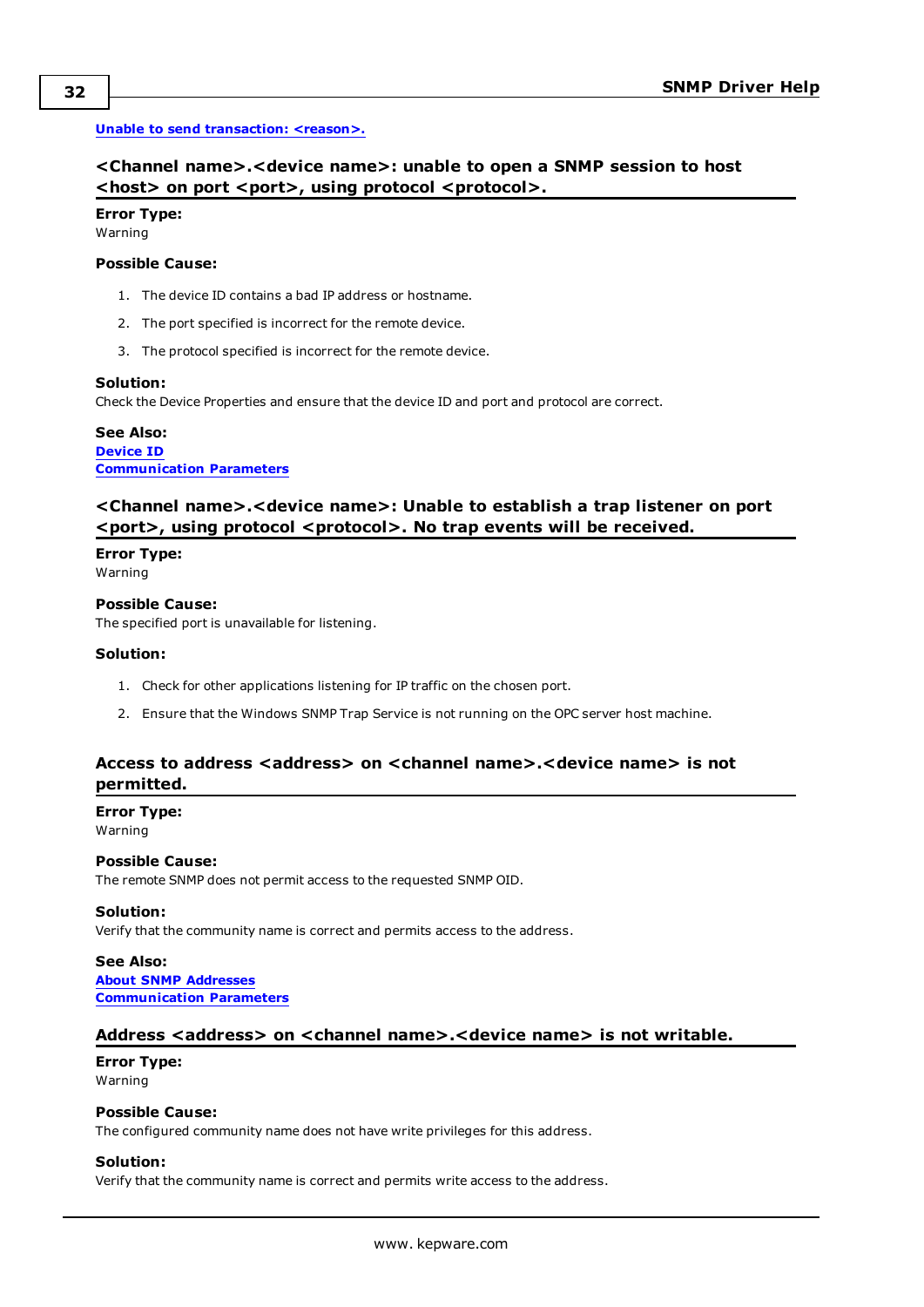**See Also: About SNMP [Addresses](#page-23-1) [Communication](#page-9-1) Parameters**

#### <span id="page-32-0"></span>**Address <address> on <channel name>.<device name> is unavailable.**

**Error Type:** Warning

#### **Possible Cause:**

A tag address that has been specified dynamically references a location that is beyond the range of supported locations for the device.

#### **Solution:**

<span id="page-32-1"></span>Verify the address is correct; if it is not, re-enter it in the client application.

## **Device <device name> does not support the necessary information required to perform network analysis. Network Analyst tags will be disabled for this device.**

#### **Error Type:**

Warning

#### **Possible Cause:**

Although Network Analyst functions were selected, the device does not support the OIDs required by this function.

#### **Solution:**

<span id="page-32-2"></span>Disable the device's Network Analyst functions.

## **Device <device name> does not support the number of ports currently configured in this application. Network Analyst tags will be disabled for this device.**

#### **Error Type:**

Warning

#### **Possible Cause:**

The number of ports specified in the Network Analyst settings exceeds the number of ports available in the device.

#### **Solution:**

Verify the number of ports in the device. Then, edit the Network Analyst tab in Device Properties to regenerate the project tags with the correct number of ports specified.

#### <span id="page-32-3"></span>**Device <device name> is not responding.**

#### **Error Type:**

Serious

### **Possible Cause:**

- 1. The Ethernet connection between the device and the Host PC is broken.
- 2. The named device may have been assigned an incorrect IP address.
- 3. The requested address is not available in the device.
- 4. The response from the device took longer to receive than the amount of time specified in the "Request Timeout" device setting.

#### **Solution:**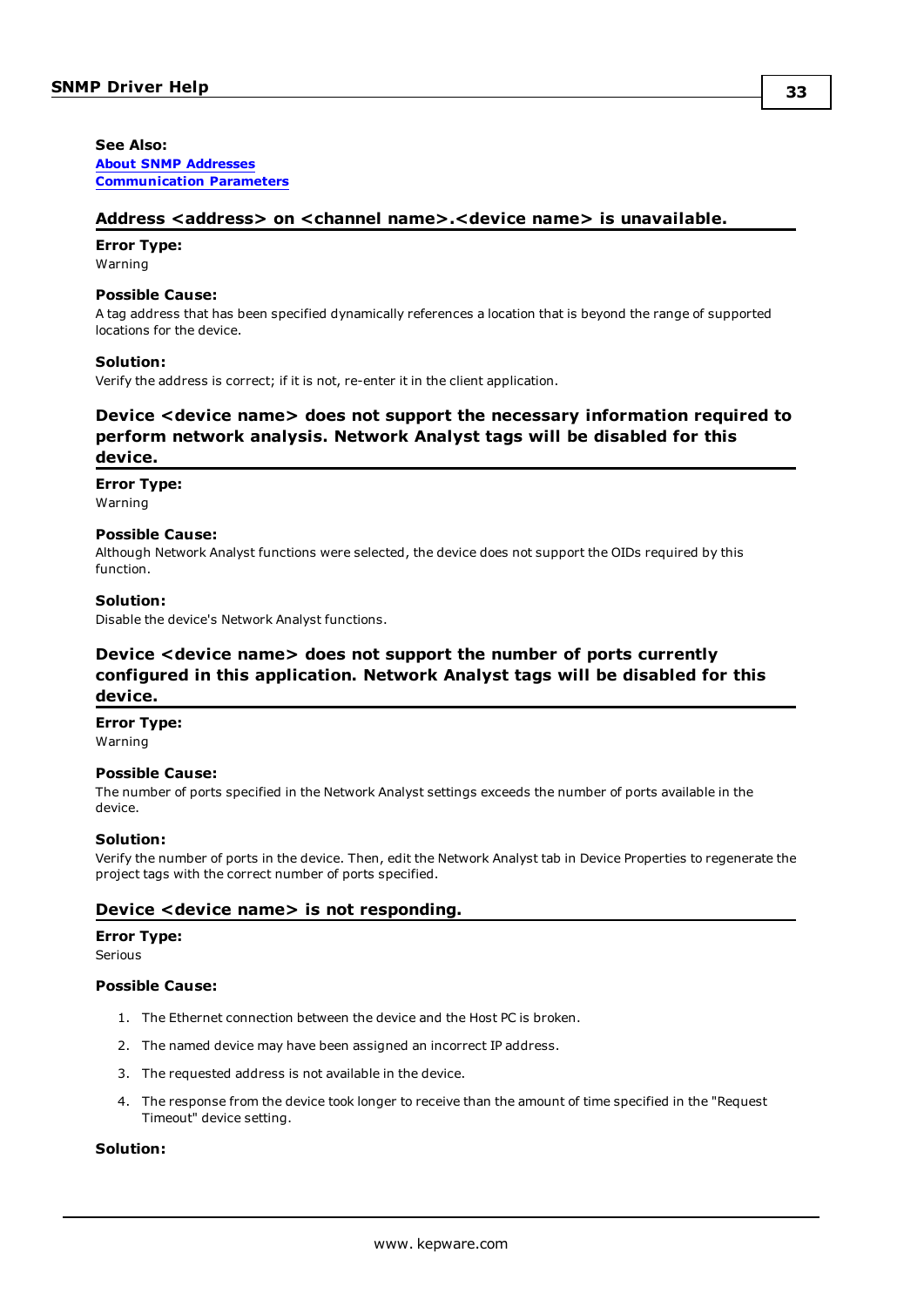- 1. Verify the cabling between the PC and the device network.
- 2. Verify that the IP address given to the named device matches that of the actual device.
- 3. Verify that the device supports the requested address.
- 4. Increase the Request Timeout setting so that the entire response can be handled.

## <span id="page-33-0"></span>**Device Discovery has exceeded <max devices> maximum allowed devices.**

#### **Error Type:**

Warning

#### **Possible Cause:**

The Device Discovery has exceeded the maximum number of allowed devices.

#### **Solution:**

<span id="page-33-1"></span>Limit the discovery range and then try again.

## **High-capacity counters for network analysis are not available for device <device name>. Attempting to use low capacity counters.**

#### **Error Type:**

Warning

#### **Possible Cause:**

The device does not support the 64-bit counters that the project is created with. The server is attempting to use low capacity 32-bit counters instead.

#### **Solution:**

- 1. Verify that the supplied MIB is correct.
- 2. Edit the MIB to reflect the correct counter type and then import again.

## <span id="page-33-2"></span>**The remote device reports that the requested name <name> does not exist on <channel name>.<device name>.**

**Error Type:** Warning

#### **Possible Cause:**

The remote SNMP Agent has not implemented the requested SNMP OID.

#### **Solution:**

Remove the tag referring to the address.

#### **See Also: About SNMP [Addresses](#page-23-1)**

<span id="page-33-3"></span>**The response message for the current transaction on <channel name>.<device name> would have been too large, and has been discarded by the remote device.**

#### **Error Type:**

Warning

#### **Possible Cause:**

The remote SNMP Agent was unable to fit the requested data into a single SNMP reply.

#### **Solution:**

Reduce the number of items per request. For older SNMP V1 Agents, this may need to be as low as 1.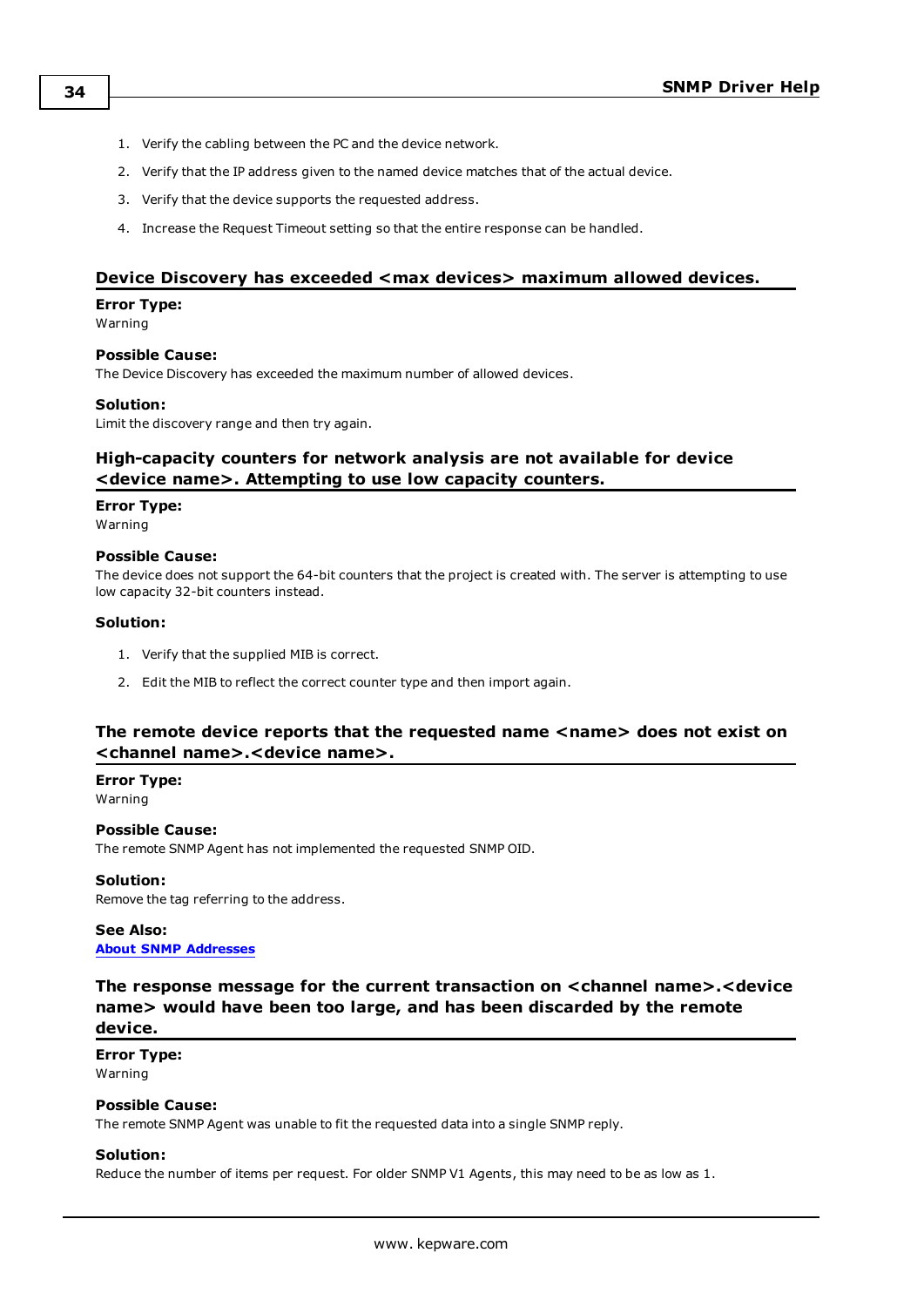#### **See Also:**

**[Communication](#page-9-1) Parameters**

## <span id="page-34-0"></span>**Unable to bind trap socket on binding address <address>, port <port>, and protocol <protocol> for device <device>.**

## **Error Type:**

Fatal

#### **Possible Cause:**

More than one channel has been assigned the same IP address, with SNMP Trap Support enabled.

#### **Solution:**

- 1. The trap socket is only allowed to bind to one IP address: ensure that that IP address is the one assigned to the PC.
- 2. Ensure that SNMP Trap Support is not enabled on more than one channel using the same address.

## <span id="page-34-1"></span>**Unable to bind trap socket on binding address <IP address>, port <port number> and protocol <protocol> for device <device name>.**

#### **Error Type:**

Warning

#### **Possible Cause:**

Unable to bind the trap socket to the specified network card.

#### **Solution:**

Some other application has already bound a socket to the binding address/port pair.

## <span id="page-34-2"></span>**Unable to create communications thread on trap socket for binding address**  $\langle$ **SIP** address>, port  $\langle$  port number>, and protocol  $\langle$  protocol> for device **<device name>.**

**Error Type:**

Warning

#### **Possible Cause:**

A thread that handles unsolicited communications for the specified socket/port and protocol could not be created.

#### **Solution:**

- 1. Check the operating system's event log for resource errors.
- 2. Check the number of process threads being used by the OPC server. Some older operating systems will limit the number of process threads to 1024 per process. For newer operating systems, this is limited by available memory.

## <span id="page-34-3"></span>**Unable to create listener on trap socket for binding address <IP address>, port** <port number> and protocol <protocol> for device <device name>.

## **Error Type:**

Warning

#### **Possible Cause:**

An incoming connection request (TCP/IP only) could not be listened for.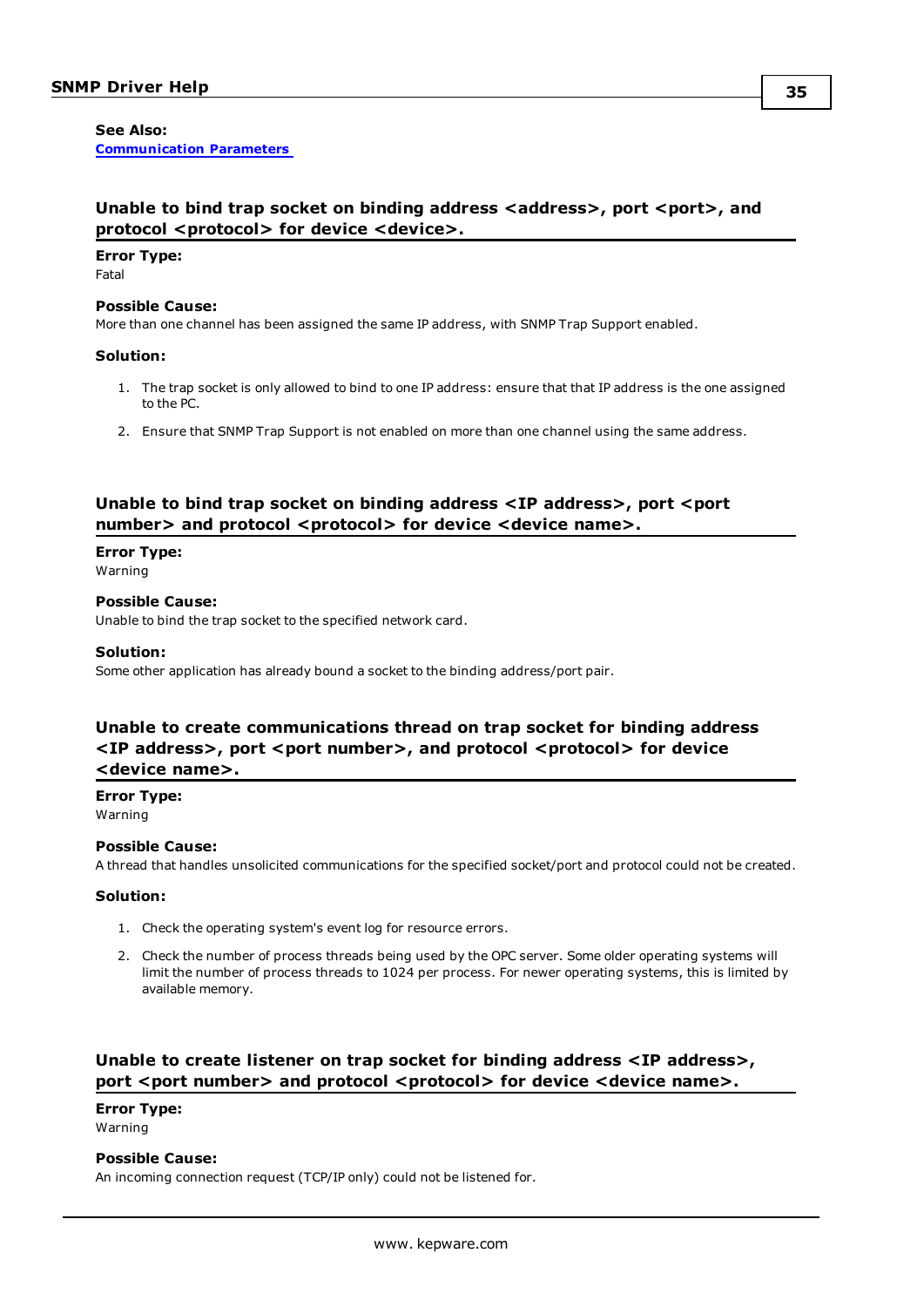#### **Solution:**

- 1. Verify that there is not a resource conflict.
- 2. Verify that the remote device is able to establish a connection to the trap socket.

## <span id="page-35-0"></span>**Unable to create trap socket on binding address <IP address>, port <port number> and protocol <protocol> for device <device name>.**

**Error Type:** Warning

#### **Possible Cause:**

The server was unable to create the specified trap socket on the bound network card.

#### **Solution:**

- 1. Check for other applications listening for IP traffic on the chosen port and IP address.
- 2. Ensure that the Windows SNMP Trap Service is not running on the OPC server host machine.

## <span id="page-35-1"></span>**Unable to load authentication and privacy passphrases for device <device name>. Please specify an authentication and privacy passphrase in the SNMP V3 Security tab of Device Properties.**

**Error Type:**

Warning

#### **Possible Cause:**

The authentication and privacy passphrases failed to load from the XML project file.

#### **Solution:**

Specify both an authentication and privacy passphrase in the **SNMP V3 Security** tab located in **Device Properties**.

**See Also: SNMP V3 [Security](#page-11-0)**

## <span id="page-35-2"></span>**Unable to load authentication passphrase for device <device name>. Please specify an authentication passphrase in the SNMP V3 Security tab of Device Properties.**

#### **Error Type:**

Warning

#### **Possible Cause:**

The authentication passphrase failed to load from the XML project.

#### **Solution:**

Specify an authentication passphrase in the **SNMP V3 Security** tab located in **Device Properties**.

## **See Also: [SNMP V3](#page-11-0) Security**

## <span id="page-35-3"></span>**Unable to load username for device <device name>. Please specify a username in the SNMP V3 Security tab of Device Properties.**

## **Error Type:**

Warning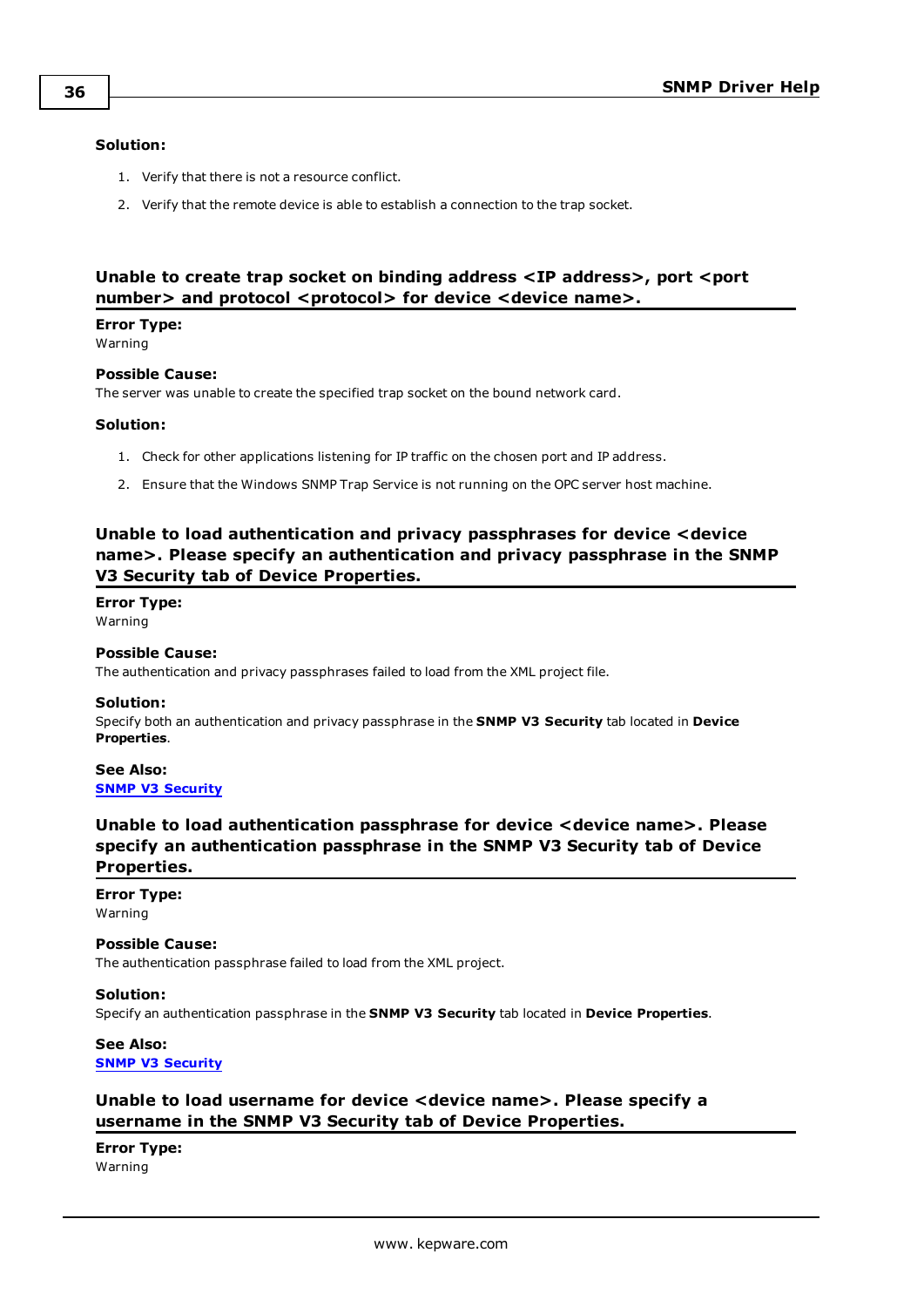#### **Possible Cause:**

- 1. An OPF or XML project file was saved without a username specified in the **SNMP V3 Security** tab located in **Device Properties**.
- 2. An XML project file was manually edited to remove the username.

#### **Solution:**

Specify a username in SNMP V3 Security.

**See Also: [SNMP V3](#page-11-0) Security**

## <span id="page-36-0"></span>**Unable to resolve host address <IP address> on device <device name> for trap processing.**

**Error Type:**

Warning

#### **Possible Cause:**

The server's Hostname Resolver is unable to resolve the hostname string for the device to an IP address.

#### **Solution:**

- 1. Verify the spelling of the hostname.
- 2. If the connection was working before, verify the Cache Lifetime settings in the Server Runtime Hostname Resolution settings.

#### <span id="page-36-1"></span>**Unable to send transaction: <reason>.**

The following error/warning messages concern transaction transmission to the remote device.

| Reason                 | <b>Possible Cause</b>                                        | <b>Solution</b>                        |
|------------------------|--------------------------------------------------------------|----------------------------------------|
| Generic error          | The protocol subsystem has reported a<br>non-specific error. | N/A                                    |
|                        |                                                              |                                        |
| Invalid local port     | The local port may be restricted or in use.                  | Select an available port.              |
| Unknown host           | The remote hostname did not resolve.                         | Check the device ID.                   |
| Unknown session        | The SNMP session terminated                                  | Disconnect and reconnect the client to |
|                        | unexpectedly.                                                | refresh the session.                   |
| Too long               | The SNMP message was too long.                               | Reduce the number of items per         |
|                        |                                                              | request.                               |
| No socket              | The local port may be restricted or in use.                  | Select an available port.              |
| Failure in send to     | Unable to send the transaction.                              | Check the device ID and port.          |
| Bad community          | Bad community specified.                                     | Check the community name.              |
| specified              |                                                              |                                        |
| Authentication failure | Incorrect password, community or key.                        | Check the community name.              |
| MIB not initialized    | MIB module file is not installed.                            | Check that the MIB module file is      |
|                        |                                                              | installed.                             |

## <span id="page-36-2"></span>**SNMP Agent Error Messages**

The following errors reflect problems with the data received from the remote SNMP Agent. They are advisory and no local action is indicated.

**Data for address <address> on <channel [name>.<device](#page-37-0) name> has an inconsistent value. Data for address <address> on <channel [name>.<device](#page-37-1) name> has the wrong encoding. Data for address <address> on <channel [name>.<device](#page-37-2) name> has the wrong length. Data for address <address> on <channel [name>.<device](#page-37-3) name> has the wrong value.**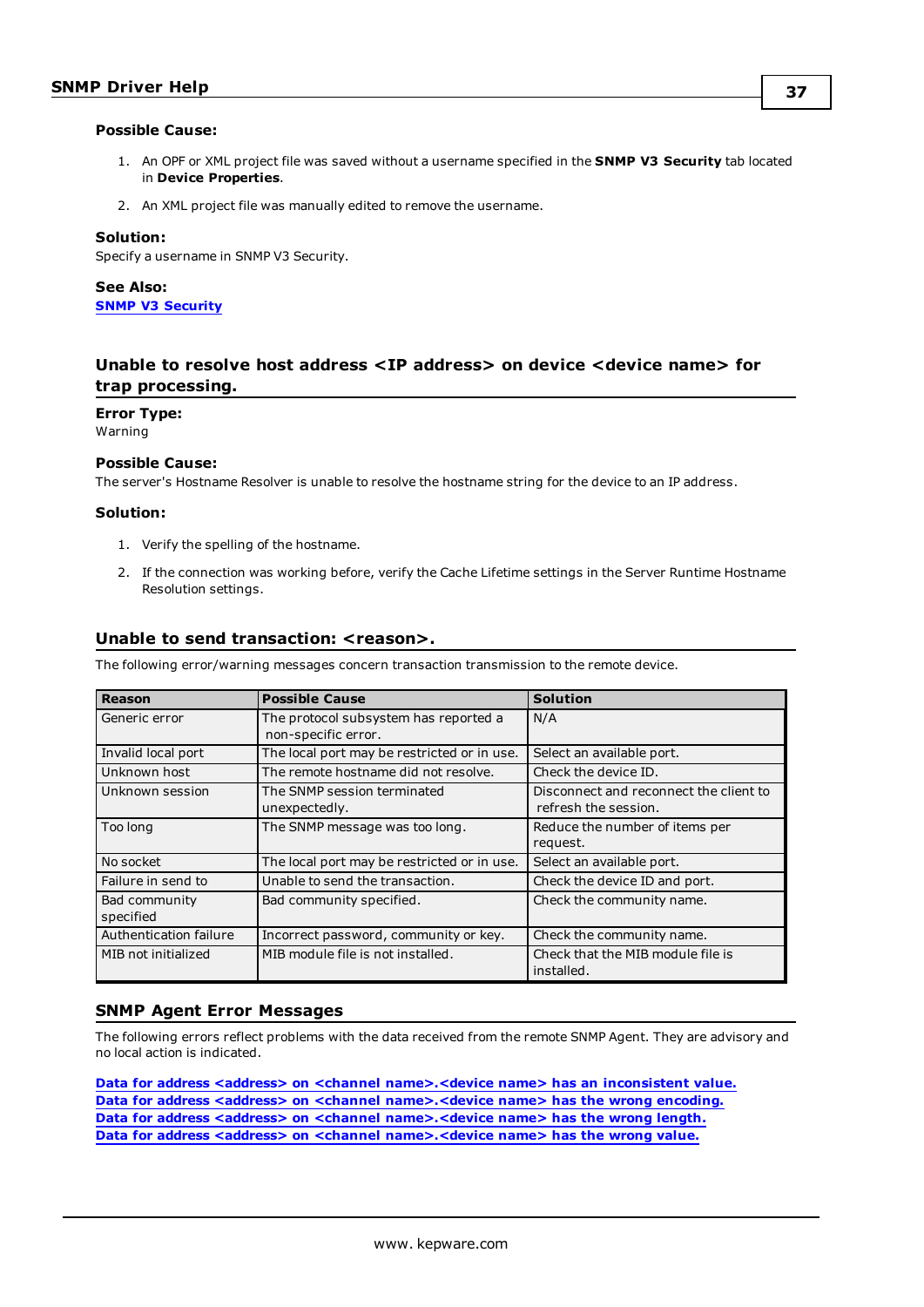## <span id="page-37-0"></span>**Data for address <address> on <channel name>.<device name> has an inconsistent value.**

#### **Error Type:**

Advisory

### **Possible Cause:**

Problem with the data received from the remote SNMP Agent. Data for address has an inconsistent value.

#### **Solution:**

<span id="page-37-1"></span>Check configuration of the remote SNMP Agent.

## **Data for address <address>on <channel name>. <device name> has the wrong encoding.**

#### **Error Type:**

Advisory

### **Possible Cause:**

Problem with the data received from the remote SNMP Agent. Data for address has the wrong encoding.

#### **Solution:**

<span id="page-37-2"></span>Check configuration of the remote SNMP Agent.

## **Data for address <address>on <channel name>.<device name> has the wrong length.**

#### **Error Type:**

Advisory

#### **Possible Cause:**

Problem with the data received from the remote SNMP Agent. Data for address has the wrong length.

#### **Solution:**

<span id="page-37-3"></span>Check configuration of the remote SNMP Agent.

## **Data for address <address>on <channel name>. <device name> has the wrong value.**

#### **Error Type:**

Advisory

#### **Possible Cause:**

Problem with the data received from the remote SNMP Agent. Data for address has the wrong value.

#### **Solution:**

<span id="page-37-4"></span>Check configuration of the remote SNMP Agent.

#### **XML Messages**

The following messages may be generated. Click on the link for a description of the message.

**Invalid XML [document](#page-37-5) [Reason: The excluded port list is invalid for device <device name>]. Invalid XML [document](#page-38-0) [Reason: Port Status 0 limit must be less than port Status 1 limit for device <device [name>\].](#page-38-0)**

## <span id="page-37-5"></span>**Invalid XML document [Reason: The excluded port list is invalid for device <device name>].**

**Error Type:** Fatal

### **Possible Cause:**

The XML project file was edited such that the ExcludePorts element for the device is invalid.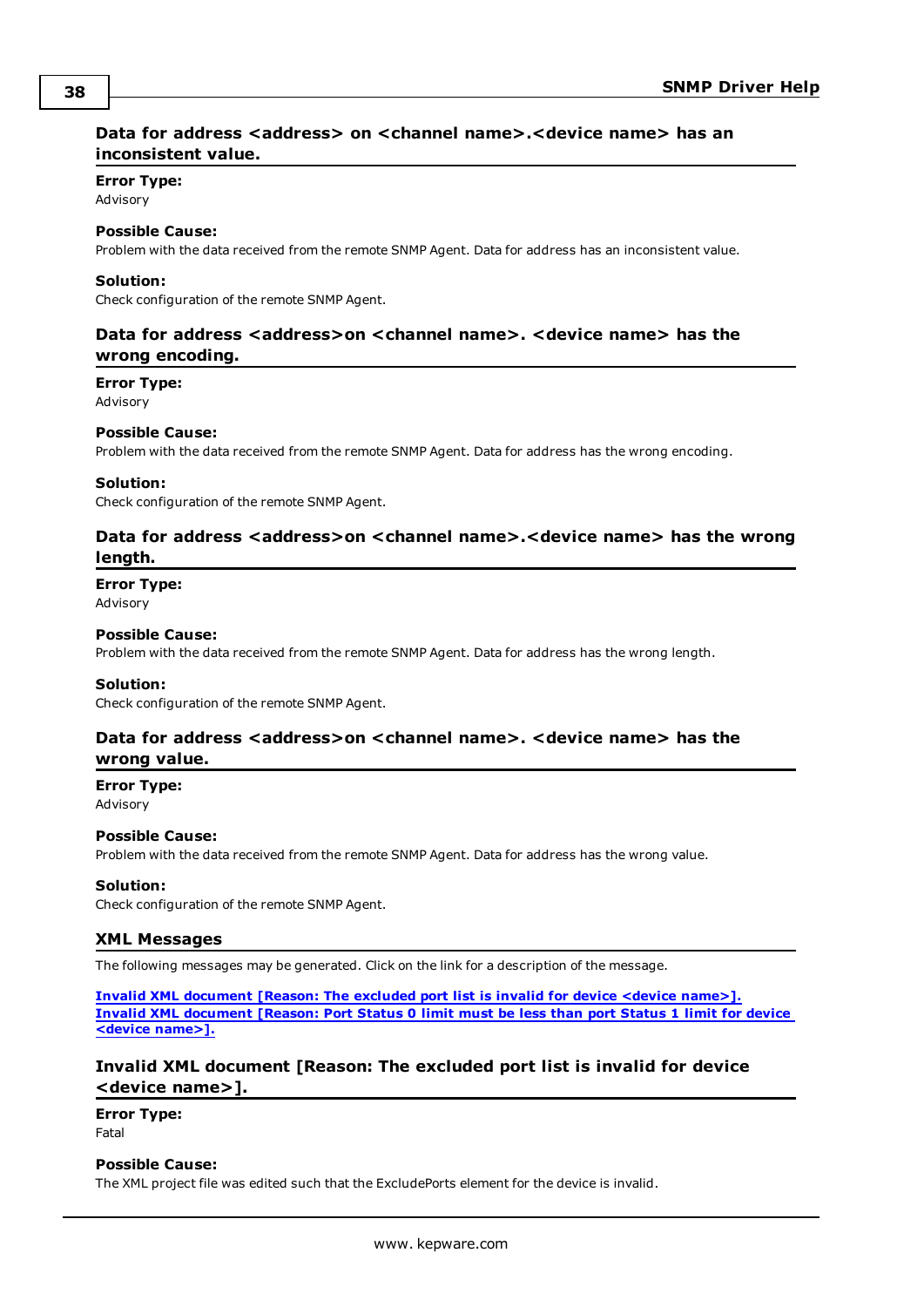#### **Solution:**

Search the XML project file for the ExcludePorts element of the device and make sure that the string value complies with the following guidelines:

- 1. Port numbers are in ascending order.
- 2. Port numbers are separated by a comma. For example, 1,3,10.
- 3. A hyphen may be used for consecutive ports to indicate a range. For example, 2, 5-7, 15-18.
- 4. Port numbers are in the range 1-'Number of Ports' setting.

#### **See Also: [Network](#page-18-0) Analyst Tags**

## <span id="page-38-0"></span>**Invalid XML document [Reason: Port Status 0 limit must be less than Port Status 1 limit for device <device name>].**

#### **Error Type:**

Fatal

#### **Possible Cause:**

The XML project file was edited such that the PortStatusLimit0 element for the device has an integer value that is greater than or equal to the integer value of the corresponding PortStatusLimit1 element.

#### **Solution:**

Search the XML project file for the PortStatusLimit0 element of the device and make sure that the integer value is less than the integer value of the corresponding PortStatusLimit1 element.

#### **See Also:**

<span id="page-38-1"></span>**[Network](#page-18-0) Analyst Tags**

#### **Communications Messages**

The following messages may be generated. Click on the link for a description of the message.

**Unable to bind to adapter: <adapter [address>.](#page-38-2) Connect failed. Winsock Err # n. Winsock [initialization](#page-39-0) failed (OS error = n). Winsock [shutdown](#page-39-1) failed (OS error = n). Winsock V1.1 or higher must be [installed](#page-39-2) to use the SNMP device driver.**

## <span id="page-38-2"></span>**Unable to bind to adapter: <adapter address>. Connect failed. Winsock Err # n.**

## **Error Type:**

Fatal

## **Possible Cause:**

The driver was unable to bind to the specified network adapter, which is necessary for communications with the device. This may have occurred because of the following:

- 1. The adapter is disabled or no longer exists
- 2. There was a network system failure (such as Winsock or network adapter failure).
- 3. There are no more available ports.

## **Solution:**

1. Check the Network Adapter list in the communications server application for network adapters available on the system. If <adapter> is not in this list, steps should be taken to make it available to the system.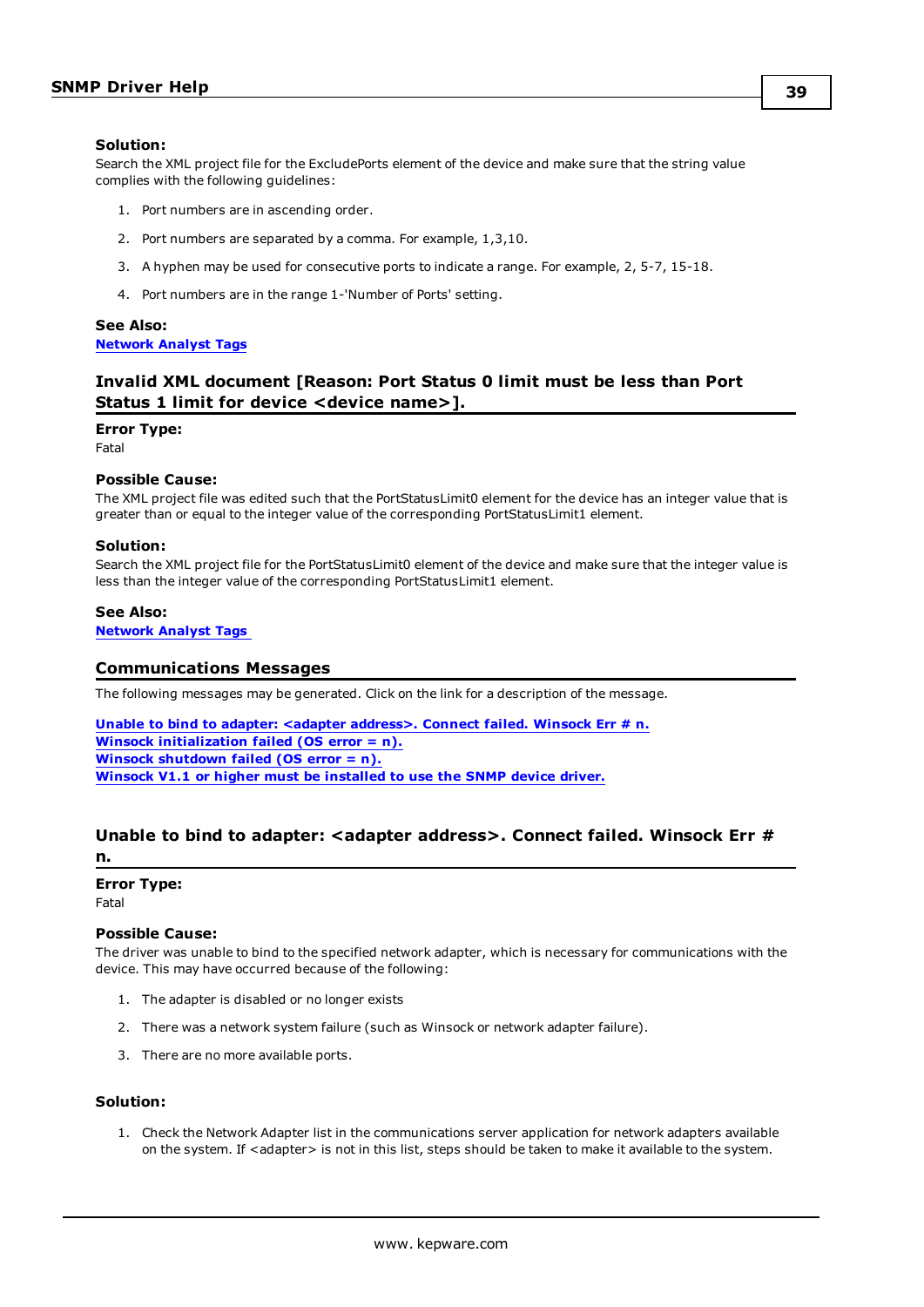This includes verifying that the network connection is enabled and connected in the PC's Network Connections.

2. Determine how many channels are using the same <adapter> in the communications server application. Reduce this number so that only one channel is referencing <adapter>. If the error still occurs, check to see if other applications are using that adapter and then shut down those applications.

## <span id="page-39-0"></span>**Winsock initialization failed (OS Error = n).**

## **Error Type:**

Fatal

| l OS<br>Error | <b>Indication</b>                                                                                 | <b>Possible Solution</b>                                                            |
|---------------|---------------------------------------------------------------------------------------------------|-------------------------------------------------------------------------------------|
| 10091         | Indicates that the underlying network subsystem is<br>not ready for network communication.        | Wait a few seconds and restart the driver.                                          |
| 10067         | Limit on the number of tasks supported by the<br>Windows Sockets implementation has been reached. | Close one or more applications that may be<br>using Winsock and restart the driver. |

## <span id="page-39-1"></span>**Winsock shut down failed (OS Error = n).**

#### **Error Type:**

Fatal

#### **Possible Cause:**

The network was unable to disable or shut down a network connection.

#### **Solution:**

<span id="page-39-2"></span>N/A

## **Winsock V1.1 or higher must be installed to use the SNMP device driver.**

#### **Error Type:**

Fatal

#### **Possible Cause:**

The version number of the Winsock DLL found on the system is less than 1.1.

## **Solution:**

<span id="page-39-3"></span>Upgrade Winsock to version 1.1 or higher.

#### **Authentication Messages**

The following messages may be generated. Click on the link for a description of the message.

**The [authentication](#page-39-4) passphrase fields do not match. Please retype the passphrase identically in both [fields.](#page-39-4)**

<span id="page-39-4"></span>**The privacy [passphrase](#page-40-0) fields do not match. Please retype the passphrase identically in both fields.**

## **The authentication passphrase fields do not match. Please retype the passphrase identically in both fields.**

#### **Error Type:**

Information

#### **Possible Cause:**

The authentication passphrase entered in the server does not match the passphrase entered into the remote device.

#### **Solution:**

Enter the correct passphrase.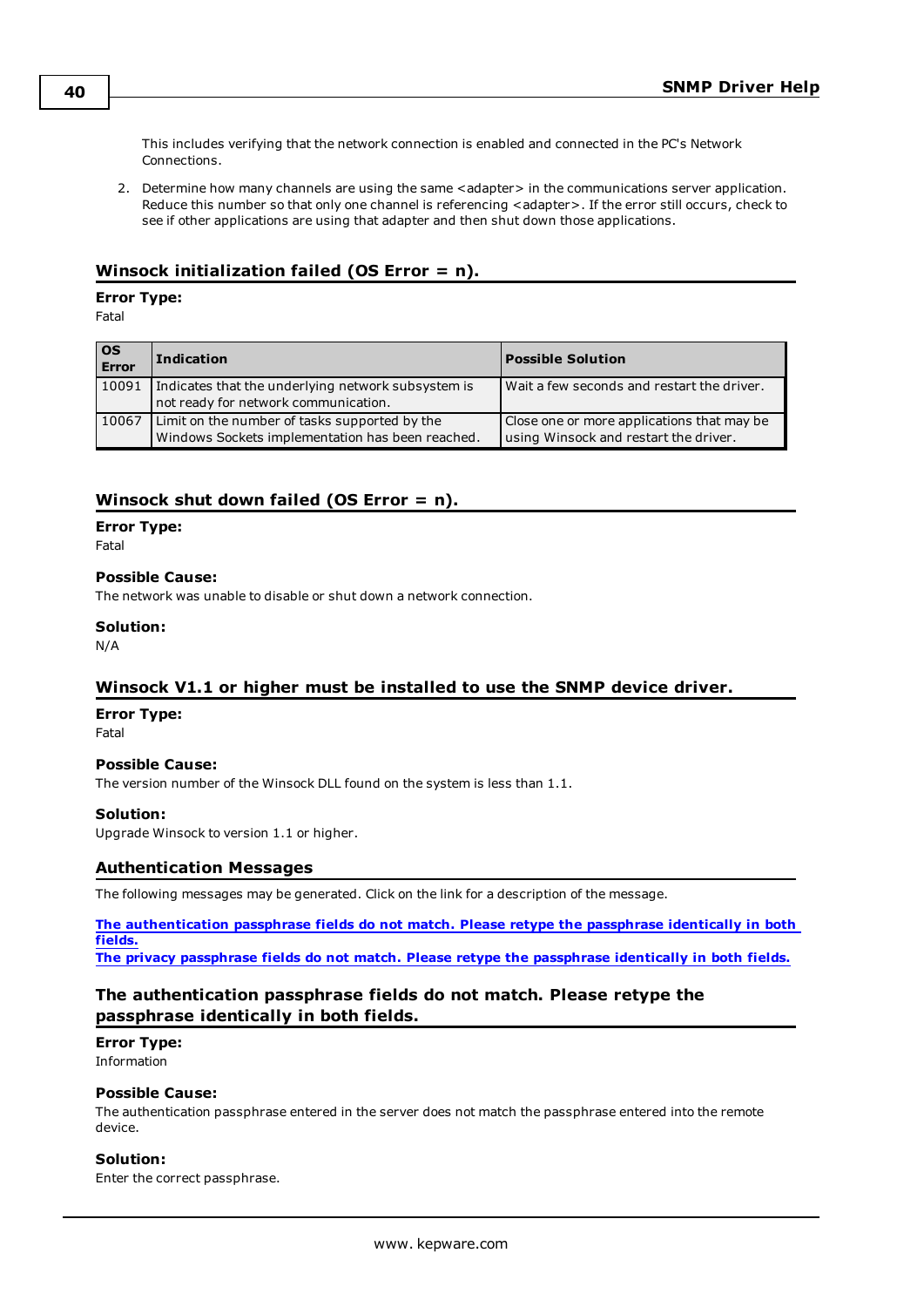## <span id="page-40-0"></span>**The privacy passphrase fields do not match. Please retype the passphrase identically in both fields.**

#### **Error Type:** Information

## **Possible Cause:**

The privacy passphrase entered in the server does not match the passphrase entered into the remote device.

#### **Solution:**

<span id="page-40-1"></span>Enter the correct passphrase.

#### **MIB Parser Messages**

The following messages may be generated. Click on the link for a description of the message.

#### **Cannot [redefine](#page-40-2) macro name.**

**Cannot redefine [primitive](#page-40-3) type. Close IMPORTS [statement](#page-41-0) with a ';'. Could not add object: <object name>; parent object: <parent object name> [undefined.](#page-41-1) Could not find module: [<module](#page-41-2) name> to import. Could not obtain MIB module [information.](#page-41-3) [DEFINITIONS](#page-41-4) must directly follow MIB module name. End one module definition before [beginning](#page-42-0) another. Failed to open file: <file [path>.](#page-42-1) Invalid [assignment](#page-42-2) value. Invalid [DESCRIPTION](#page-42-3) value. Invalid [ENTERPRISE](#page-42-4) value. Invalid [MAX-ACCESS](#page-43-0) value. Invalid [module](#page-43-1) name. Invalid [NOTIFICATION-TYPE](#page-43-2) clause. Invalid object [assignment.](#page-43-3) Invalid [OBJECT-IDENTITY](#page-43-4) clause. Invalid [OBJECT-TYPE](#page-43-5) clause. Invalid [OBJECTS](#page-44-0) value. [Invalid](#page-44-1) octet or bit string. [Invalid](#page-44-2) parent object name. Invalid [STATUS](#page-44-3) value. Invalid [SYNTAX](#page-44-4) value. Invalid TRAP-TYPE [assignment.](#page-45-0) Invalid [TRAP-TYPE](#page-45-1) clause. Open [bracket](#page-45-2) not closed. Open [parenthesis](#page-45-3) not closed. Sub-identifier out of range: 0 to [4294967295.](#page-45-4) [Syntax](#page-46-0) error. Undefined identifier: [<identifier](#page-46-1) name>.**

#### <span id="page-40-2"></span>**Cannot redefine macro name.**

#### **Error Type:** Warning

#### **Possible Cause:**

An object's name is the same as a macro's name.

#### **Solution:**

<span id="page-40-3"></span>Change the object's name, in addition to any references made to the object. Then, re-import the MIB file.

#### **Cannot redefine primitive type.**

#### **Error Type:**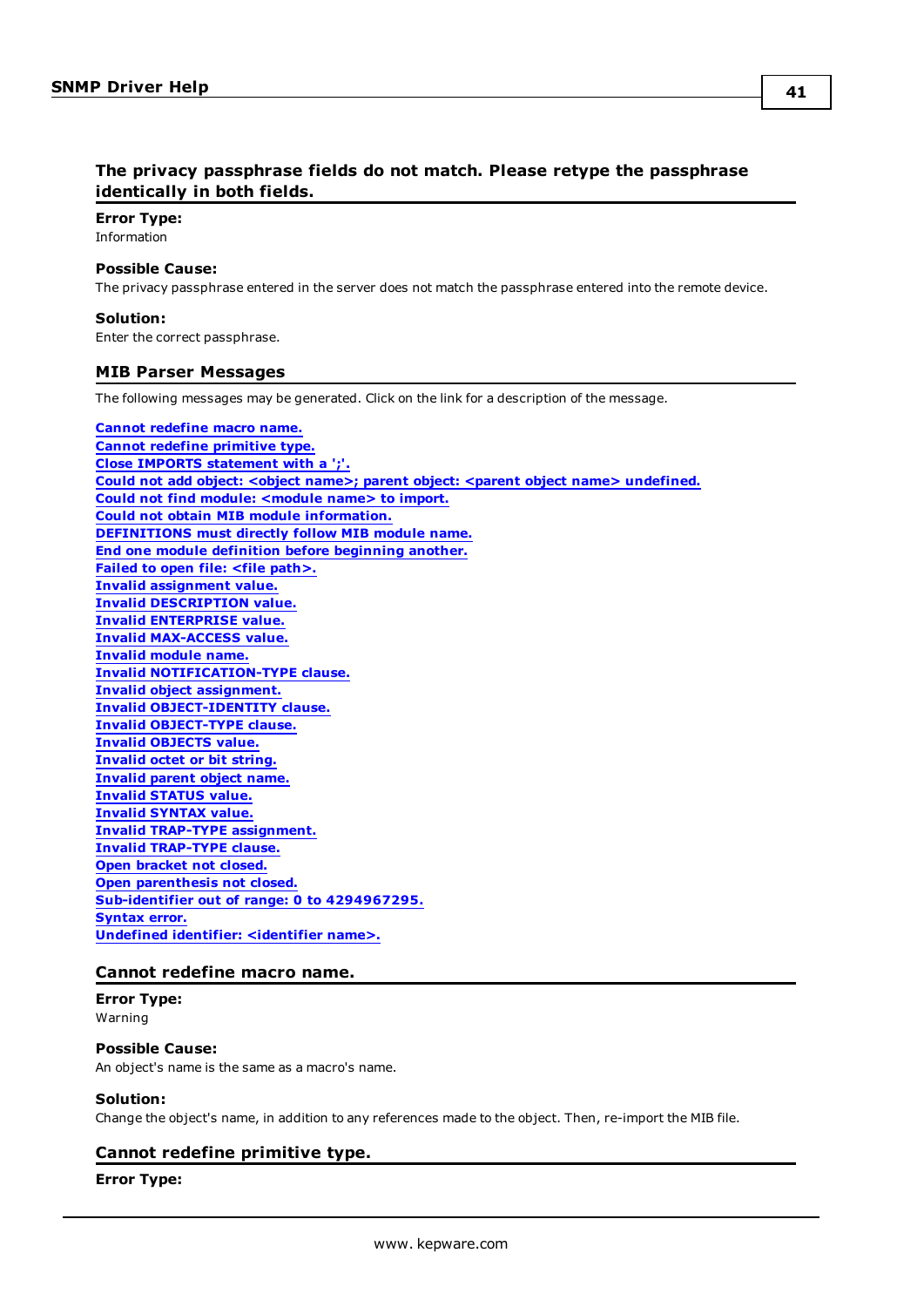#### Warning

#### **Possible Cause:**

An object's name is the same as a primitive data type.

#### **Solution:**

<span id="page-41-0"></span>Change the object's name, in addition to any references made to the object. Then, re-import the MIB file.

## **Close IMPORTS statement with a ';'.**

#### **Error Type:**

Error

#### **Possible Cause:**

The semicolon was excluded from the end of the MIB's IMPORTS section.

#### **Solution:**

<span id="page-41-1"></span>Correct the error and then re-import the MIB file.

## **Could not add object: <object name>; parent object: <parent object name> undefined.**

#### **Error Type:**

Warning

#### **Possible Cause:**

The parent object referenced in an object's definition is either misspelled or undefined.

#### **Solution:**

<span id="page-41-2"></span>Correct the error and then re-import the MIB file.

### **Could not find module: <module name> to import.**

#### **Error Type:**

Warning

#### **Possible Cause:**

The module referenced in the MIB's IMPORTS section is not in the same directory as the module being imported.

#### **Solution:**

<span id="page-41-3"></span>Add the MIB file to the same directory as the dependent MIB file, and then re-import.

#### **Could not obtain MIB module information.**

## **Error Type:**

Error

#### **Possible Cause:**

- 1. The selected file is not a MIB file.
- 2. The MIB file is not defined correctly.

#### **Solution:**

Verify that the MIB file begins with "<module name> DEFINITIONS". If it does not, correct the error and then reimport the MIB file.

### <span id="page-41-4"></span>**DEFINITIONS must directly follow MIB module name.**

#### **Error Type:**

Error

#### **Possible Cause:**

The token preceding DEFINITIONS is not a valid identifier.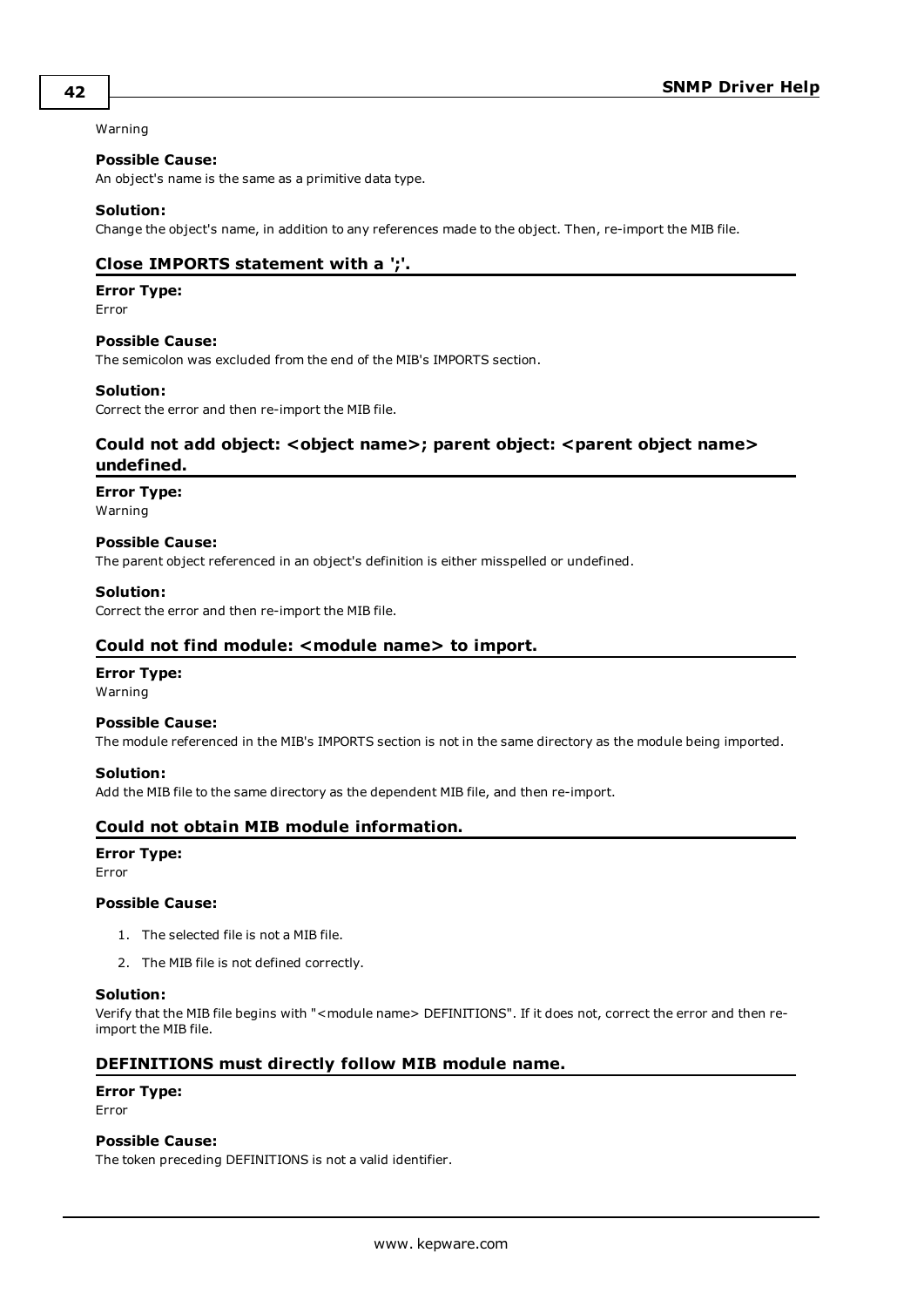#### **Solution:**

<span id="page-42-0"></span>Correct the error and then re-import the MIB file.

### **End one module definition before beginning another.**

### **Error Type:**

Warning

#### **Possible Cause:**

The MIB file defined a new module before the 'END' token in the previous module.

#### **Solution:**

<span id="page-42-1"></span>Signify the end of the previous module with 'END' and then re-import the MIB file.

## **Failed to open file: <file path>.**

#### **Error Type:**

Error

#### **Possible Cause:**

The driver was not able to load the MIB file, which may be locked by another process.

#### **Solution:**

Try to re-import the MIB file.

#### <span id="page-42-2"></span>**Invalid assignment value.**

## **Error Type:**

Warning

## **Possible Cause:**

The right half of an assignment is not a primitive type, an identifier that resolves to a primitive type, or a TEXTUAL-CONVENTION.

#### **Solution:**

Correct the error and then re-import the MIB file.

## <span id="page-42-3"></span>**Invalid DESCRIPTION value.**

#### **Error Type:** Warning

**Possible Cause:** The object's DESCRIPTION value is not a quoted string.

#### **Solution:**

Correct the error and then re-import the MIB file.

#### <span id="page-42-4"></span>**Invalid ENTERPRISE value.**

**Error Type:** Warning

#### **Possible Cause:**

The TRAP-TYPE ENTERPRISE value is not an identifier or an OID.

#### **Solution:**

Correct the error and then re-import the MIB file.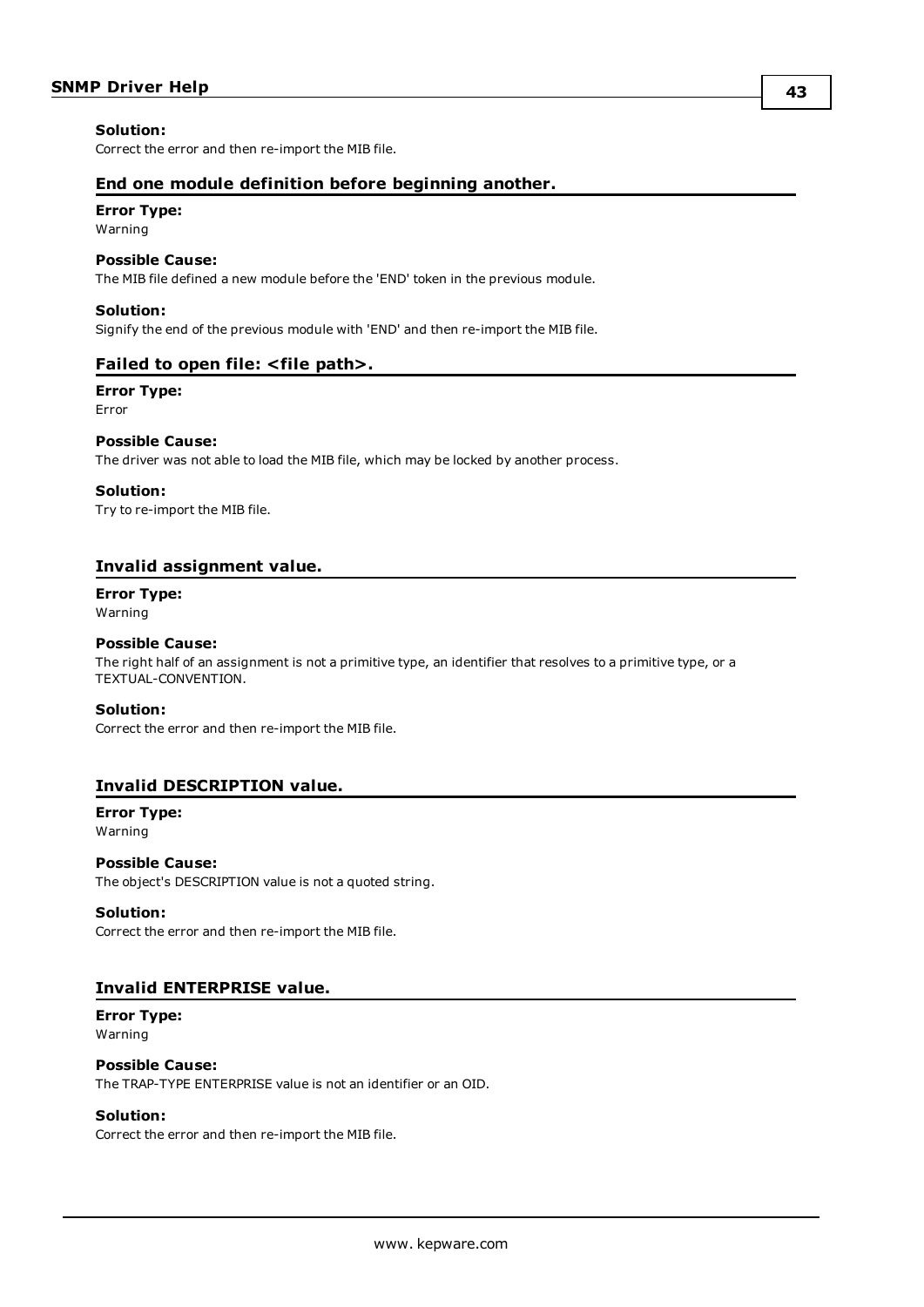## <span id="page-43-0"></span>**Invalid MAX-ACCESS value.**

## **Error Type:**

Warning

**Possible Cause:**

The object's ACCESS/MAX-ACCESS value is not valid.

#### **Solution:**

Correct the error and then re-import the MIB file.

## <span id="page-43-1"></span>**Invalid module name.**

**Error Type:** Error

## **Possible Cause:**

A reserved word was used as a module name.

#### **Solution:**

Change the module's name, in addition to any references made to the module. Then, re-import the MIB file.

## <span id="page-43-2"></span>**Invalid NOTIFICATION-TYPE clause.**

#### **Error Type:** Warning

## **Possible Cause:**

The NOTIFICATION-TYPE clause is either misspelled or undefined.

#### **Solution:**

Correct the error and then re-import the MIB file.

#### <span id="page-43-3"></span>**Invalid object assignment.**

**Error Type:** Warning

## **Possible Cause:** The object's value is not a valid OID.

#### **Solution:**

Correct the error and then re-import the MIB file.

## <span id="page-43-4"></span>**Invalid OBJECT-IDENTITY clause.**

#### **Error Type:** Warning

**Possible Cause:** The OBJECT-IDENTITY clause is either misspelled or undefined.

#### **Solution:**

Correct the error and then re-import the MIB file.

## <span id="page-43-5"></span>**Invalid OBJECT-TYPE clause.**

## **Error Type:**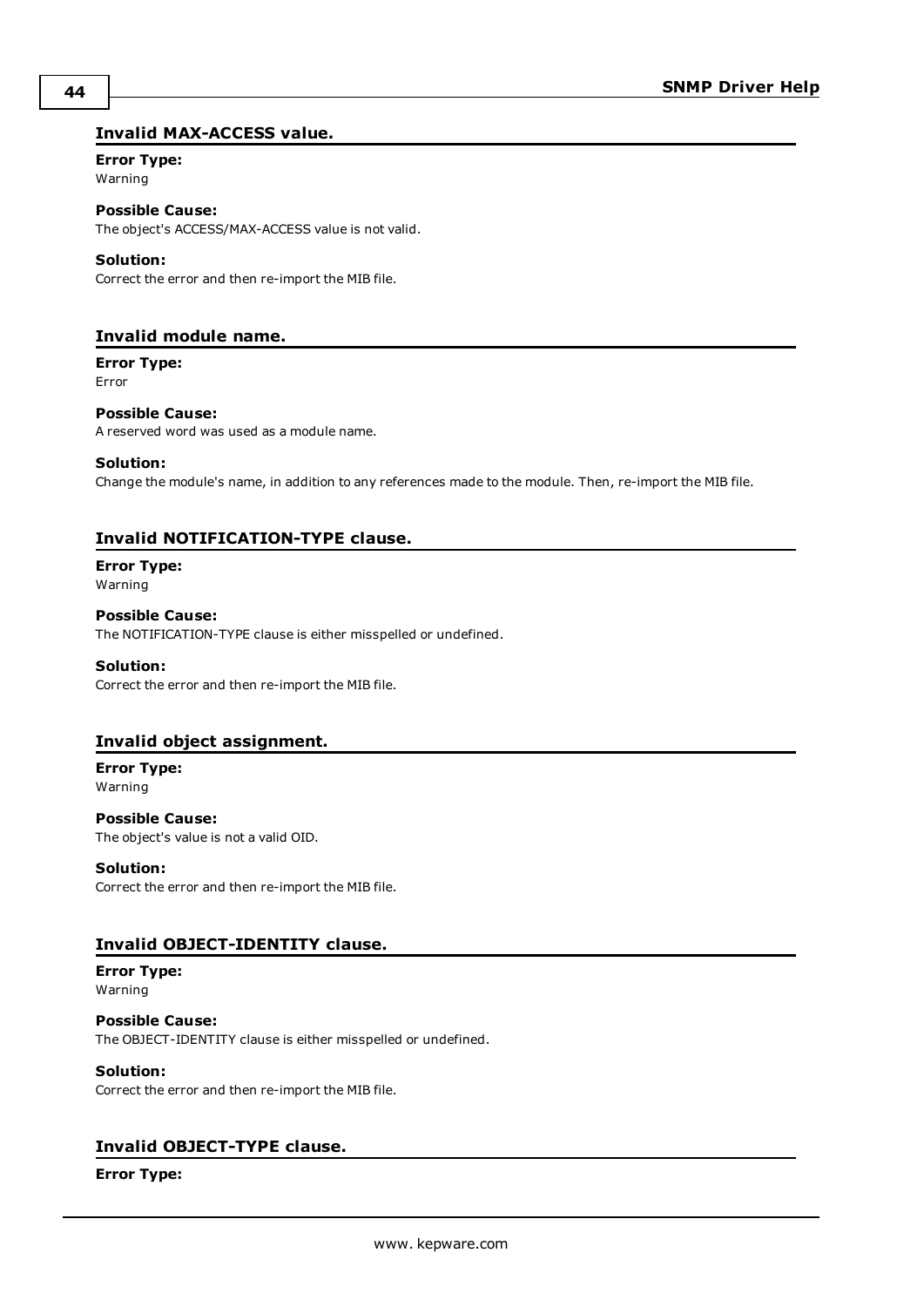## **SNMP Driver Help**

Warning

#### **Possible Cause:**

The OBJECT-TYPE clause is either misspelled or undefined.

#### **Solution:**

Correct the error and then re-import the MIB file.

## <span id="page-44-0"></span>**Invalid OBJECTS value.**

## **Error Type:**

Warning

## **Possible Cause:**

The value of an OBJECT or VARIABLE begins does not begin with an open curly brace.

#### **Solution:**

Correct the error and then re-import the MIB file.

## <span id="page-44-1"></span>**Invalid octet or bit string.**

#### **Error Type:**

Error

#### **Possible Cause:**

- 1. A character besides 0-F was included within an octet string.
- 2. The character 'h' or 'b' was excluded from the end of a string.

#### **Solution:**

Correct the error and then re-import the MIB file.

#### <span id="page-44-2"></span>**Invalid parent object name.**

**Error Type:**

Warning

**Possible Cause:** The parent object referenced in an object's definition is not an identifier.

#### **Solution:**

Correct the error and then re-import the MIB file.

## <span id="page-44-3"></span>**Invalid STATUS value.**

#### **Error Type:** Warning

**Possible Cause:** The object's STATUS value is not valid.

#### **Solution:**

Correct the error and then re-import the MIB file.

## <span id="page-44-4"></span>**Invalid SYNTAX value.**

**Error Type:** Warning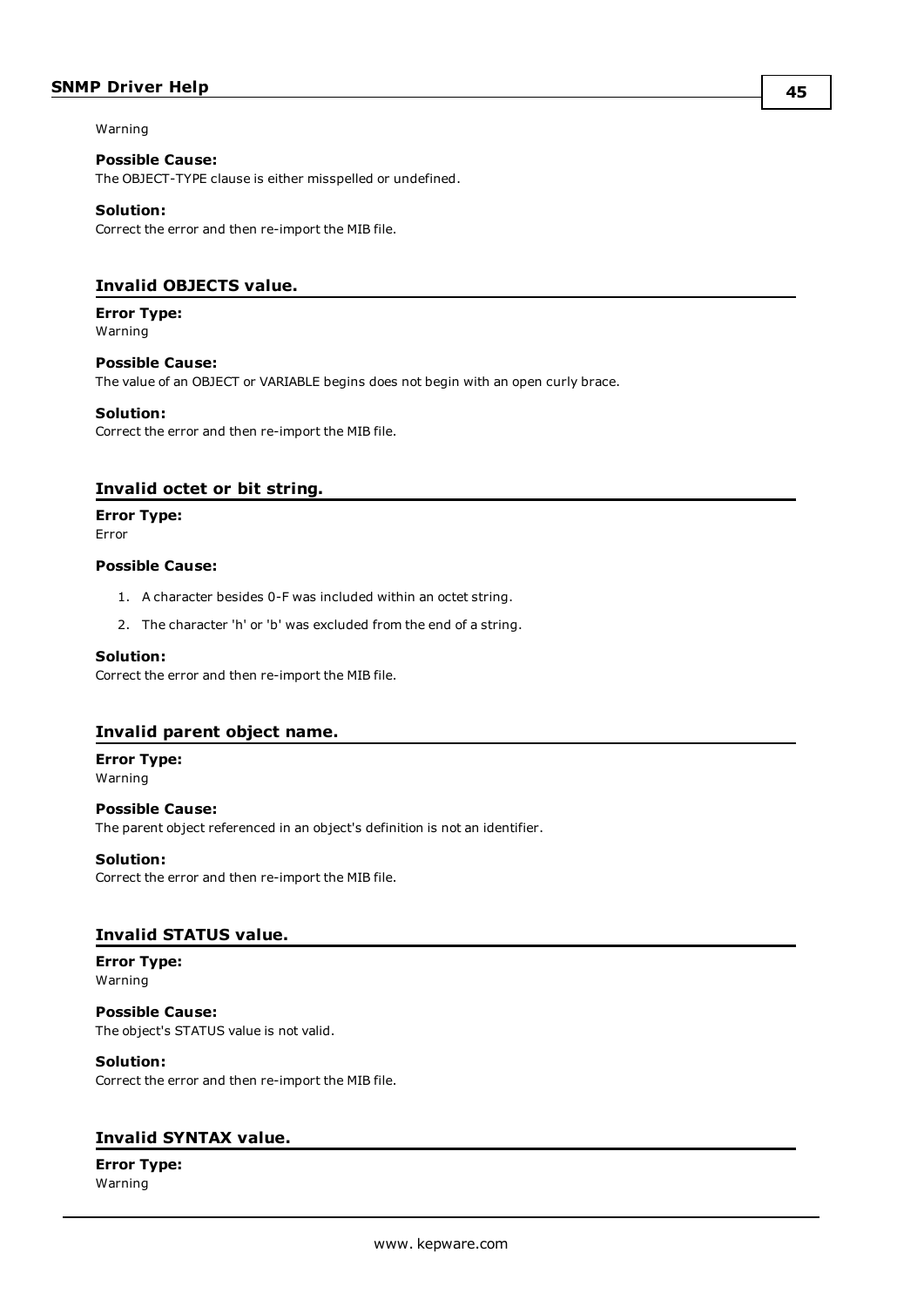#### **Possible Cause:**

The object's SYNTAX is neither a primitive type nor an identifier that resolves to a primitive type.

#### **Solution:**

Correct the error and then re-import the MIB file.

### <span id="page-45-0"></span>**Invalid TRAP-TYPE assignment.**

**Error Type:** Warning

**Possible Cause:** The TRAP-TYPE's value is not a number.

#### **Solution:**

Correct the error and then re-import the MIB file.

#### <span id="page-45-1"></span>**Invalid TRAP-TYPE clause.**

**Error Type:** Warning

**Possible Cause:** The TRAP-TYPE clause is either misspelled or undefined.

#### **Solution:**

Correct the error and then re-import the MIB file.

#### <span id="page-45-2"></span>**Open bracket not closed.**

**Error Type:** Error

**Possible Cause:** A closing bracket was inadvertently omitted from the selected MIB file.

**Solution:** Correct the error and then re-import the MIB file.

#### <span id="page-45-3"></span>**Open parenthesis not closed.**

#### **Error Type:** Error

**Possible Cause:** A closing parenthesis was inadvertently omitted from the selected MIB file.

**Solution:**

Correct the error and then re-import the MIB file.

## <span id="page-45-4"></span>**Sub-identifier out of range: 0 to 4294967295.**

#### **Error Type:** Error

### **Possible Cause:**

An object's sub-identifier is out of the valid range of 0 to 4294967295.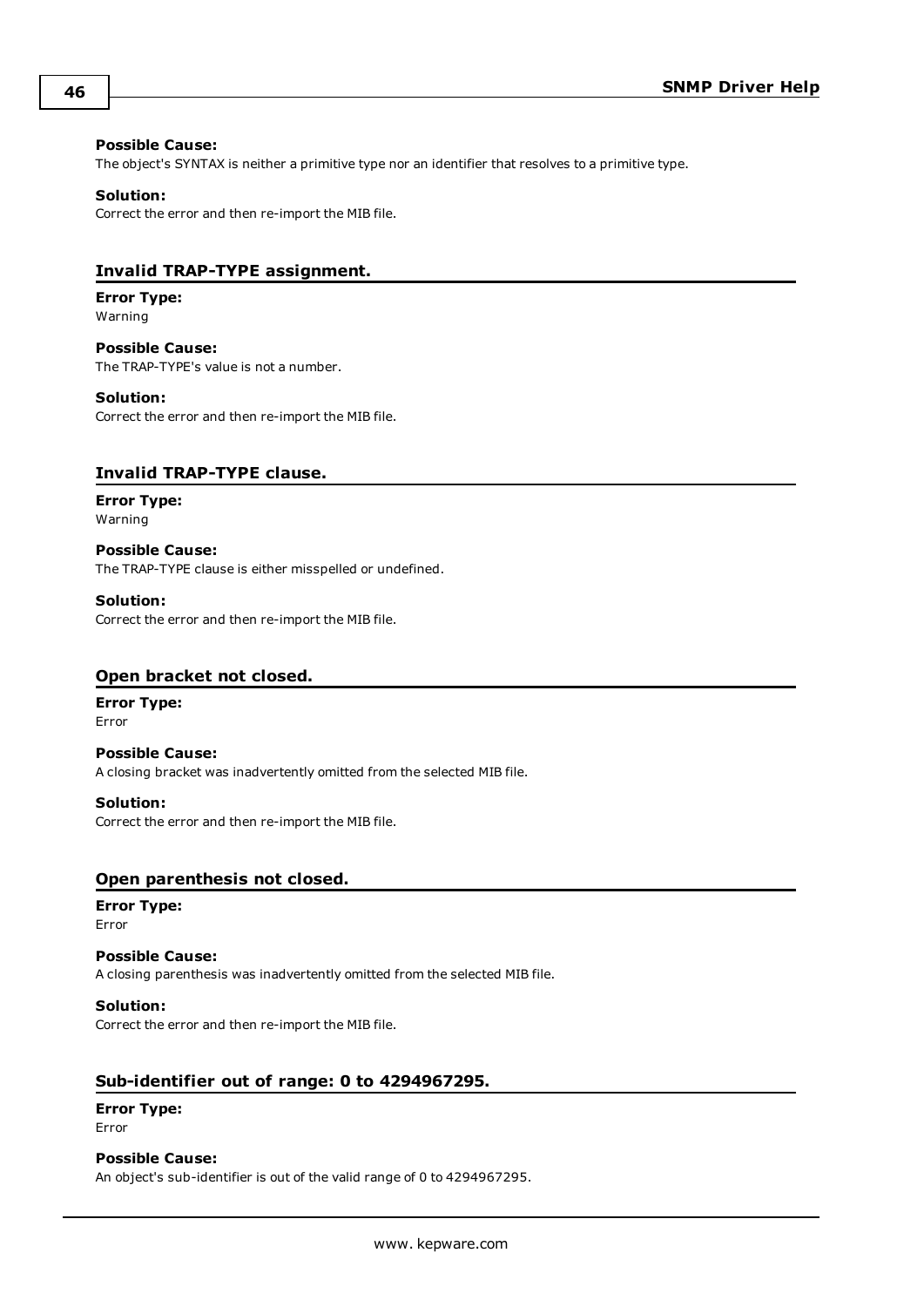#### **Solution:**

<span id="page-46-0"></span>Correct the error and then re-import the MIB file.

#### **Syntax Error.**

#### **Error Type:**

Warning

## **Possible Cause:**

An unexpected token was encountered during parsing of the MIB file.

#### **Solution:**

<span id="page-46-1"></span>Correct the error and then re-import the MIB file.

#### **Undefined identifier: <identifier name>.**

## **Error Type:**

Warning

#### **Possible Cause:**

An identifier referenced in an object's SYNTAX clause (or as the right half of an assignment) is undefined.

#### **Solution:**

<span id="page-46-2"></span>Correct the error and then re-import the MIB file.

#### **Security Related Messages**

The following messages may be generated. Click on the link for a description of the message.

**<channel [name>.<device](#page-46-3) name> reports a decryption error. Check the privacy passphrase. <channel [name>.<device](#page-46-4) name> reports the authentication digest is incorrect. Check the [authentication](#page-46-4) passphrase. <channel [name>.<device](#page-47-0) name> reports the request was not within the time window. <channel [name>.<device](#page-47-1) name> reports the specified security level is not supported. <channel [name>.<device](#page-47-2) name> reports the specified user is unknown. <channel [name>.<device](#page-47-3) name> responded to a request with a Report-PDU containing no valid [data.](#page-47-3)**

## <span id="page-46-3"></span>**<channel name>.<device name> reports a decryption error. Check the privacy passphrase.**

#### **Error Type:**

Warning

#### **Possible Cause:**

The SNMP device was unable to decrypt the SNMP V3 Read/Write request because the encryption passphrase and/or authentication styles do not match.

#### **Solution:**

Verify that the encryption passphrases and authentication styles set in the SNMP device configuration match those specified in the SNMP Driver's Device Properties.

## <span id="page-46-4"></span>**<channel name>.<device name> reports the authentication digest is incorrect. Check the authentication passphrase.**

#### **Error Type:**

Warning

#### **Possible Cause:**

The authentication passphrase and/or authentication style does not match the authentication passphrase and/or authentication style specified in the SNMP device configuration.

#### **Solution:**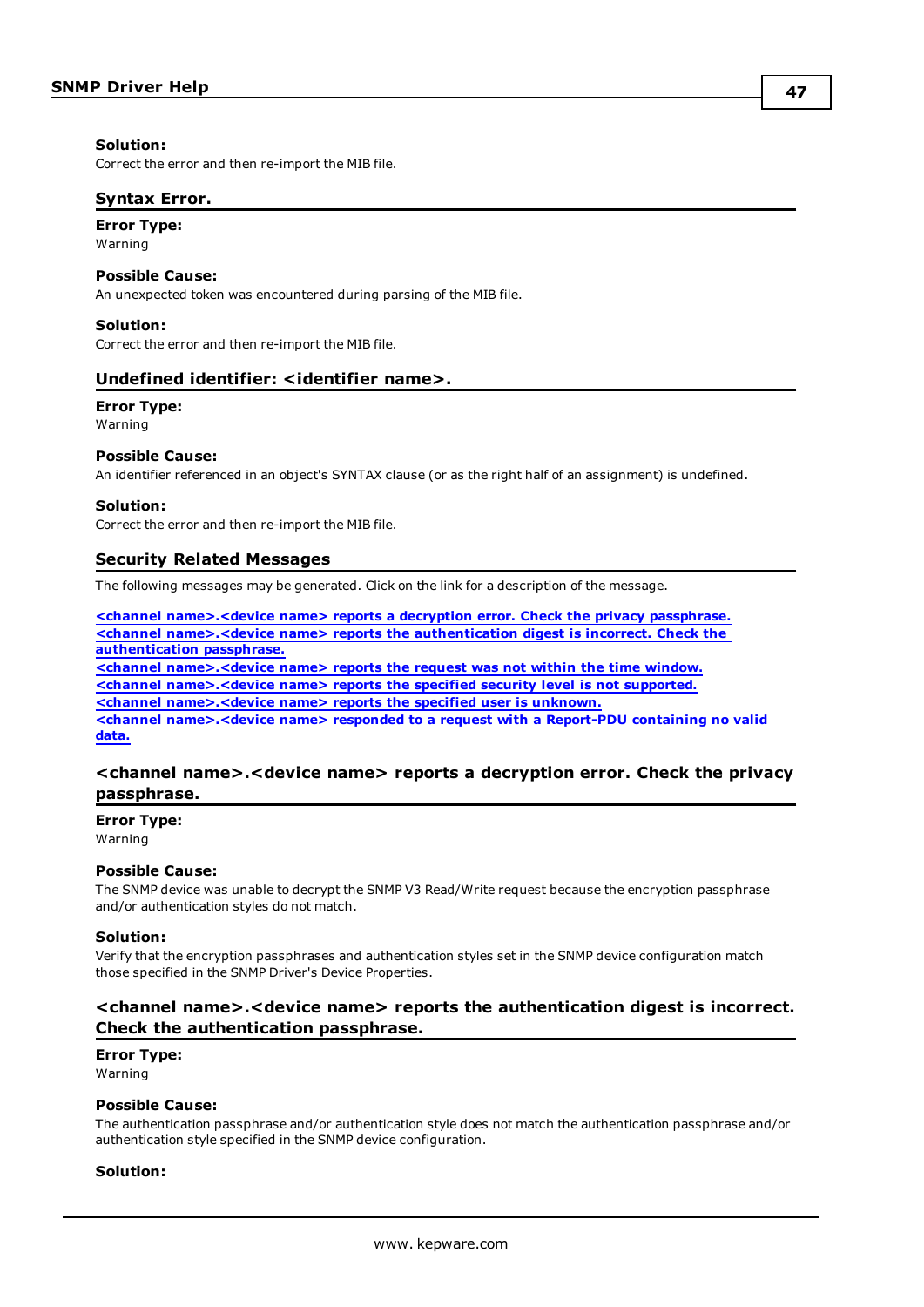<span id="page-47-4"></span>Verify that the authentication passphrase and authentication style set in the SNMP device configuration matches those specified in the SNMP Driver's Device Properties.

## <span id="page-47-0"></span>**<Channel name>.<device name> reports the request was not within the time window.**

## **Error Type:**

Warning

#### **Possible Cause:**

The device rejected the SNMP Read/Write request from the driver due to one of the following reasons:

- 1. The message was not received within 150 seconds of sending.
- 2. The SNMP Driver's time parameters are not synchronized with the SNMP device.

#### **Solution:**

In most cases, the SNMP Driver will synchronize the SNMP time parameters with the device, and then communicate with the device successfully.

### <span id="page-47-1"></span>**<channel name>.<device name> reports the specified security level is not supported.**

#### **Error Type:**

Warning

#### **Possible Cause:**

The device does not support the specified SNMP security level.

#### **Solution:**

Verify that the security level set in the SNMP device matches the security level specified in the SNMP Driver's Device Properties.

#### **See Also:**

#### <span id="page-47-2"></span>**SNMP V3 [Security](#page-11-0)**

#### **<channel name>.<device name> reports the specified user is unknown.**

#### **Error Type:**

Warning

#### **Possible Cause:**

The username specified in the SNMP Driver does not match the username configured in the SNMP device.

#### **Solution:**

Verify that the username set in the SNMP device configuration matches the username specified in the SNMP Driver's Device Properties.

## <span id="page-47-3"></span>**<channel name>.<device name> responded to a request with a Report-PDU containing no valid data.**

#### **Error Type:**

Warning

#### **Possible Cause:**

The SNMP device/agent has responded with a report PDU that does not contain an OID (and is not supported by the driver).

## **Solution:**

For more information on the report PDU, refer to the device manual.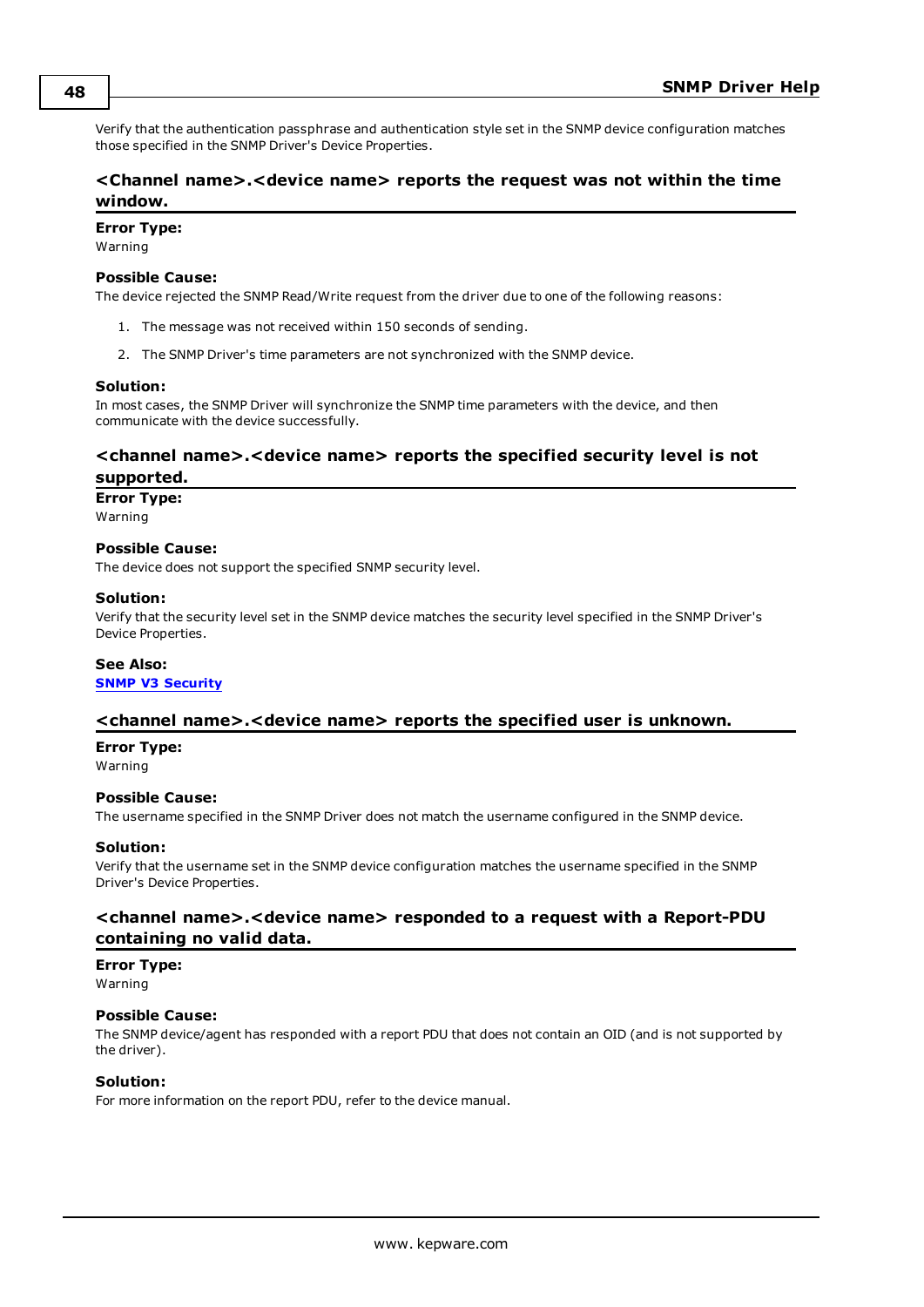# <span id="page-48-0"></span>**Index**

## **<**

<channel name>.<device name> reports a decryption error. Check the privacy passphrase. [47](#page-46-3) <channel name>.<device name> reports the authentication digest is incorrect. Check the authentication passphrase. [47](#page-46-4) <Channel name>.<device name> reports the request was not within the time window. [48](#page-47-0) <channel name>.<device name> reports the specified security level is not supported. [48](#page-47-4) <channel name>.<device name> reports the specified user is unknown. [48](#page-47-2) <channel name>.<device name> responded to a request with a Report-PDU containing no valid data. [48](#page-47-3) <Channel name>.<device name>: Unable to establish a trap listener on port <port>, using protocol <protocol>.No trap events will be received. [32](#page-31-1) <Channel name>.<device name>: unable toopen a SNMP session to host <host> on port <port>\_ using protocol <protocol>. [32](#page-31-0)

## **A**

About MIB Modules [25](#page-24-0) About Network Analyst Tags [26](#page-25-0) About SNMP Addresses [24](#page-23-1) Access to address <address> on <channel name>.<device name> is not permitted. [32](#page-31-2) Address <address> is out of range for the specified device or register. [30](#page-29-2) Address <address> on <channel name>.<device name> is unavailable. [33](#page-32-0) Address <address> on <channel name>.<devicename> is not writable. [32](#page-31-3) Address Descriptions [24](#page-23-0) Address Validation [30](#page-29-1) Authentication Messages [40](#page-39-3) Auto-Demotion and SNMP [20](#page-19-0) Auto Created Trap Tags [29](#page-28-1)

## **C**

Cannot redefine macro name. [41](#page-40-2) Cannot redefine primitive type. [41](#page-40-3) Channel Setup [6](#page-5-0) Close IMPORTS statement with a ';'. [42](#page-41-0) Communication Parameters [9](#page-8-0) Communications Messages [39](#page-38-1) Could not add object: <object name>; parent object: <parent object name> undefined. [42](#page-41-1) Could not find module: <module name> to import. [42](#page-41-2) Could not obtain MIB module information. [42](#page-41-3)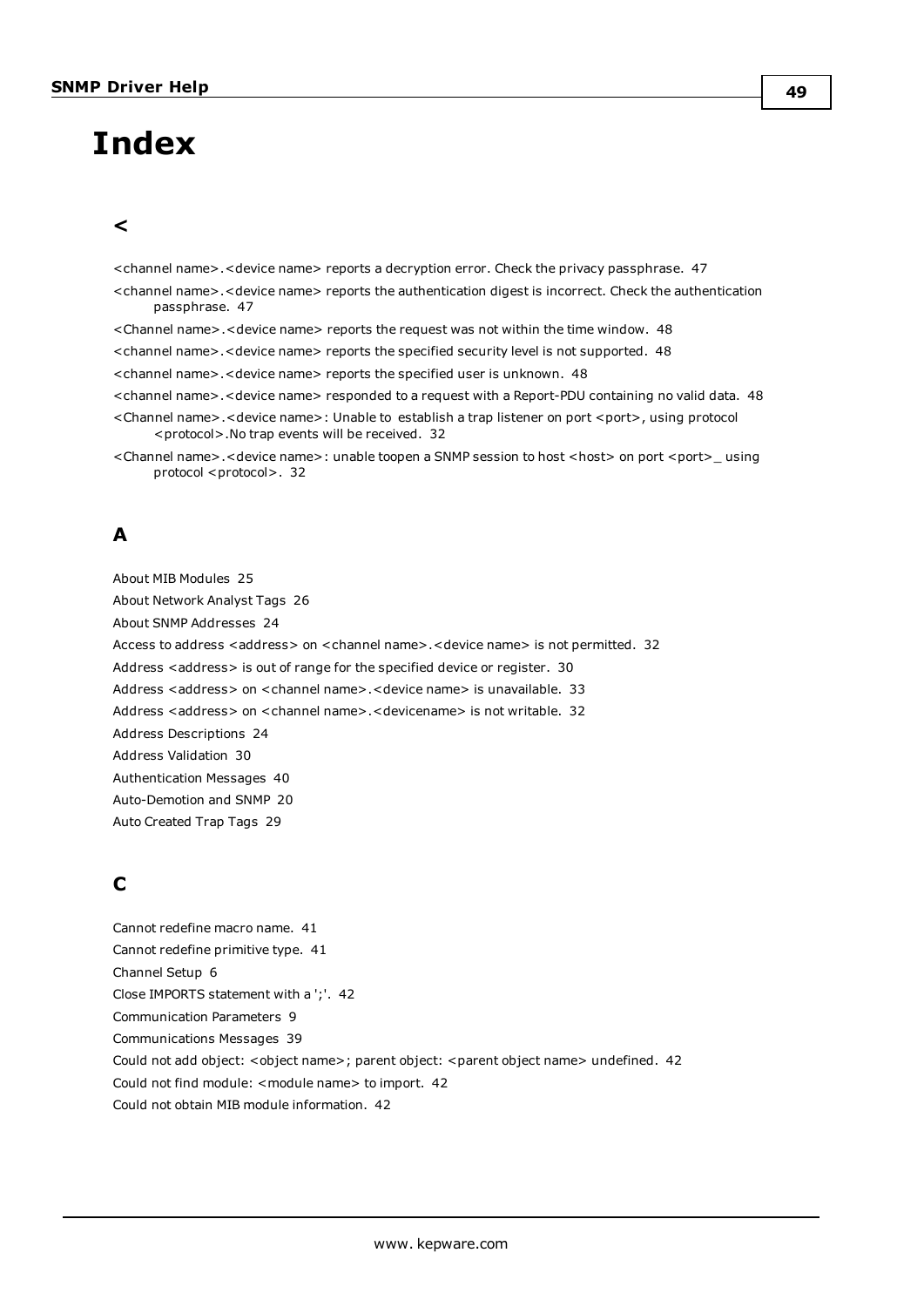## **D**

Data for address <address> on <channel name>.<device name> has an inconsistent value. [38](#page-37-0) Data for address <address>on <channel name>.<device name> has the wrong encoding. [38](#page-37-1) Data for address <address>on <channel name>.<device name> has the wrong length. [38](#page-37-2) Data for address <address>on <channel name>.<device name> has the wrong value. [38](#page-37-3) Data Type <type> is not valid for device address<address>. [30](#page-29-3) Data Types Description [22](#page-21-0) DEFINITIONS must directly follow MIB module name. [42](#page-41-4) Delta Time [23](#page-22-2) Device <device name> does not support the necessary information required to perform network analysis. Network Analyst tags will be disabled for this device. [33](#page-32-1) Device <device name> does not support the number of ports currently configured in this application. Network Analyst tags will be disabled for this device. [33](#page-32-2) Device <device name> is not responding. [33](#page-32-3) Device address < address > contains a syntax error. [30](#page-29-4) Device address <address> is read only. [30](#page-29-5)

Device Discovery has exceeded <max devices> maximum allowed devices. [34](#page-33-0)

Device ID Selection [7](#page-6-1)

Device Setup [7](#page-6-0)

## **E**

End one module definition before beginning another. [43](#page-42-0)

## **F**

Failed to open file: <file path>. [43](#page-42-1)

## **H**

```
Help Contents 5
```
High-capacity counters for network analysis are not available for device <device name>. Attempting to use low capacity counters. [34](#page-33-1)

Historical Data Attributes [23](#page-22-0)

## **I**

Invalid assignment value. [43](#page-42-2) Invalid DESCRIPTION value. [43](#page-42-3) Invalid ENTERPRISE value. [43](#page-42-4) Invalid MAX-ACCESS value. [44](#page-43-0) Invalid module name. [44](#page-43-1)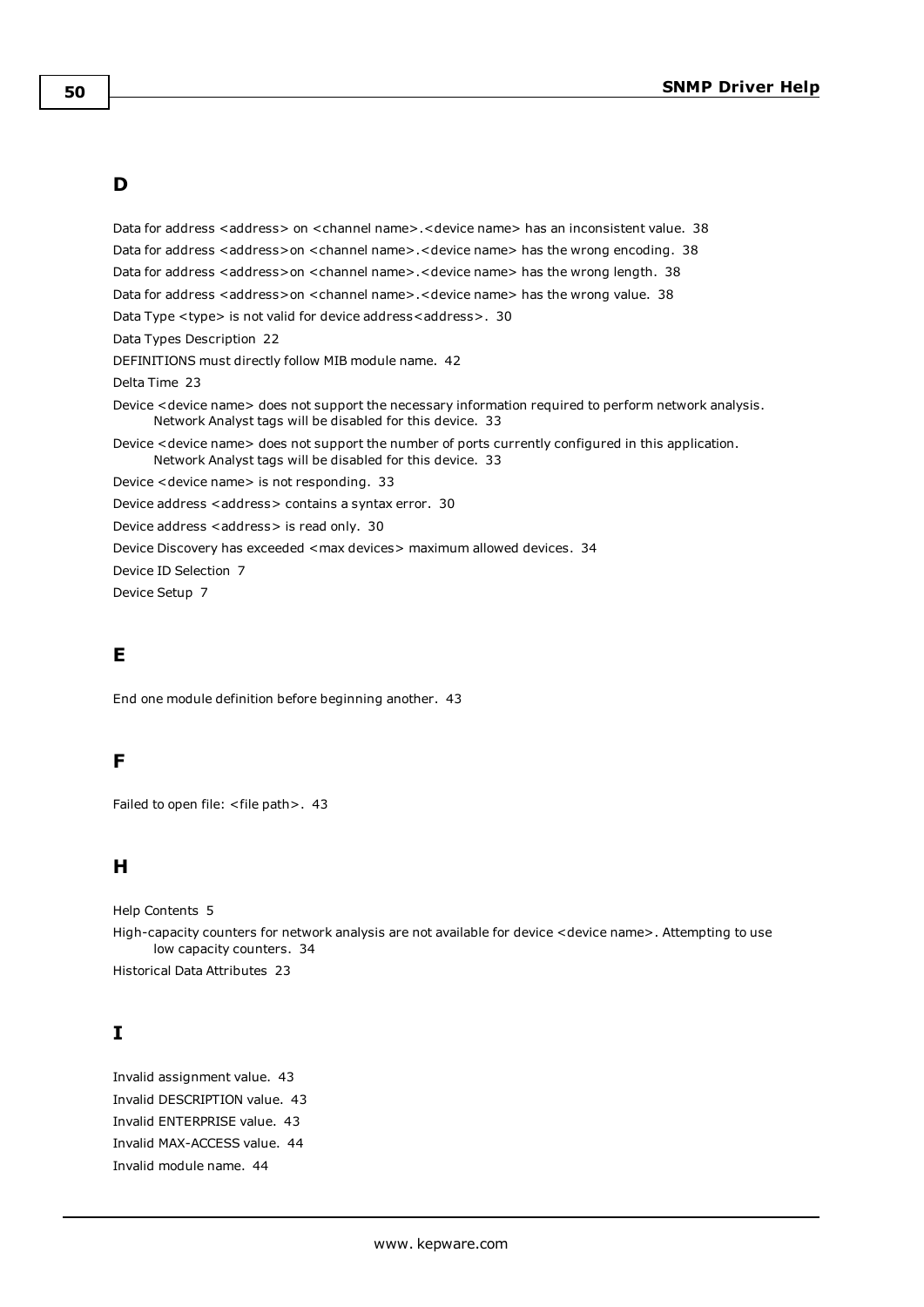Invalid NOTIFICATION-TYPE clause. [44](#page-43-2) Invalid OBJECT-IDENTITY clause. [44](#page-43-4) Invalid OBJECT-TYPE clause. [44](#page-43-5) Invalid object assignment. [44](#page-43-3) Invalid OBJECTS value. [45](#page-44-0) Invalid octet or bit string. [45](#page-44-1) Invalid parent object name. [45](#page-44-2) Invalid STATUS value. [45](#page-44-3) Invalid SYNTAX value. [45](#page-44-4) Invalid TRAP-TYPE assignment. [46](#page-45-0) Invalid TRAP-TYPE clause. [46](#page-45-1) Invalid XML document [Reason: Port Status 0 limit must be less than port Status 1 limit for device <device name>]. [39](#page-38-0) Invalid XML document [Reason: The excluded port list is invalid for device <device name>]. [38](#page-37-5)

## **M**

Message Descriptions [30](#page-29-0) MIB Import Settings [14](#page-13-0) MIB Parser Messages [41](#page-40-1) Moving Average [23](#page-22-3)

## **N**

Network Analyst Tags [19](#page-18-0)

## **O**

Open bracket not closed. [46](#page-45-2) Open parenthesis not closed. [46](#page-45-3) Overview [5](#page-4-1)

## **P**

Previous Value [23](#page-22-1)

## **R**

Runtime Messages [31](#page-30-1)

## **S**

Scan Mode [8](#page-7-0)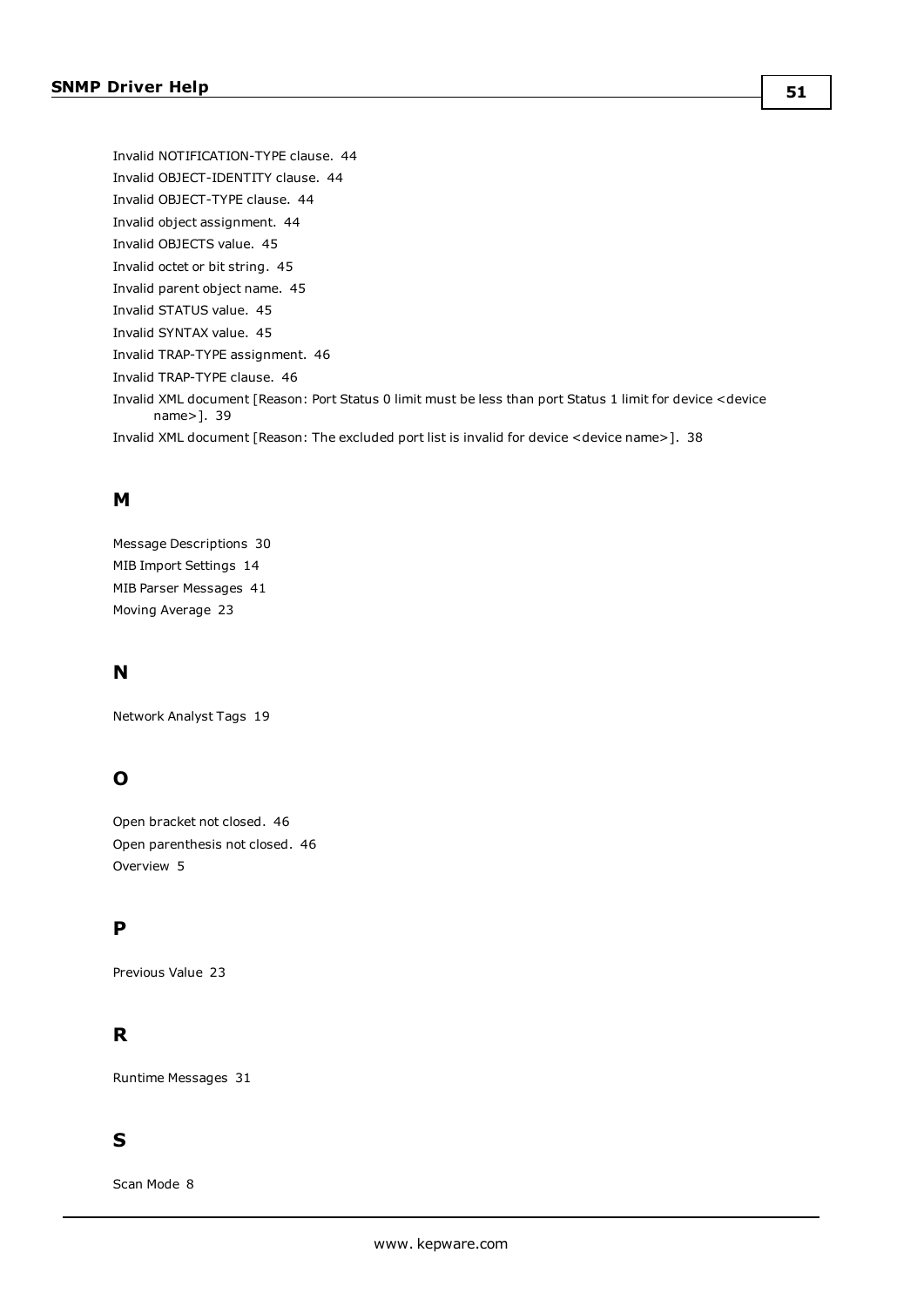Security Related Messages [47](#page-46-2) SNMP Agent Errors [37](#page-36-2) SNMP Trap/Inform Notifications [16](#page-15-0) Sub-identifier out of range: 0 to 4294967295. [46](#page-45-4) Syntax Error. [47](#page-46-0)

## **T**

The authentication passphrase fields do not match. Please retype the passphrase identically in both fields. [40](#page-39-4) The privacy passphrase fields do not match. Please retype the passphrase identically in both fields. [41](#page-40-0)

The remote device reports that the requested name < name>does not exist on < channel name>. < device name>. [34](#page-33-2)

The remote device reports that the requested name <OID> does not exist on <device name>. [31](#page-30-0)

The response message for the current transaction on <channel name>.<device name> would have been too large and has been discarded by the remote device. [34](#page-33-3)

Trap Event Queue [29](#page-28-0)

Trap Tags [27](#page-26-0)

## **U**

Unable to bind to adapter:  $\alpha$  adapter address >. Connect failed. Winsock Err  $\#$  n. [39](#page-38-2)

- Unable to bind trap socket on binding address <address>,port <port>, and protocol <protocol> for device <device>. [35](#page-34-0)
- Unable to bind trap socket on binding address <IP address>, port <port number> and protocol <protocol> for device <device name>. [35](#page-34-1)
- Unable to create communications thread on trap socket for binding address <IP address>, port <port number>, and protocol <protocol> for device <device name>. [35](#page-34-2)
- Unable to create listener on trap socket for binding address <IP address>,port <port number> and protocol <protocol> for device <device name>. [35](#page-34-3)
- Unable to create trap socket on binding address <IP address>, port <port number> and protocol <protocol> for device <device name>. [36](#page-35-0)

Unable to load authentication and privacy passphrases for device <device name>. Please specify an authentication and privacy passphrase in the SNMP v3 Security tab of Device Properties. [36](#page-35-1)

- Unable to load authentication passphrase for device <device name>. Please specify an authentication passphrase in the SNMP v3 Security tab of Device Properties. [36](#page-35-2)
- Unable to load username for device <device name>. Please specify a username in the SNMP v3 Security tab of Device Properties. [36](#page-35-3)

Unable to resolve host address <IP address> on device <device name> for trap processing. [37](#page-36-0)

Unable to send transaction: <reason>. [37](#page-36-1)

Undefined identifier: <identifier name>. [47](#page-46-1)

## **W**

Winsock initialization failed (OS Error = n). [40](#page-39-0)

Winsock shut down failed (OS Error =  $n$ ). [40](#page-39-1)

Winsock V1.1 or higher must be installed to use the SNMP device driver. [40](#page-39-2)